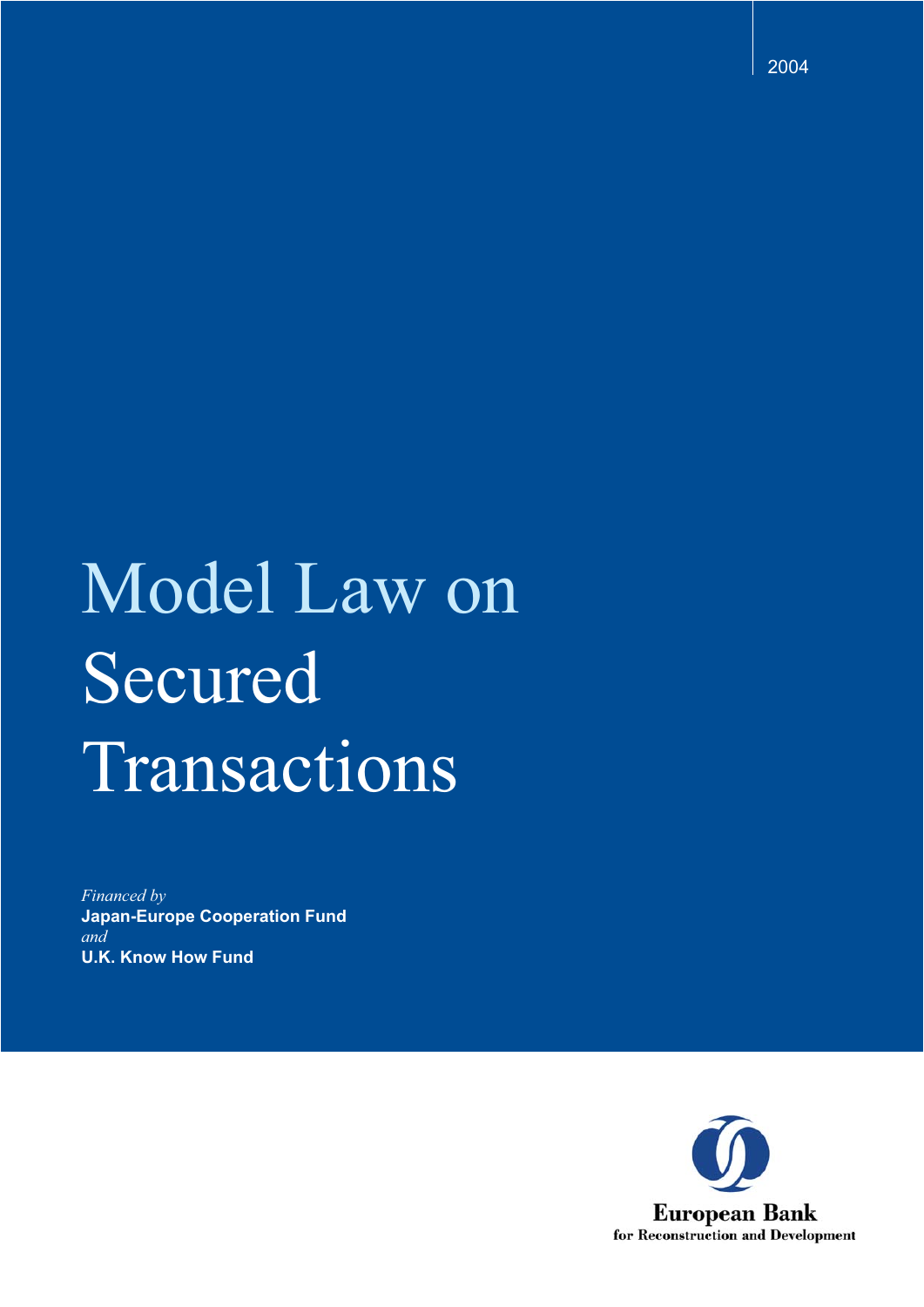## **MODEL LAW ON SECURED TRANSACTIONS (MLST)**

The Model Law was prepared by John L. Simpson and Jan-Hendrik M. Röver with assistance from Andre Newburg (General Counsel), John L Taylor (Deputy General Counsel) and other members of the Office of the General Counsel of the European Bank for Reconstruction and Development. The project has had the benefit of the knowledge and experience of an Advisory Board of twenty academic and practising lawyers (see page viii). The drafting team is grateful for the many comments on the two previous working drafts of the Model Law and on its work generally that it has received from interested parties in central and eastern European countries and elsewhere.

The EBRD gratefully acknowledges that the Secured Transactions Project is financed by the UK Know-How Fund and that the initial production of the Model Law was financed by the Japan-Europe Cooperation Fund which is a grant fund established by the Government of Japan with the Bank. The Model Law was produced following a Round Table discussion jointly sponsored by the Japan-Europe Cooperation Fund, the Corporation of London and British Invisibles, at the European Bank's Second Annual Meeting in April 1993.

*© European Bank for Reconstruction and Development 1994*

*All rights reserved. No part of this publication may be reproduced or transmitted in any form or by any means, including photocopying and recording, without the written permission of the copyright holder. Such written permission must also be obtained before any part of this publication is stored in a retrieval system of any nature.*

*This document has not been approved by the Board of Directors as the official position of the Bank.*

*Published by the European Bank for Reconstruction and Development One Exchange Square, London EC2A 2EH*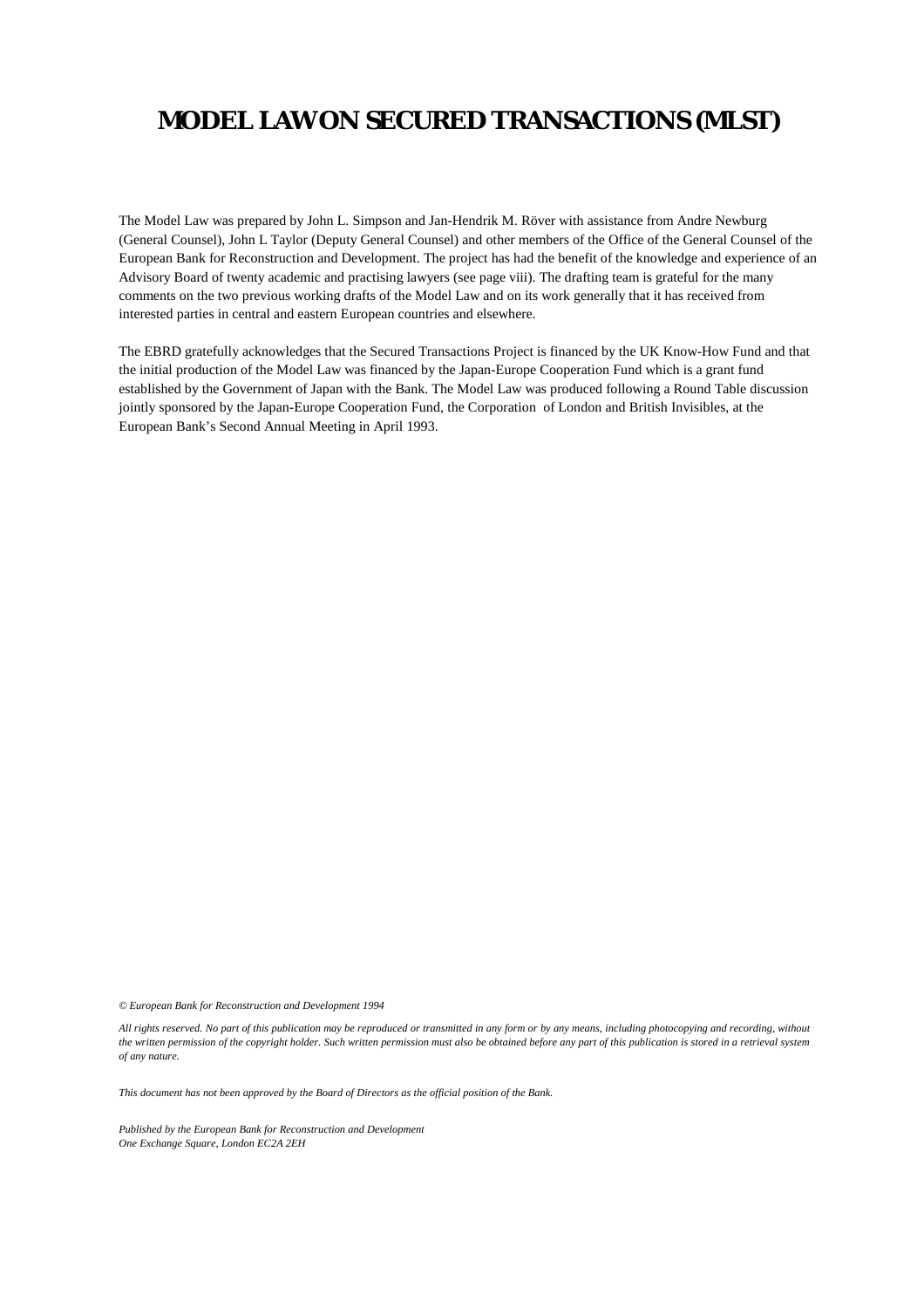# **CONTENTS**

| <b>Introduction</b>        | A Legal System for Secured Transactions in Market Economies in Transition | V    |
|----------------------------|---------------------------------------------------------------------------|------|
|                            | An Introduction to the European Bank's Model Law on Secured Transactions  |      |
|                            | <b>Members of the Advisory Board</b>                                      | viii |
| <b>Note on Terminology</b> |                                                                           | X    |
|                            | <b>Model Law on Secured Transactions and Commentary</b>                   | 1    |
|                            |                                                                           |      |
| Article 1.                 |                                                                           |      |
| Article 2.                 |                                                                           |      |
| Article 3.                 |                                                                           |      |
| Article 4.                 |                                                                           |      |
| Article 5.                 |                                                                           |      |
|                            |                                                                           |      |
| Article 6.                 |                                                                           |      |
| Article 7.                 |                                                                           |      |
| Article 8.                 |                                                                           |      |
| Article 9.                 |                                                                           |      |
|                            |                                                                           |      |
|                            |                                                                           |      |
|                            |                                                                           |      |
|                            |                                                                           |      |
|                            |                                                                           |      |
|                            |                                                                           |      |
|                            |                                                                           |      |
|                            |                                                                           |      |
|                            |                                                                           |      |
|                            |                                                                           |      |
|                            |                                                                           |      |
|                            |                                                                           |      |
|                            |                                                                           |      |
|                            |                                                                           |      |
|                            |                                                                           |      |
|                            |                                                                           |      |
|                            |                                                                           |      |
|                            |                                                                           |      |
|                            |                                                                           |      |
|                            |                                                                           |      |
|                            |                                                                           |      |
|                            |                                                                           |      |
|                            |                                                                           |      |
|                            |                                                                           |      |
|                            |                                                                           |      |
|                            |                                                                           |      |
|                            |                                                                           |      |
|                            |                                                                           |      |
|                            |                                                                           |      |
| Schedule 1                 |                                                                           |      |
| <b>Schedule 2</b>          |                                                                           |      |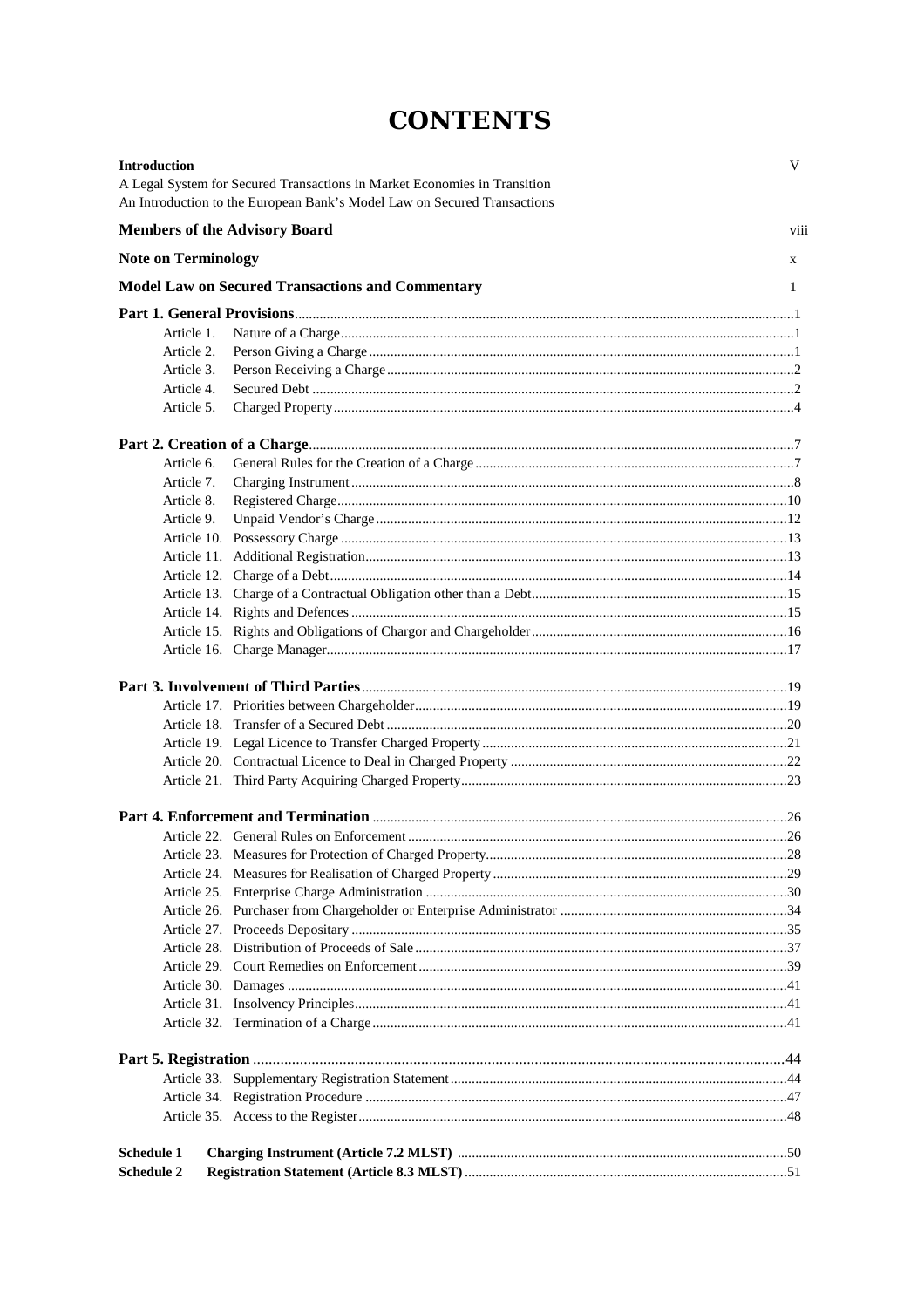## **INTRODUCTION**

## **A Legal System for Secured Transactions in Market Economies in Transition An Introduction to the European Bank's Model Law on Secured Transactions**

Secured transactions play a vital role in financing in emerging and transitional market economies. Every commercial investor is interested in making a profit from his investment but in many cases the first fundamental concern is to obtain protection against loss of the investment. A legal framework for secured transactions is a key requirement in creating an investor-friendly climate. An investor who knows that he has legally recognised rights to turn to his debtor's assets in case of non-payment may assess the investment risk quite differently. It may influence his decision whether to invest or not; it may also change the terms on which he is prepared to invest (typically by lowering the interest rate on a loan). There is a direct relationship between the legal framework and the attitude of the investor. If there is a law on secured transactions which is seen to give practical protection and remedies in the case of non-payment of a debt then security can become a major part of the investment decision, both for local and international investors. If the investor is not persuaded that the law gives real protection and remedies then it becomes irrelevant.

Shortly after the European Bank was established in 1991 it became evident that central and eastern European countries needed particular support in the strengthening of the legal framework for secured transactions.

A Round Table discussion at the First Annual Meeting in 1992 in Budapest indicated clearly that most countries either did not have any rules on secured transactions at all or had to rely on outdated rules from pre-communist regimes. After that meeting the Bank set up its Secured Transactions Project and produced a first 'working draft' for a Model Law on Secured Transactions for the Bank's Second Annual Meeting in April 1993 in London. At that meeting a Round Table discussion on the Model was led by the Project's Advisory Board. The year since then has been spent in wide consultations, both within the region and outside, and in developing the working draft into the final text of the Model Law on Secured Transactions to be presented at the Third Annual Meeting of the Bank in St. Petersburg in April 1994.

Why a **model law**? If the European Bank's contribution in the area of secured transactions was to be effective it had to be rapid and practical. It also had to recognise that the precise needs and the legal traditions of each country are different. It would have been possible just to give general advice; but the advice has to be applied and it is often only from the practical drafting of a law that the nature and extent of the legal issues is properly understood. The Bank therefore decided that it would be more efficient, and of more help to those seeking to develop their own laws, if it drew up a guide in the form of a model law. The Model is not intended as detailed legislation for direct incorporation into local legal systems. It is, however, intended to form the basis for national legislation. It seeks to combine carefully worded and detailed legal text with a high degree of flexibility to enable adaptation to local circumstances. The principal perspectives are both to harmonise the approach to security rights legislation and to provide guidance as to expectations of international investors and lenders.

The Model is based on comparative work and has been influenced by a number of legal systems. This was made possible through the support of an international **Advisory Board**. The members (listed on page viii) have made available to the project the benefit of their knowledge and experience and the Bank is greatly indebted to them and to the many others who have contributed views, suggestions and critique. The draftsmen of the Model have combined a civil law and a common law approach and have sought to draw on a broad range of legal and practical sources both in central, eastern and western European countries and elsewhere in the world.

One principle which has guided the drafting of the Model has been to produce a text which is compatible with the **civil law** concepts which underlie many central and eastern European legal systems and, at the same time, to draw on common law systems which have developed many useful solutions to accommodate modern financing techniques. This aim underscores the economic function of a law on secured transactions. If the Model has in places departed from some of the traditional legal concepts of secured transactions found in laws which date from times when financing had a less important role, it is with a view to achieving a result which is economically efficient for both lender and borrower. The lender must obtain real benefit from holding security but not at the expense of depriving the borrower of the use of the assets given as security or the flexibility needed to operate an efficient business. Although the Model should be the basis for modern legislation covering a wide range of sometimes complex matters it had to be kept simple in order to be of practical use for market economies in transition. The Model Law is, therefore, a basic system on which more sophisticated rules can be developed.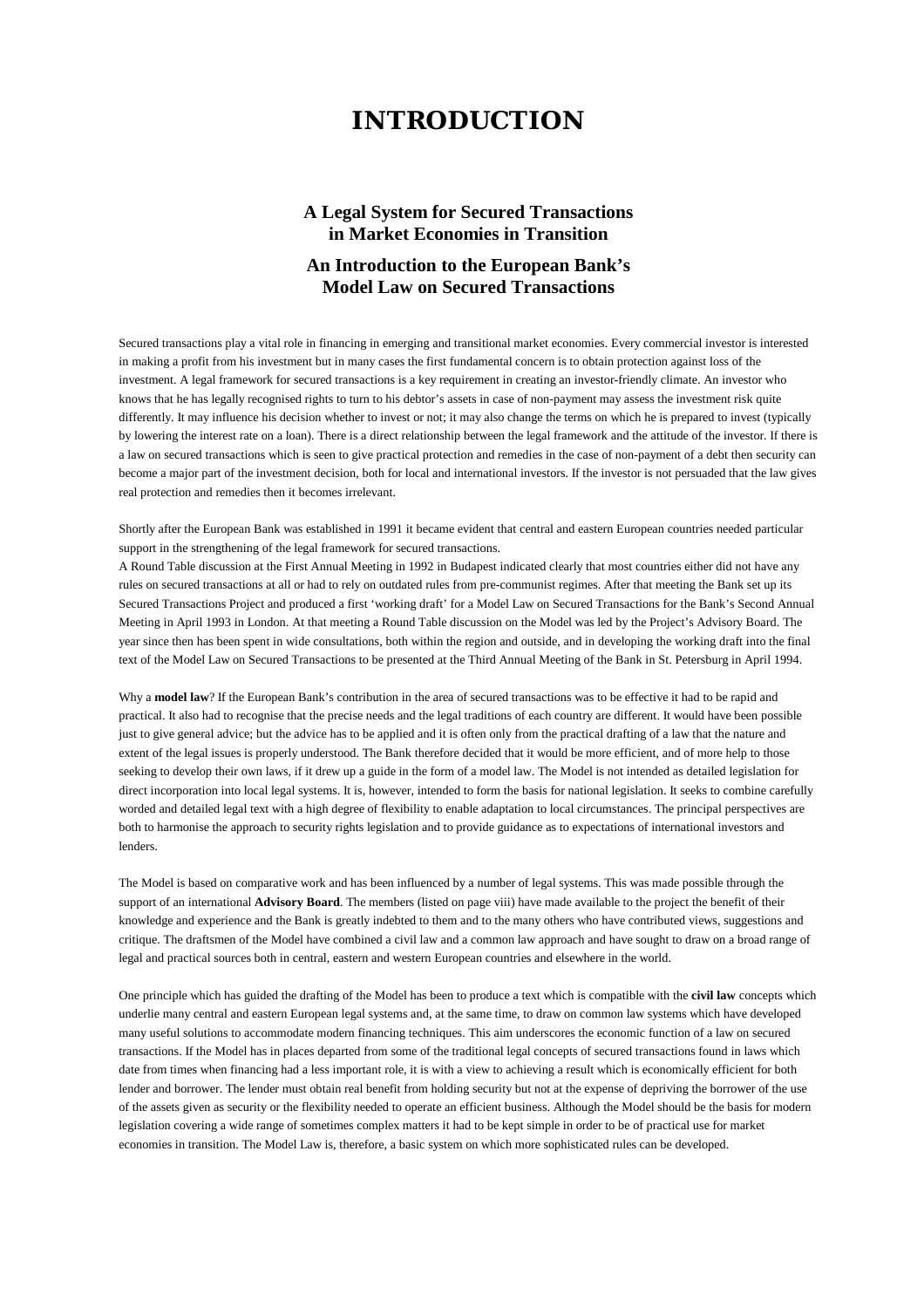Several features of the Model Law should be noted:

#### **1. Single Security Right**

The Model Law is based on the idea of a **single security right (a 'charge') in respect of all types of things and rights.** The distinction between various traditional types of security rights, such as pledges of movables, pledges of rights, and mortgages is merged in one right.

#### **2. Right in Property**

A charge under the Model Law is a **property right** and not a mere obligation. The right entitles the person receiving security to a sale, in enforcement proceedings, of the things and rights taken as security and gives preference over unsecured creditors in insolvency proceedings.

#### **3. Securing Business Credits**

The Model is limited to securing **business credits** since this is the area of the most pressing need. It could be extended to cover personal and consumer transactions in countries where adequate rules on consumer protection exist.

#### **4. Minimum Restrictions**

The parties to the charge are given a maximum **flexibility** to arrange their relationship as best suits their particular needs. Mandatory requirements and restrictions on what the parties can agree have been kept to a minimum.

#### **5. Flexible Definition of Secured Debt and Charged Property**

There is also great flexibility in the way in which the parties can define the debt or debts which are secured and the things and rights which are given as security. In both cases they can be described specifically or generally, they can be present or future and they can change during the life of the charge. It suffices that they are identified at the outset.

#### **6. Public Registration**

The Model works on the principle that charges are a matter for **public knowledge**. Since Roman law the creation of secret rights in assets has been disfavoured. A person who gives assets as security but does not indicate this to his creditors creates an impression of 'false wealth'. The Model achieves publicity mainly by relying on registration of charges at a separate registry.

#### **7. Broad Rights of Enforcement**

Enforcement relies in the first instance on **self help**, the person holding the charge being given broad but clearly defined rights to sell the charged property in whichever way he considers most appropriate. This is supported by the right of any interested party to apply to the court for protection and to claim damages from the person enforcing the charge for any loss suffered as a result of wrongful or abusive enforcement. The interests of persons entitled to the proceeds of sale are further protected by distribution being made through a proceeds depositary

#### **8. Sale of Enterprise**

Where the charge covers all the assets of an enterprise there is the additional remedy of selling the enterprise as a going concern, which may enable an enterprise in financial difficulties to be salvaged while increasing the recovery of the secured creditor. This is a complex area which will require development in each jurisdiction, in particular to take account of insolvency laws, but the Model seeks to give at least a preliminary indication of how such a system might work.

#### **9. Practical Application**

A number of provisions have been included in the Model to cover practical matters which often cause difficulties in secured transactions, such as the inclusion of a **'charge manager'** and a definition of the continuing licence of the chargor to deal in the charged property.

The law itself is divided into five main parts. **Part 1** contains **general provisions** which set out who can give a charge, who can receive a charge, and general rules concerning the secured debt and the charged property.

**Part 2** deals with rules on the **creation** of charges and introduces the general distinction between **registered charges** which have to be registered at a charges' registry, **possessory charges** for which registration is not required but where the chargeholder takes and must retain possession of the charged property, and **unpaid vendor's charges** which protect suppliers of goods who seek retention of title. Part 2 also contains rules about the defences of a chargor against a charge and the rights and obligations of chargor and chargeholder and introduces the idea of a charge manager who is designed to stand in the place of the chargeholder for most dealings concerning the charge.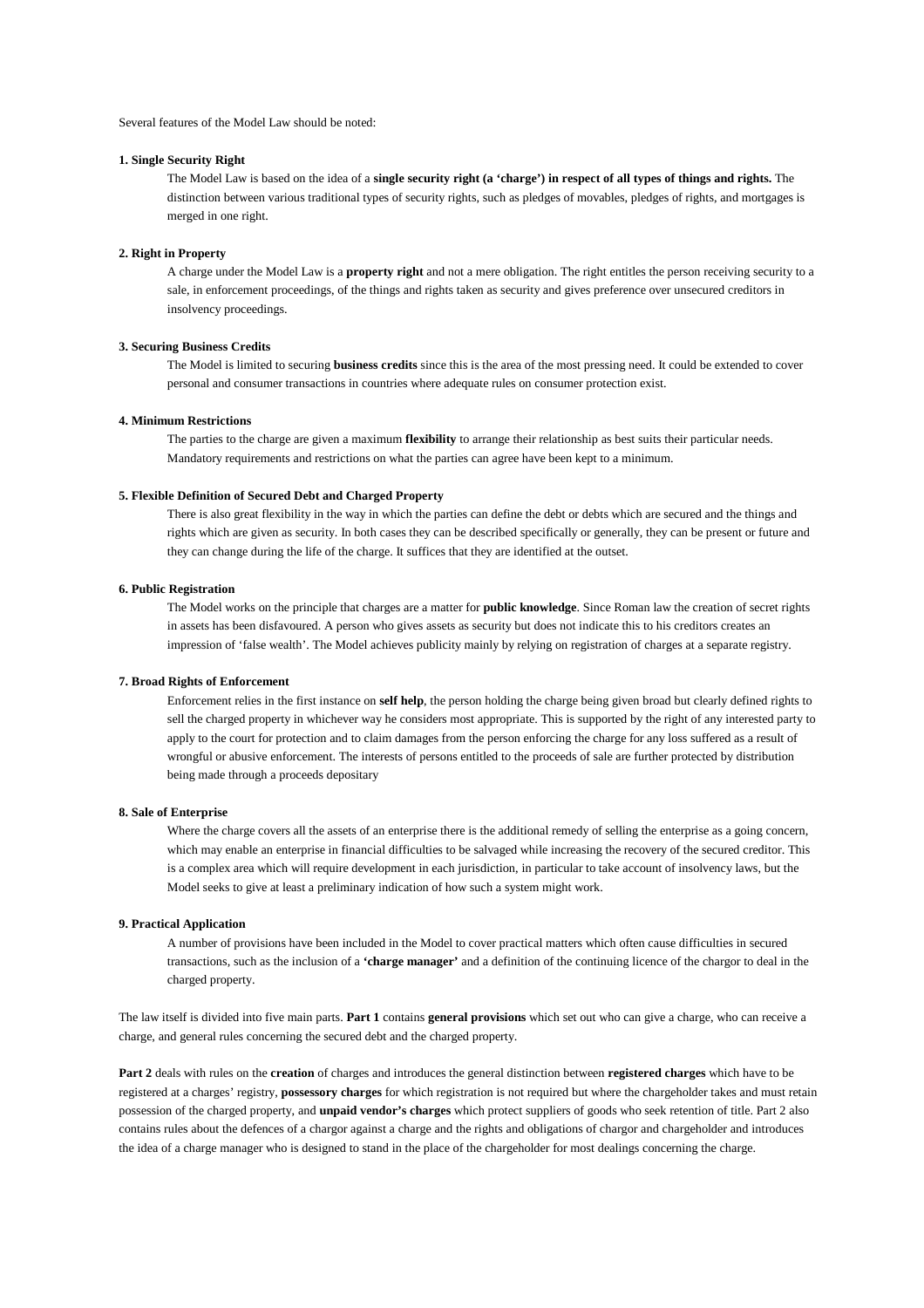**Part 3** provides for the cases where **third parties** are involved, in particular the priorities between different chargeholders, the transfer of a secured debt (and a charge), the licence of the chargor to deal in the charged property and the acquisition by third parties of things or rights which are subject to a charge.

**Part 4** sets out a system of **enforcement** proceedings. The Model allows the person taking security to enforce the charge immediately after a failure to pay the secured debt. There is no requirement of a court order to enable the chargeholder to enforce his charge and the Model allows considerable flexibility to the person enforcing a charge while including protections against abuse.

The rules on enforcement have to interface with local insolvency laws and will have to be adapted to local procedural rules. It is vital that appropriate provisions on enforcement be included. Without a clear right to enforce, the chargeholder is deprived of his remedy and a charge becomes valueless.

Part 4 of the Model is completed by a definition of the different events which cause a charge to terminate.

Finally, Part 5 sets out rules for registration at a separate charges' registry. Again these will need to be supplemented according to the needs of each country. It is of particular importance that registration does not involve cumbersome procedures but remains a simple, low cost administrative act.

The Model is designed to provide a fair balance between the competing but legitimate interests of debtor, secured creditor and other parties. Such a system should be comprehensive, with different parts being dependent on each other. It is not sufficient for central and eastern European countries to have a law on secured transactions: it has to be a law which works and the Model will have to be adapted to interface with local law, for example in the areas of contract law, land law, company law, court procedures and insolvency rules. In places the Model may give an indication of how that interface may occur but the draftsmen intentionally have limited the Model to secured transactions.

This publication contains the full text of the final version of the European Bank's Model Law on Secured Transactions and a practical commentary which gives a short explanation of the concepts developed in the Model and the way that it may work in practice. Time was of the essence for this project. The Model had to be produced quickly and although 18 months may seem a long time, it was not for those working directly on the project. The 'final' version of the Model will, it is hoped, remain a living text which can be developed further as experience is gained in using the Model to develop national laws.

The Model aims to assist central and eastern European countries in multiple ways. Now that the drafting has been completed the task ahead is to use the Model as a basis from which national laws can be developed; the way that this is done will vary from country to country. In several jurisdictions the drafts of the Model Law have already contributed to the process of producing new legislation. The level of interest that has been shown in the project gives us confidence that sufficient momentum will be generated to move from the Model Law to national legislation as part of the transition towards open market-oriented economies. It may also be that this exercise of developing modern legislation for secured transactions in central and eastern Europe will provide useful lessons for other parts of the world.

**John L. Simpson Jan-Hendrik M. Röver**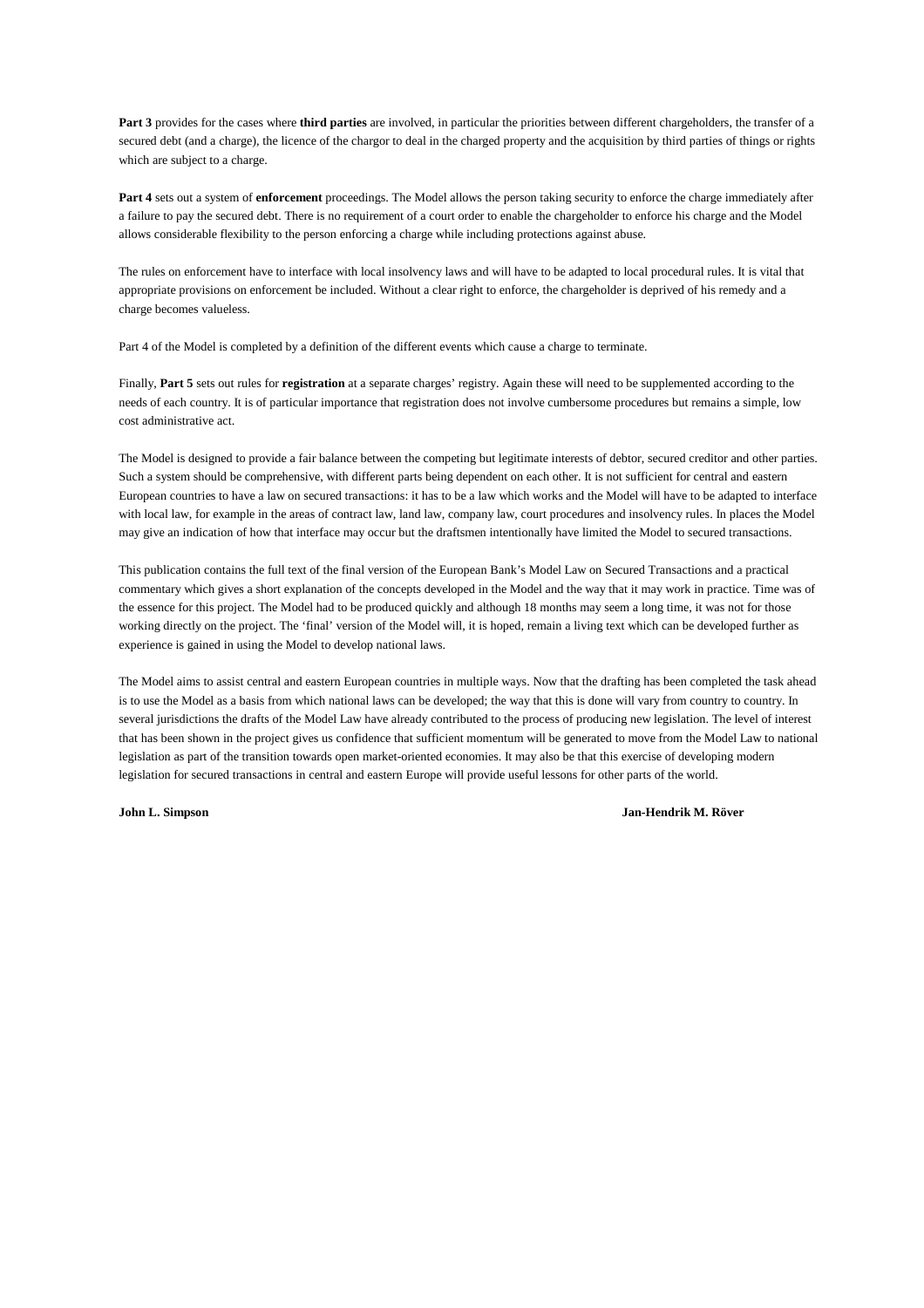## **MEMBERS OF THE ADVISORY BOARD**

Professor David E. Allan, Professor at Bond University (Queensland, Australia)

Mr Juan F. Armesto, Partner, Uría & Menéndez (Madrid, Spain)

Professor Dr Milan Bakes˘, Partner, Bakes˘, Sekyra a spol. (Prague, Czech Republic)

Professor Mark M. Boguslavsky, Main Specialist of the Institute for State and Law of the Russian Academy of Sciences, Legal Adviser of the Russian Parliament, Senior Partner, Law Firm 'JuS T' (Moscow, Russia) with the assistance of Dr Olga V. Vorobieva, Senior Legal Researcher of the Institute for State and Law of the Russian Academy of Sciences, Partner, Law Firm 'JuS T' (Moscow, Russia)

> Professor Ronald C. C. Cuming, Professor at the University of Saskatchewan, College of Law (Saskatoon, Canada)

Professor Dr Jan Hendrik Dalhuisen, Executive Director, IBJ International plc, Professor of International Commercial Law at Utrecht University (The Netherlands)

Professor Aubrey L. Diamond QC, Professor at the University of Notre Dame, London Law Centre (London, United Kingdom)

Professor Dr Ulrich Drobnig, Director at the Max-Planck-Institute for Foreign and International Private Law

(Hamburg, Germany)

Mr John Edwards, Partner, Linklaters & Paines (London, United Kingdom)

Professor Christian Gavalda, Director of the Business Law Research Centre, University Paris I (Panthéon-Sorbonne) (Paris, France)

Mr Marcello Gioscia, Partner, Studio Legale Ughi e Nunziante (Rome, Italy)

Professor Dr Atilla Harmathy, Professor at Eötvös Loránd University (Budapest, Hungary)

Professor Mary E. Hiscock, Professor at Bond University (Queensland, Australia)

Dr Jacques Périlleux, Partner, De Bandt, van Hecke & Lagae (Brussels, Belgium)

Mr Hugh S. Pigott, Senior Fellow in International Banking Law at Queen Mary and Westfield College, University of London, former Partner, Clifford Chance (London, United Kingdom)

Professor Stanisl<sup>\*</sup>aw Sol<sup>\*</sup>tysin´ski, Professor at A. Mickiewicz University (Poznan´), Partner, Sol<sup>\*</sup>tysin´ski, Kawecki & Szajkowski (Warsaw, Poland)

> Mr Ken Tsunematsu, Partner, Tsunematsu Yanase & Sekine (Tokyo, Japan)

> > Mr Philip R. Wood, Partner, Allen & Overy (London, United Kingdom)

Mr John Young, Partner, Cravath Swaine & Moore (USA)

Dr Peter Zier, Partner, Nörr, Stiefenhofer & Lutz (Munich, Germany)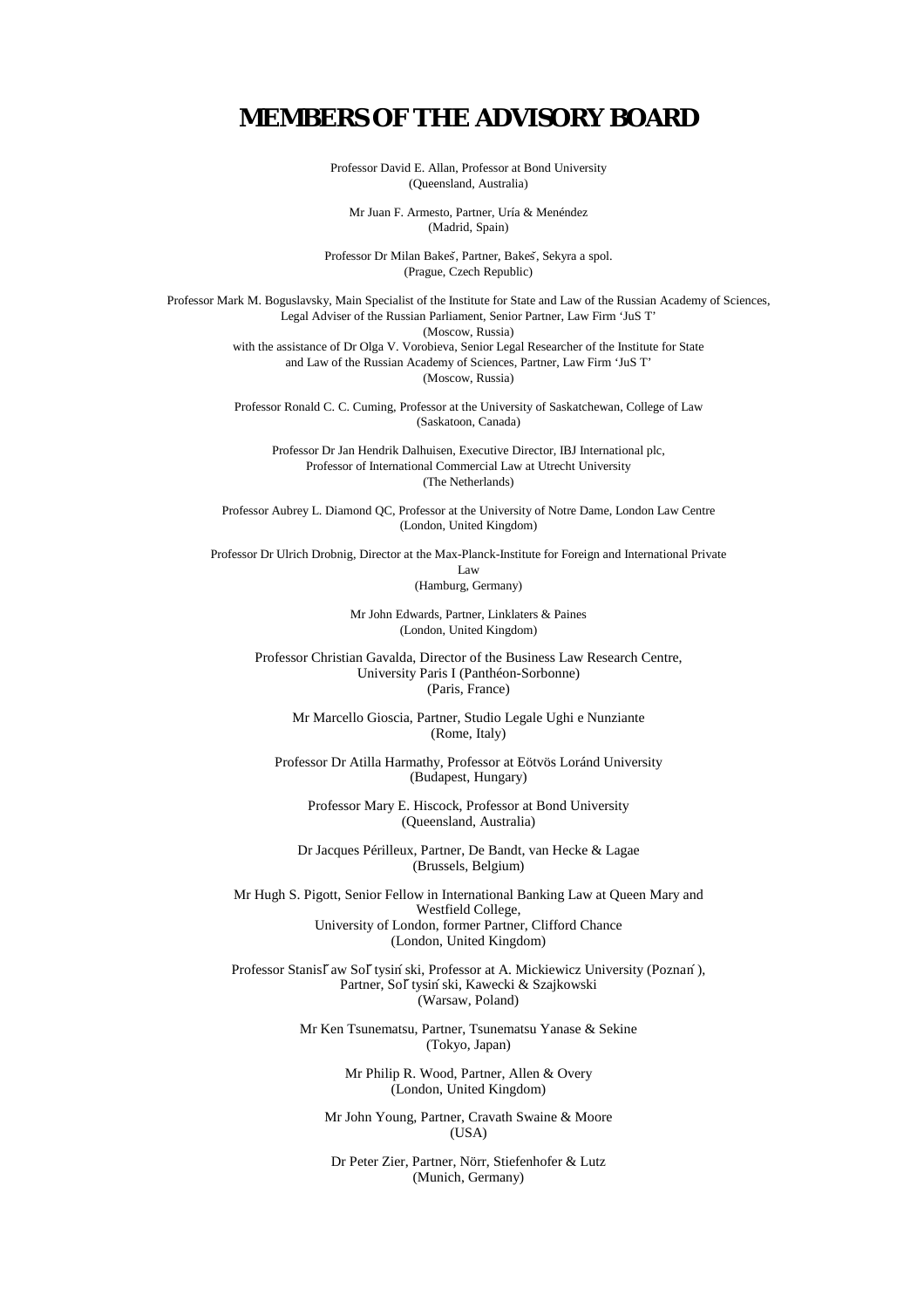## **NOTE ON TERMINOLOGY**

The choice of terms was necessarily a compromise. We have sought to use terms which will not mislead but we are aware that expressions will bear different connotations to lawyers from different jurisdictions. The model has been prepared drawing on the experience of many lawyers from many jurisdictions and, therefore, terms used should be read generally and detached from particular meanings they may have acquired in the context of a specific law.

'Property' has a wide meaning to some but implies land or real estate to others; we refer often to 'things or rights'. The model covers security or 'charges' over anything which is capable of being owned; 'ownership' is another example of a concept which must be interpreted broadly. 'Persons' includes natural persons and legal persons. The time we spent discussing and deciding terminology has been rewarding in that it has led to closer analysis of many concepts. The model will, however, be translated and that process will inevitably involve the use of terms in other languages which are not perfect equivalents. There comes a stage, therefore, in the context of a model law at which further examination of exact meanings is counter-productive.

Although we have resisted the temptation of including a detailed definitions section some terms have had a precise meaning attributed to them, in particular the following:

|                                      | Article 1.1    |
|--------------------------------------|----------------|
|                                      | Article 2      |
|                                      | Article 3.1    |
|                                      | Article 4.1    |
|                                      | Article 5.1    |
|                                      | Article 5.6    |
|                                      |                |
|                                      |                |
| Possessory chargeArticles 6.4 and 10 |                |
|                                      | Article 7.1    |
|                                      | Article 8      |
|                                      | Article 16     |
|                                      | Article 22.2   |
|                                      | Article 25.5.1 |
|                                      | Article 27.1   |
| Supplementary registration statement | Article 33     |

Customs vary as to the inclusion of cross-references in legal texts. Although they can help to hold the text together for the uninitiated reader and to enable him to see relationships between provisions they can make a law hard to read. Many crossreferences have been included in the model in order to facilitate comprehension but this practice does not necessarily have to be followed for national laws.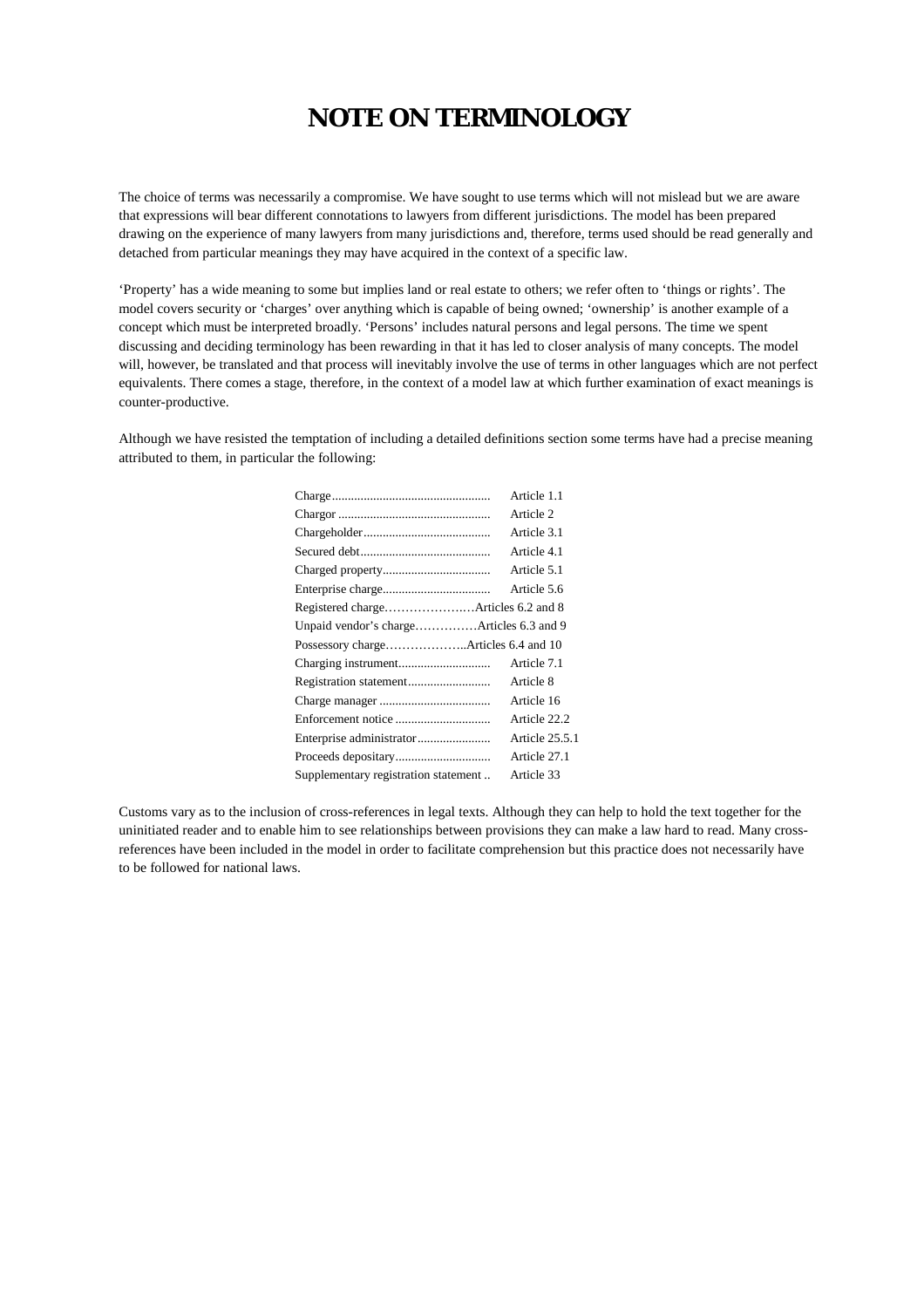#### **Part 1. General Provisions**

| Article 1. |             | Nature of a Charge                                                                                                     | Article 1 |                                                                                                                                                                                                                                                                                                                                                                                                                                                                         |
|------------|-------------|------------------------------------------------------------------------------------------------------------------------|-----------|-------------------------------------------------------------------------------------------------------------------------------------------------------------------------------------------------------------------------------------------------------------------------------------------------------------------------------------------------------------------------------------------------------------------------------------------------------------------------|
| 1.1        | for a debt. | Things and rights may be encumbered by the owner with a<br>security right (called a charge) in order to grant security | 1.1       | The model creates a single form of consensual security<br>right which is a right in property (right in rem). The term<br>'charge' is used because it is probably the most general<br>and neutral expression in English to cover consensual<br>security rights.                                                                                                                                                                                                          |
| 1.2        |             | This law does not prevent a security right arising                                                                     | 1.2       | The model does not attempt to exclude other methods of<br>creating security. These may be:                                                                                                                                                                                                                                                                                                                                                                              |
|            | 1.2.1       | by operation of law or by judicial or<br>administrative act; or                                                        |           | a security right which arises without requiring any<br>$\bullet$<br>agreement between the parties $(1.2.1)$ , for example in<br>many jurisdictions the repairer of a machine has a lien<br>over the machine in respect of the cost of the repair;                                                                                                                                                                                                                       |
|            | 1.2.2       | pursuant to [specific exceptions to be<br>determined separately for each jurisdiction].                                |           | under <b>existing laws</b> in a jurisdiction $(1.2.2)$ : where<br>$\bullet$<br>security laws exist any new law may replace them or it<br>may be designed to fit around them;                                                                                                                                                                                                                                                                                            |
|            |             |                                                                                                                        |           | by the granting of other rights in respect of property:<br>$\bullet$<br>there are many techniques which may achieve a similar<br>effect to the granting of a charge under the model (for<br>example, financial leasing contracts, outright transfers<br>of title, assignments of debts); these are not within the<br>scope of the model. The model does, however, cover<br>retention of title clauses by treating them as an unpaid<br>vendor's charge (see Article 9). |

#### **Article 2. Person Giving a Charge**

**Article 2**

Any person may grant a charge over his things and rights except that a natural person may grant a charge only as part of his business activity and only over things and rights used for that activity at the time of creation of the charge pursuant to Article 6.7. The person granting the charge is called the chargor.

Since domestic and consumer financing give rise to issues of consumer protection which are not addressed in the model it excludes charges by a natural person other than as part of his **business activity**. However, for jurisdictions where adequate consumer protection laws exist it would be possible to extend the model to cover individuals acting in a non-business capacity.

The person **giving** the charge must be the **owner** of the charged property (see also Article 6.5.1). If a person has the right to transfer title to something, then he also has a right to charge it (see also Articles 5.2 and 5.3). In the case of an enterprise charge, the chargor must be a corporate entity (see Article 6.6). For the time of creation of a charge the relevant time is as referred to in Article 6.7 and not the time of deemed creation as referred to in Article 6.8. The chargor does not have to be the person owing the debt that is secured (see Article 4.3.1), although he very often will be.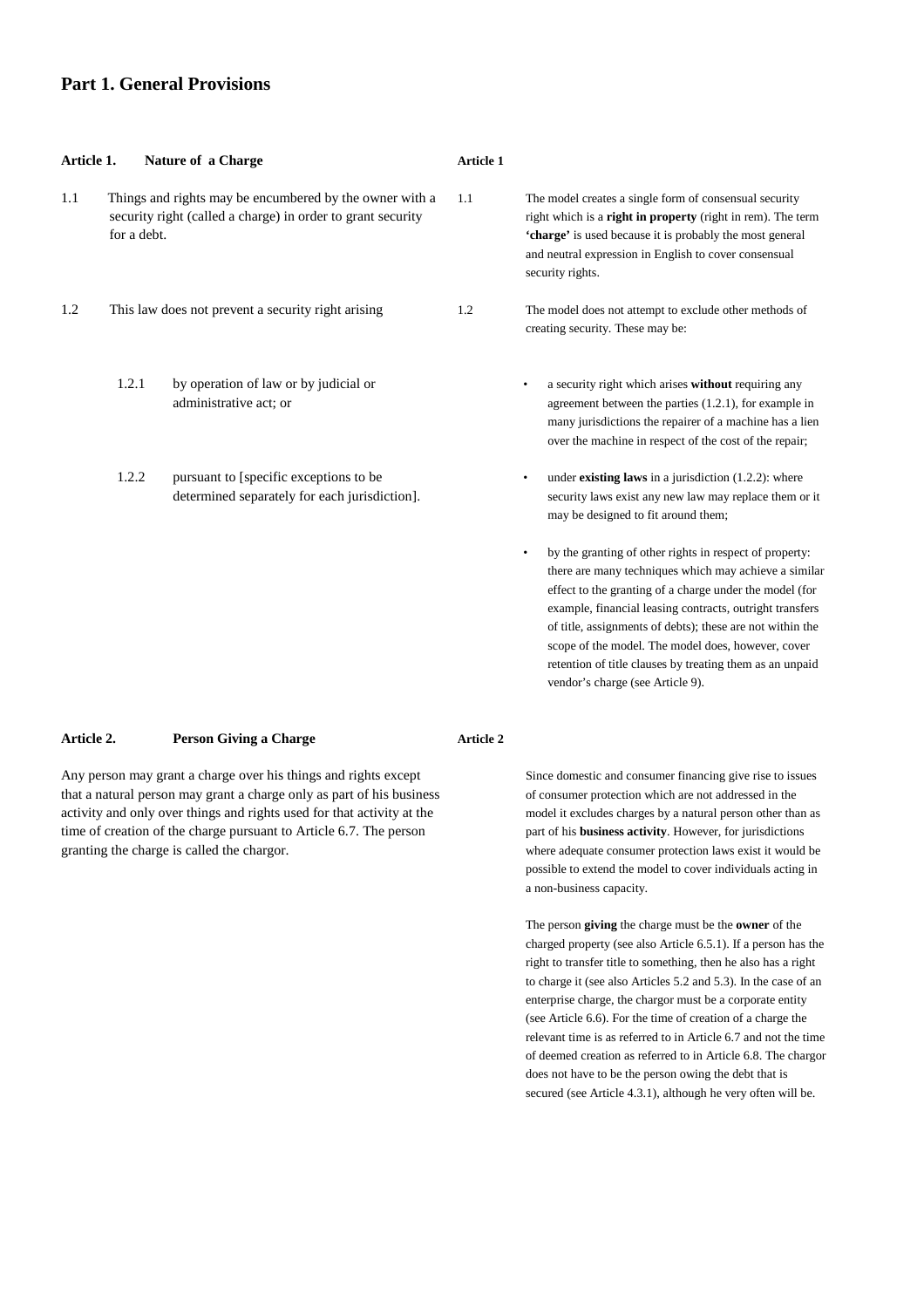| Article 3. |        | <b>Person Receiving a Charge</b>                                                                                                                                                                                                                                                                                                                | Article 3        |                                                                                                                                                                                                                                                                                                                                                                                                                                                                                                                                                   |  |  |
|------------|--------|-------------------------------------------------------------------------------------------------------------------------------------------------------------------------------------------------------------------------------------------------------------------------------------------------------------------------------------------------|------------------|---------------------------------------------------------------------------------------------------------------------------------------------------------------------------------------------------------------------------------------------------------------------------------------------------------------------------------------------------------------------------------------------------------------------------------------------------------------------------------------------------------------------------------------------------|--|--|
| 3.1        |        | A charge may be granted to any person or persons to<br>whom the debt or any of the debts being secured is owed.<br>The person receiving the charge or to whom it is<br>transferred is called the chargeholder.                                                                                                                                  | 3.1              | The charge is tied to the secured debt (see Articles 18.1,<br>32.1.2 and 32.1.9) and the only person to whom the charge<br>can be granted is the person to whom the debt is owed.<br>Where the secured debt is owed to more than one person<br>the charge may be granted to a number of chargeholders<br>(and in that case any act required under the model by the<br>chargeholder must be performed by or on behalf of each of<br>them).                                                                                                         |  |  |
| 3.2        |        | The chargeholder may appoint another person (called a<br>charge manager) to act in his place in relation to a charge<br>pursuant to Article 16.                                                                                                                                                                                                 | 3.2              | A 'charge manager' may be used to facilitate the practical<br>operation of the charge (see Article 16).                                                                                                                                                                                                                                                                                                                                                                                                                                           |  |  |
| Article 4. |        | <b>Secured Debt</b>                                                                                                                                                                                                                                                                                                                             | <b>Article 4</b> |                                                                                                                                                                                                                                                                                                                                                                                                                                                                                                                                                   |  |  |
| 4.1        | debt). | A charge may secure one or more debts (called a secured                                                                                                                                                                                                                                                                                         | 4.1              | The expression 'secured debt' has a wide meaning and<br>depends largely on what the parties agree. It may cover a<br>single specific debt or several specific debts, a single<br>category of debts or several categories of debts, or it may<br>cover any combination (see Article 4.3.2). It may also cover<br>a permanently changing 'pool' of present and future debts<br>(see Articles 4.3.4 and 4.4), for example, all monies<br>becoming payable under a supply agreement.                                                                  |  |  |
| 4.2        |        | For the charge to be valid the secured debt must be<br>capable of expression in money terms whether in national<br>or foreign currency or monetary units of account or any<br>combination of these. A charge securing an obligation<br>which is not yet translated into a money obligation is not<br>enforceable until this translation occurs. | 4.2              | A charge is not immediately enforceable until there is<br>failure to pay the secured debt (see Article 22.1). There<br>must therefore be a determined or determinable debt for<br>money. An obligation to supply goods cannot be a secured<br>debt but the obligation to pay damages for failure to supply<br>can be. It does not matter that the debt is to be calculated by<br>using a formula, an index or any other means of<br>determination provided that it is a debt for money when the<br>chargor takes any steps to enforce the charge. |  |  |
| 4.3        |        | A secured debt may be                                                                                                                                                                                                                                                                                                                           |                  |                                                                                                                                                                                                                                                                                                                                                                                                                                                                                                                                                   |  |  |
|            | 4.3.1  | owed by any person or persons who need not be<br>the chargor;                                                                                                                                                                                                                                                                                   | 4.3.1            | Where the charge is not granted by the person who owes<br>the secured debt the relationship between the chargor and<br>the debtor is a matter to be determined between them.                                                                                                                                                                                                                                                                                                                                                                      |  |  |
|            | 4.3.2  | identified specifically or generally;                                                                                                                                                                                                                                                                                                           |                  |                                                                                                                                                                                                                                                                                                                                                                                                                                                                                                                                                   |  |  |
|            | 4.3.3  | governed by national or foreign law;                                                                                                                                                                                                                                                                                                            | 4.3.3            | The fact that the secured debt is subject to a foreign law<br>does not in itself affect the creation of a charge, but it will<br>be relevant in determining the creation, validity and<br>enforceability of the secured debt on which the charge<br>depends (see Article 6.5.3).                                                                                                                                                                                                                                                                  |  |  |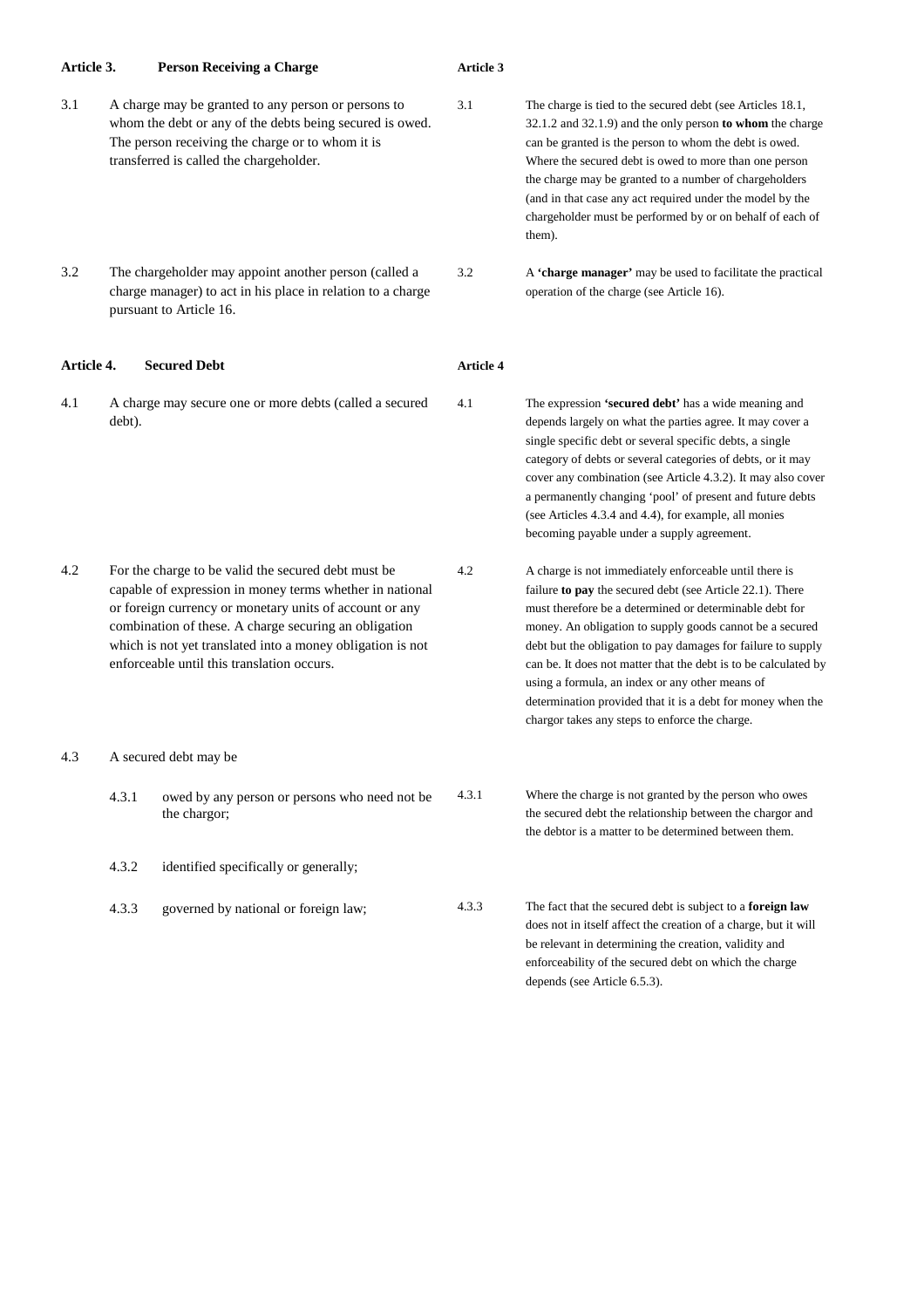4.3.4 conditional or future.

4.3.4 The debt does not have to exist or be owing to the chargeholder at the time the charge is granted. For a charge to be created it is sufficient if the debt is identified in the charging instrument (see Article 4.4). That identification can be very general (see Article 4.3.2). For example, a charge securing a bank facility may cover not only amounts advanced at the time the charge is created but also subsequent advances. If an advance is repaid and then readvanced the charge may still exist.

- 4.4 A debt which is created after the date of the charging instrument will be included in the secured debt if that debt is identified in the charging instrument.
- 4.5 The amount of the debt secured by a charge is limited to the maximum shown on the registration statement pursuant to Article 8.4.3 or, in the case of a possessory charge, in the charging instrument pursuant to Article 7.3.3 plus any additional amounts included pursuant to Article 4.6.
- 4.6 The following additional amounts are included in the secured debt unless otherwise agreed between the chargor and the chargeholder
	- 4.6.1 interest on the secured debt to the extent contractually payable from the time at which the charge is created or deemed to be created pursuant to Article 6.7 or 6.8 until the date of payment; and
	- 4.6.2 interest on the secured debt payable by operation of law; and
	- 4.6.3 reasonable costs properly incurred by the chargeholder in preserving and maintaining the charged property and in enforcing the charge; and
	- 4.6.4 damages for any breach of the contract under which the secured debt arises up to twenty per cent.
		- 4.6.4.1 of the maximum amount of the secured debt included in the registration statement pursuant to Article 8.4.3 or the charging instrument pursuant to Article 7.3.3; or

4.5 Stating the maximum amount is important as it ensures that the parties have agreed as to the extent of the secured debt, it gives a meaningful indication to third parties of the relative importance of the charge and it avoids potential secret security rights where a charge appears to be of less value than it actually is. It may also help to preserve the chargor's ability to grant further charges. It is not necessary to state the maximum amount in the case of an unpaid vendor's charge because it is always limited by reference to the unpaid purchase price (see Article 9.2.1).

4.6 Interest, maintenance and enforcement costs and damages are included automatically in the secured debt in addition to the maximum amount. This is included for convenience and the parties to a charge may agree to exclude or modify this provision.

- 4.6.1 This covers interest which is payable contractually, for example under the terms of a loan agreement.
- 4.6.2 This covers non-contractual interest, for example where a court awards interest on the debt claimed.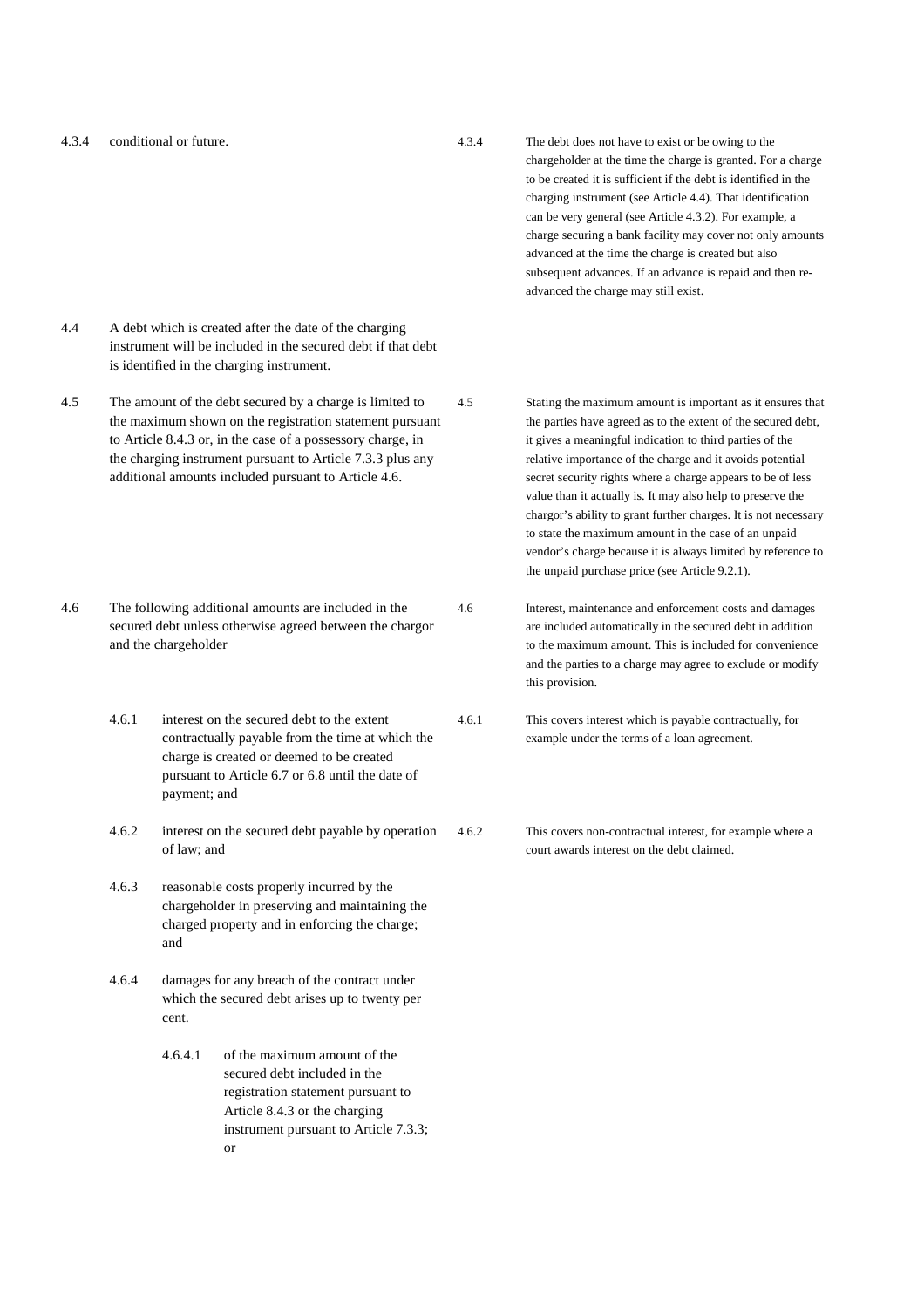4.6.4.2 in the case of an unpaid vendor's charge, of the unpaid part of the purchase price referred to in Article 9.2.1.

| Article 5. |                                                                                                                | <b>Charged Property</b>                                                                                                                                                                                                                                                                                                                                                                                                                                                                                                                                                                   | Article 5 |                                                                                                                                                                                                                                                                                                                                                                                                                                                                                                                                                                                                                                                                           |
|------------|----------------------------------------------------------------------------------------------------------------|-------------------------------------------------------------------------------------------------------------------------------------------------------------------------------------------------------------------------------------------------------------------------------------------------------------------------------------------------------------------------------------------------------------------------------------------------------------------------------------------------------------------------------------------------------------------------------------------|-----------|---------------------------------------------------------------------------------------------------------------------------------------------------------------------------------------------------------------------------------------------------------------------------------------------------------------------------------------------------------------------------------------------------------------------------------------------------------------------------------------------------------------------------------------------------------------------------------------------------------------------------------------------------------------------------|
| 5.1        |                                                                                                                | A charge may encumber one or more things or rights<br>(called charged property).                                                                                                                                                                                                                                                                                                                                                                                                                                                                                                          | 5.1       | The expression 'charged property' has a wide meaning and<br>depends largely on what the parties agree. It may cover a<br>single specific item or several specific items, a single<br>category of property (for example, all raw materials in a<br>warehouse) or several categories (for example, all raw<br>materials and all finished products), or it may cover any<br>combination (see Article 5.5).                                                                                                                                                                                                                                                                   |
| 5.2        |                                                                                                                | Charged property may comprise anything capable of being<br>owned, in the public sector or in the private sector,<br>whether rights or movable or immovable things, and<br>including debts due from the chargeholder to the chargor.<br>The charged property includes any thing or right which, at<br>the time of creation of the charge or subsequently, is<br>attached or related to the charged property and which on a<br>transfer of ownership of the charged property as described<br>in the charging instrument would be included with the<br>charged property by operation of law. | 5.2       | A charge may be granted over things or rights of all kinds.<br>Where the chargeholder owes money to the chargor, for<br>example where a lending bank also holds accounts for the<br>chargor, the chargor may charge those debts back to the<br>chargeholder.<br>If a person has the right to transfer title to something, then<br>he also has a right to charge it (see also Article 5.3). A<br>charge may be granted over things and rights in the public<br>sector in the same way as in the private sector but where the<br>law restricts the right to transfer things and rights the right<br>to grant a charge will be similarly restricted (see Article<br>$5.3$ ). |
| 5.3        | Things or rights which are not capable in law of being<br>transferred separately cannot be charged separately. |                                                                                                                                                                                                                                                                                                                                                                                                                                                                                                                                                                                           | 5.3       | Since a charge creates rights in property and, in<br>enforcement proceedings, gives the right to transfer<br>ownership of the charged property (see Articles 22 to 25),<br>any provision of law which restricts things and rights being<br>transferred also operates to restrict their being charged. If,<br>for example, the law prevents an employer transferring his<br>rights under an employment contract then those rights<br>cannot be charged.                                                                                                                                                                                                                    |
| 5.4        | 5.4.1                                                                                                          | A charge is valid notwithstanding any agreement entered<br>into by the chargor not to charge things or rights except<br>where the charged property is a contractual<br>obligation which is not a debt for money; or                                                                                                                                                                                                                                                                                                                                                                       | 5.4       | A person taking a charge needs to be assured that there is<br>no restriction preventing his doing so. In practice he will<br>need to satisfy himself that the chargor is owner of the<br>things or rights being charged. Once he has done that he<br>may assume that they can be charged. If an owner of things<br>or rights agrees not to charge them, he may be liable to the                                                                                                                                                                                                                                                                                           |

5.4.2 as provided under Article 12.6.

An agreement that a contractual right which is not a debt for money is not transferable is deemed unless otherwise provided to be an agreement that the right cannot be charged.

There are two exceptions: first, where the charged property is a contractual obligation (other than a debt for money), for example obligations of a supplier to the chargor under a supply agreement or obligations of a builder to the chargor under a building contract; and secondly, in the case of a charge of a secured debt where the parties may agree that the charge of the secured debt does not extend to the charge given in respect of that debt (see Article 12.6).

person with whom he has made the agreement for any breach of that agreement but the charge created in breach

will be valid.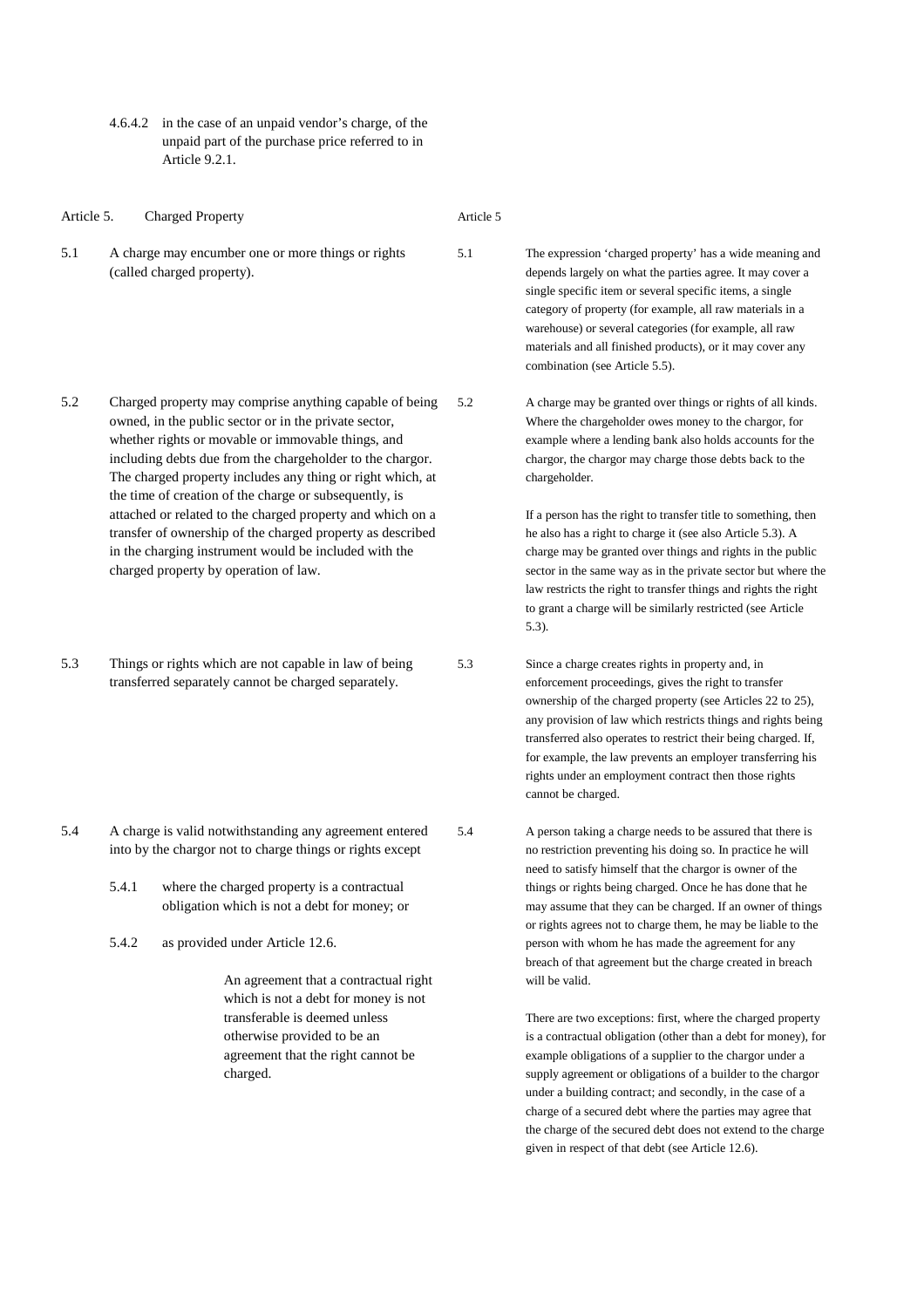5.5 Charged property may be identified specifically (in which case the charge is a specific charge) or generally (in which case the charge is a class charge).

5.6 Where a class charge covers

- 5.6.1 all the things and rights used in an enterprise which is capable of operating as a going concern; or
- 5.6.2 such part of the things and rights of an enterprise as needs to be transferred to enable an acquirer to continue the enterprise as a going concern;

the charge may be registered as an enterprise charge pursuant to Article 8.4.5.

5.7 Charged property may be situated within or outside the jurisdiction.

- 5.8 A charge may be expressed to cover things and rights not owned by the chargor at the time at which the charge is deemed to be created pursuant to Article 6.8.
- 5.9 A charge extends to things and rights which become owned by the chargor after the charge is deemed to be created pursuant to Article 6.8 if they are identified in the charging instrument.
- 5.10 The charged property automatically extends to any rights of the chargor under any insurance policy which covers loss or reduction in value of the charged property.

5.5 The charged property may cover a permanently changing pool of present and future assets, for example inventory (see Article 5.8). There is no requirement in the model for items of charged property to be listed individually or labelled.

5.6 The enterprise charge only relates to corporate entities (see Article 6.6). The particular feature of an enterprise charge is that it entitles the chargeholder to the remedy of selling an enterprise as a going concern (see Article 25).

5.7 The charged property may be in the jurisdiction where the charge has been created or outside it. A charge can, therefore, be taken over things or rights which only come into the jurisdiction at a later date or which move in and out of the jurisdiction. The charge is created even if the charged property is outside the jurisdiction but enforcement rights will depend on the rules of the jurisdiction where it is situated at the time of enforcement.

5.8/5.9 A charge may be expressed to cover things or rights which are not yet owned by the chargor either because they do not yet exist or because they are owned by another person. A charge over all the equipment in a factory may also cover new equipment as it is received. The charge as a right in property does not exist until the charged property is owned by the chargor (but once it is owned by him the charge is treated as if it was created earlier – see Article 6.8).

5.10 The right to receive payment under an insurance policy is a debt to which Article 12 will apply. In order to protect his rights the chargeholder should notify the insurer of the charge. The effect of Article 5.10 is to include insurance rights in the charged property even if the parties have not provided for that in the charging instrument.

> The charged property does not include the proceeds of its sale. The chargor is under an obligation not to deal in the charged property (Article 15.2) other than as permitted under the licence pursuant to Article 19 or 20. If a sale is made in breach of this obligation things or rights are generally transferred subject to the charge (Article 21.1) and the charged property now owned by the acquirer is still encumbered by a charge. The chargeholder will have a claim in damages against the chargor for any loss resulting from the breach (see Article 15.2).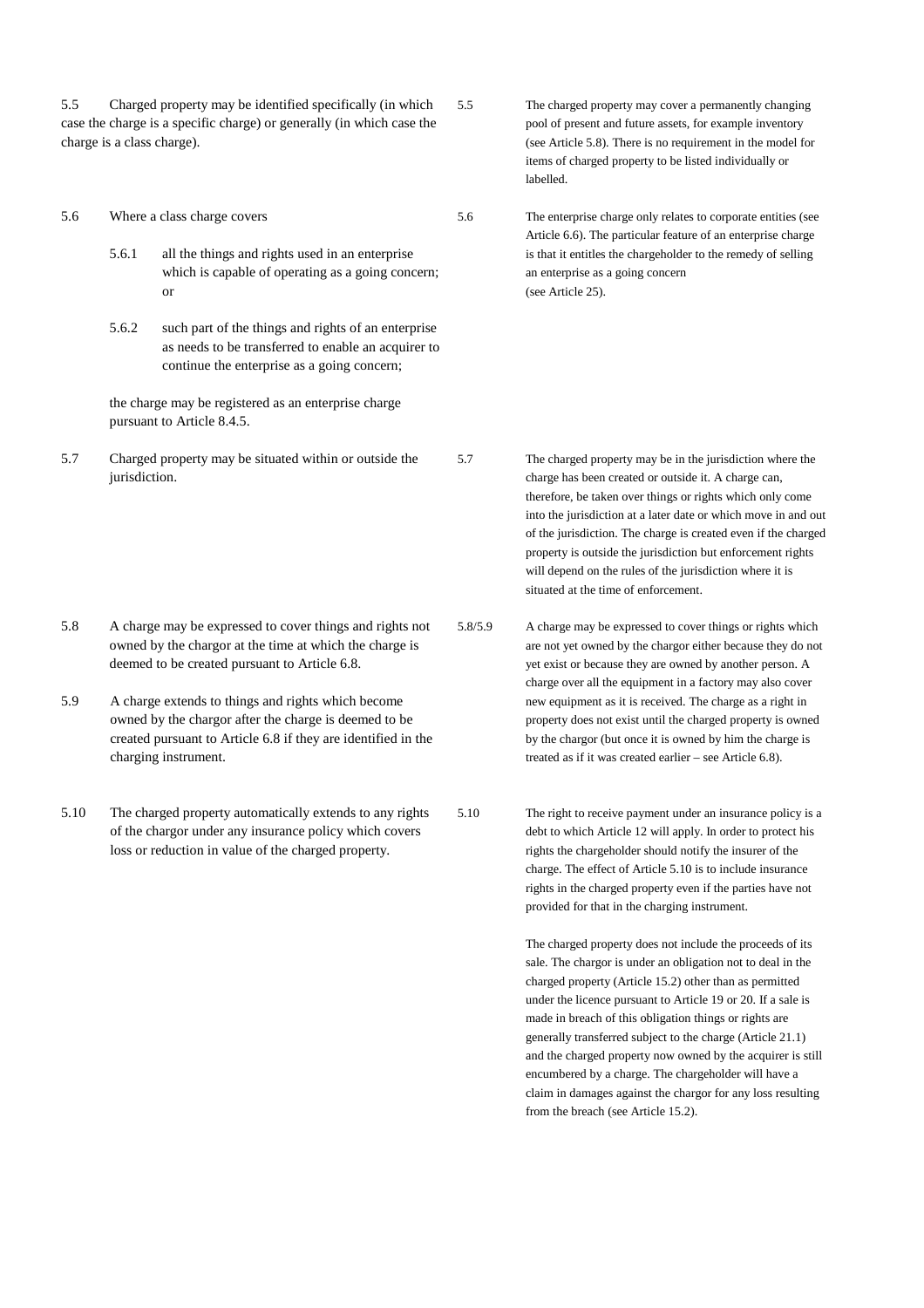Where a chargeholder wants a charge to extend to property into which the charged property may be converted or transformed he should expressly provide for this at the outset: for example a charge over debts may be combined with a charge over the bank account into which the debts are payable; a charge over raw materials may be combined with a charge over work-in-progress and/or finished products. The charge over the charged property which is transformed terminates (Article 32.1.4).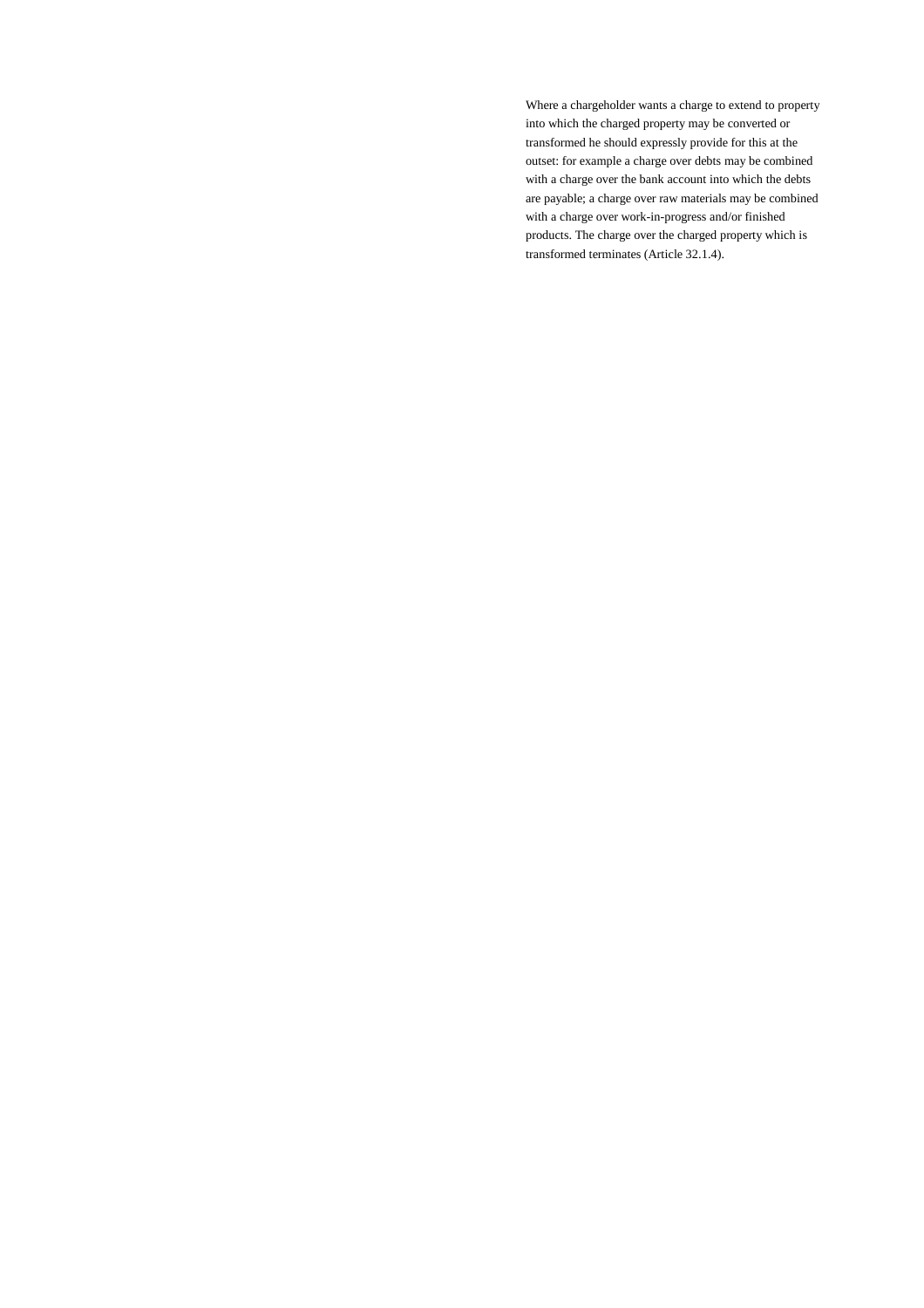|            |       | T art 2. Creation of a Charge                                                                                                                     |           |                                                                                                                                                                                                                                                                                                                                       |
|------------|-------|---------------------------------------------------------------------------------------------------------------------------------------------------|-----------|---------------------------------------------------------------------------------------------------------------------------------------------------------------------------------------------------------------------------------------------------------------------------------------------------------------------------------------|
| Article 6. |       | General Rules for the Creation of a Charge                                                                                                        | Article 6 |                                                                                                                                                                                                                                                                                                                                       |
| 6.1        |       | A charge may be only                                                                                                                              |           | Articles 6.1 to 6.4 set out the three ways in which a charge                                                                                                                                                                                                                                                                          |
|            | 6.1.1 | a registered charge; or                                                                                                                           |           | may be created.                                                                                                                                                                                                                                                                                                                       |
|            | 6.1.2 | an unpaid vendor's charge; or                                                                                                                     |           |                                                                                                                                                                                                                                                                                                                                       |
|            | 6.1.3 | a possessory charge.                                                                                                                              |           |                                                                                                                                                                                                                                                                                                                                       |
| 6.2        |       | A registered charge is created by                                                                                                                 |           |                                                                                                                                                                                                                                                                                                                                       |
|            | 6.2.1 | the chargor and the chargeholder entering into a<br>charging instrument pursuant to Article 7; and                                                |           |                                                                                                                                                                                                                                                                                                                                       |
|            | 6.2.2 | registration of the charge pursuant to Article 8.                                                                                                 |           |                                                                                                                                                                                                                                                                                                                                       |
| 6.3        | 9.1.  | An unpaid vendor's charge is created pursuant to Article                                                                                          |           |                                                                                                                                                                                                                                                                                                                                       |
| 6.4        |       | A possessory charge is created by                                                                                                                 | 6.4       | Possession by itself is not adequate to create a charge: there<br>has also to be a charging instrument (see Article 7). Where                                                                                                                                                                                                         |
|            | 6.4.1 | the chargor and the chargeholder entering into a<br>charging instrument pursuant to Article 7; and                                                |           | a person already has possession of the property all that is<br>needed to create a charge is for the owner and the person in<br>possession to enter into a charging instrument.                                                                                                                                                        |
|            | 6.4.2 | possession of the charged property being given<br>pursuant to Article 10.1.                                                                       |           |                                                                                                                                                                                                                                                                                                                                       |
| 6.5        |       | A charge is created only if                                                                                                                       | 6.5       | Fundamental principles which are already stated in Articles<br>1.1, 2 and 3.1 are that the chargor must be the owner of the                                                                                                                                                                                                           |
|            | 6.5.1 | the chargor as referred to in Article 2 is the<br>owner of the charged property; and                                                              |           | charged property and that the charge secures a debt. Article<br>6.5 also draws attention to the fact that the chargor must<br>have the power to charge a thing or right which he may lack                                                                                                                                             |
|            | 6.5.2 | the chargor has the power to grant the charge at<br>the time the charge is created or deemed to be<br>created pursuant to Article 6.7 or 6.8; and |           | if, for example, he is in insolvency.                                                                                                                                                                                                                                                                                                 |
|            | 6.5.3 | the charge secures a debt as referred to in Article<br>4.2.                                                                                       |           |                                                                                                                                                                                                                                                                                                                                       |
| 6.6        |       | An enterprise charge may only be created by a [company].                                                                                          | 6.6       | The appropriate term to describe corporate entities will vary<br>from jurisdiction to jurisdiction but it should cover all legal<br>persons that carry on commercial activities and can transfer<br>title to something. There are strong policy arguments<br>against permitting an individual to charge all or most of his<br>assets. |
| 6.7        |       | The time at which a charge over things or rights owned by<br>the chargor is created is                                                            | 6.7       | The time of creation of a charge must be clearly<br>determinable, particularly for deciding priorities (see<br>Article 17).                                                                                                                                                                                                           |
|            | 6.7.1 | in the case of a registered charge, the time of<br>registration of the charge pursuant to Article 34.4                                            |           |                                                                                                                                                                                                                                                                                                                                       |

unless the charge was initially created as an unpaid vendor's charge or a possessory charge in which case it is the time of initial creation in accordance with Article 6.7.2 or 6.7.3;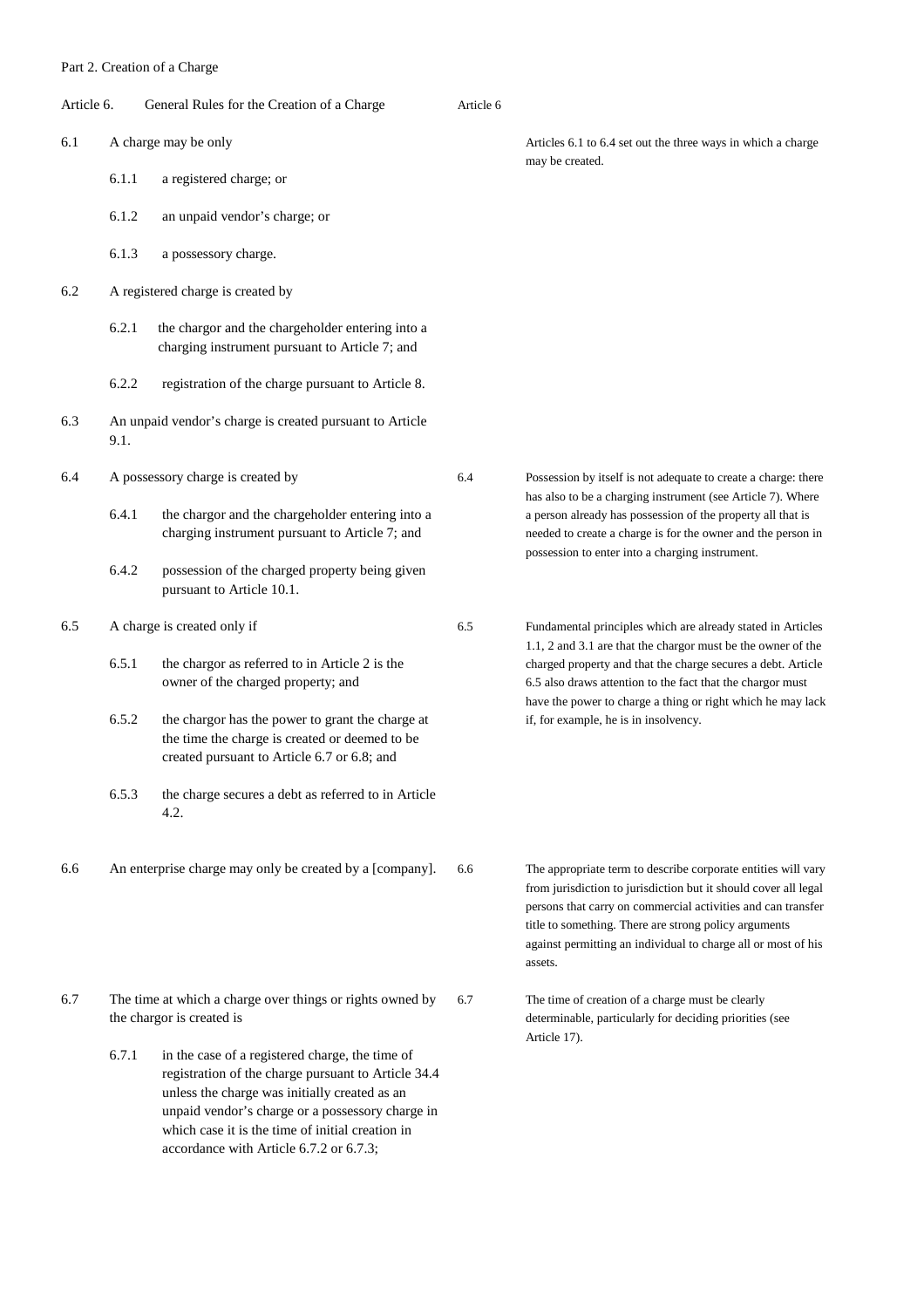- 6.7.2 in the case of an unpaid vendor's charge, the time at which title to the charged property is transferred to the purchaser pursuant to Article  $9.1:$
- 6.7.3 in the case of a possessory charge, the later of possession of the charged property being given pursuant to Article 10.1 and the date of signature of the charging instrument by or on behalf of the chargor.
- 6.8 Where a registered charge is granted over things or rights not yet owned by the chargor the charge is deemed to have been created at the time provided under Article 6.7.1.

6.8 The charge as a right in property is not actually created and does not exist until the charged property is owned by the chargor (see commentary to Articles 5.8/5.9). It would, however, be unsatisfactory in practice if the time of creation of a charge were determined separately for each item of charged property depending on when the chargor acquired it. The registered charge is, therefore, treated as if it were created at the time specified under Article 6.7.1 when all the formalities of creation have been completed. This is particularly relevant when looking, for example, at questions of priority (see Article 17). Article 6.8 does not apply to an unpaid vendor's charge or a possessory charge since creation of the charge requires that title to the movable thing is transferred to the chargor (in the case of an unpaid vendor's charge) or that the chargor gives possession (in the case of a possessory charge).

6.9 An unpaid vendor's charge or a possessory charge is converted into a registered charge upon registration in accordance with Article 8.2. 6.9 An unpaid vendor's charge has a life limited to six months (Article 9.4.1) and a possessory charge will terminate automatically when possession ceases (Article 32.1.8). However, the charge can be extended without changing its priority by subsequent conversion into a registered charge

Article 7

6.10 A chargor and a chargeholder may agree to add to the debt secured by a charge, to increase the maximum amount of the secured debt pursuant to Article 4.5, to add to the charged property or to convert a charge as described in Article 5.6 into an enterprise charge. Such addition, increase or conversion is treated as the creation of a new charge and is accordingly subject to all the provisions of this law.

Article 7. Charging Instrument

- 7.1 The chargor and the chargeholder must enter into an agreement (called a charging instrument) except in the case of an unpaid vendor's charge. One charging instrument may relate to one or more charges.
- 7.2 The charging instrument may be in the form set out in schedule 1.

6.10 The secured debt, the maximum amount of the secured debt and the charged property are determined at the time of creation (or deemed creation) of the charge. They can only be added to or increased by creating a new charge which consequently has a different priority from the first charge. Similarly if a charge is to be an enterprise charge it has to be registered as such at the outset.

(see also Article 9.3 and 10.2).

7.1 A charging instrument is required for a registered charge and a possessory charge. For an unpaid vendor's charge there is no need for a charging instrument but there must be a written agreement between the vendor and purchaser that the vendor retains title or obtains a security right in the movable thing (see Article 9.1). Parties may combine different secured debts or charged property in one charge or may create several charges in one charging instrument.

7.2 The form of instrument in the schedule is optional.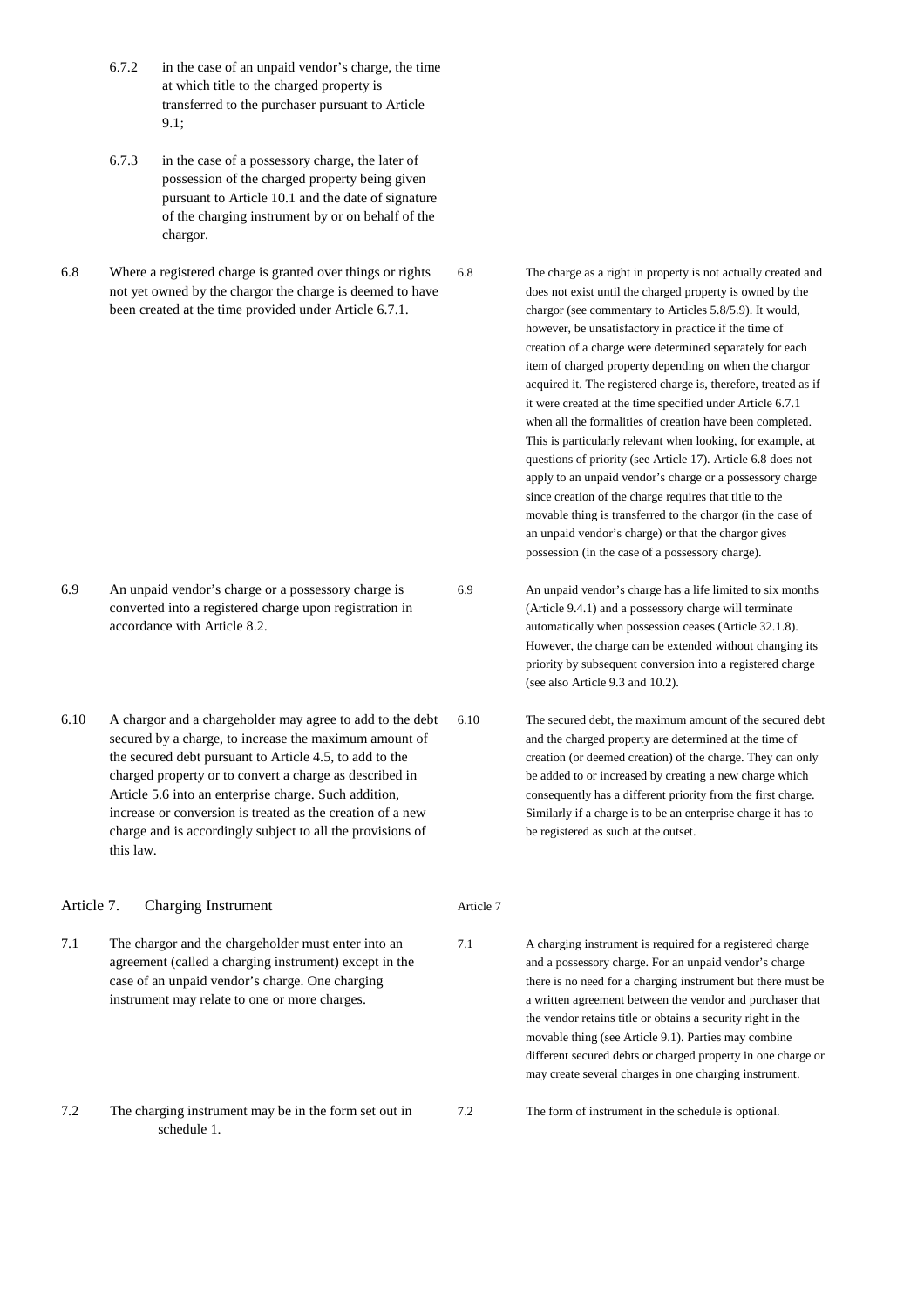- 7.3 In order to be valid the charging instrument must be in writing and include 7.3.1 identification of the chargor, the person owing the secured debt (if not the chargor) and the chargeholder; and 7.3.2 specific or general identification of the secured debt; and 7.3.3 in the case of a possessory charge, the maximum amount of the secured debt expressed in national or foreign currency or monetary units of account or any combination of these; and 7.3.4 specific or general identification of the charged property; and 7.3.5 signatures by or on behalf of 7.3.5.1 the chargor; and 7.3.5.2 the chargeholder; and 7.3.6 the date of the charging instrument being the date of signature by or on behalf of the chargor. 7.4 A charge is not valid unless the charging instrument contains a statement that the purpose of the document is to create a charge or such purpose is implied from the instrument. 7.5 The charging instrument may include such other matters as 7.5 the parties agree and may, subject to Article 6.10, subsequently be amended by the parties. In order for an amendment to be of effect against third parties it must be registered pursuant to Article 33.1.1. 7.3 These are the minimum requirements for a charging instrument without which it is not valid. 7.3.3 Where the charge is not possessory but registered it is adequate for the maximum amount to be stated in the registration statement (see Article 8.4.3); it is not a requirement for validity that it is in the charging instrument. 7.3.6 The date of the charging instrument is the date of the signature of the chargor. If the chargeholder signs at another time that will not change the date of the instrument. A chargeholder cannot obtain a charge from a chargor and then delay its registration by not signing it himself until a later date. The date of the charging instrument is particularly relevant in view of the 30 day period provided under Article 8.1. 7.4 It must be clear from the charging instrument that the purpose is to create a charge. The charging instrument is a contract between the parties. As well as containing the elements needed for the creation of a charge it may include such other contractual provisions as the parties wish. The charging instrument may be amended provided that the secured debt or charged property are not added to or the maximum amount is not increased or the charge is not converted into an enterprise charge (see Article 6.10). Amendments may be of importance to third parties, for example the inclusion of a subsequent restriction of the right to transfer the charge (see Article 18.1). In that case, however, the restriction would be
- 7.6 If a charging instrument is signed by a person acting on behalf of the chargor the charge is valid only if that person is independent of the chargeholder.

7.6 In order to protect the chargor the charging instrument and the registration statement have to be signed by the chargor himself or by someone acting for him who must be independent of the chargeholder (see also Article 8.8).

of no effect against a third party to whom the secured debt and charge were transferred unless the amendment had

been registered at the charges' registry.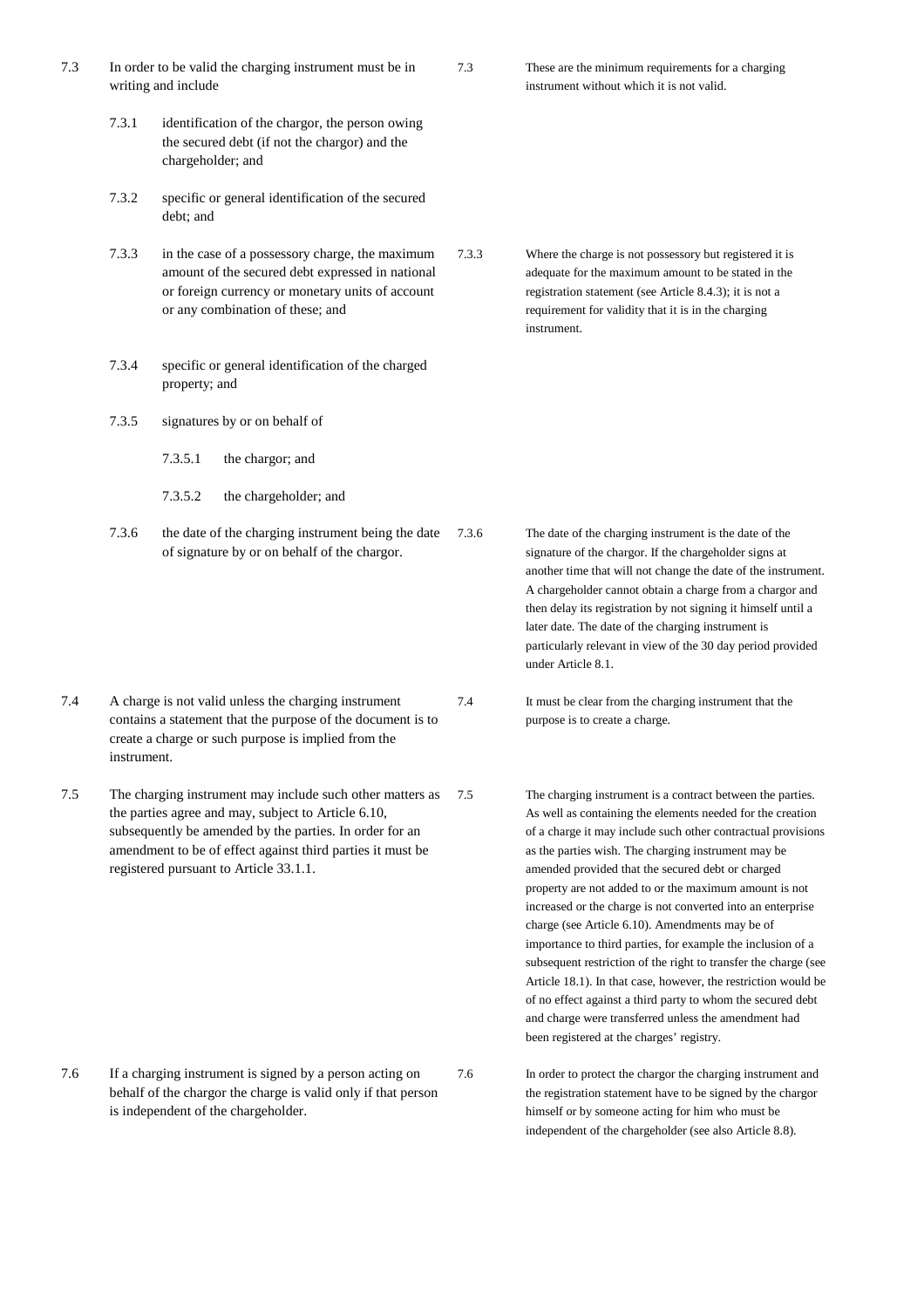| Article 8. |             | <b>Registered Charge</b> |                                                                                                                                                                                                                                                                                                                                                            | Article 8 |                                                                                                                                                                                                                                                                                                                                                                                                                                                                                                                                                                                                                                                                                                                                            |
|------------|-------------|--------------------------|------------------------------------------------------------------------------------------------------------------------------------------------------------------------------------------------------------------------------------------------------------------------------------------------------------------------------------------------------------|-----------|--------------------------------------------------------------------------------------------------------------------------------------------------------------------------------------------------------------------------------------------------------------------------------------------------------------------------------------------------------------------------------------------------------------------------------------------------------------------------------------------------------------------------------------------------------------------------------------------------------------------------------------------------------------------------------------------------------------------------------------------|
| 8.1        |             |                          | In order to obtain registration of a registered charge as<br>referred to in Article 6.2 a registration statement must be<br>presented at the charges' registry not later than 30 days<br>after the date of the charging instrument as defined in<br>Article 7.3.6. If a registration statement is not presented by<br>that date the charge is not created. | 8.1       | Registration has to be within 30 days of the date of the<br>charging instrument. This avoids the creation of 'secret'<br>charges where the chargeholder takes a charge but does not<br>register until he chooses. The thirty day period may be<br>extended where the registrar refuses to register and a new<br>registration statement is presented (see Article 34.3). The<br>model does not provide for advance registration. A<br>chargeholder should in practice ensure that the charge is<br>registered before lending money or giving credit. It would<br>be possible to include simple provisions for advance<br>protective registration which gives a charge priority if<br>definitive registration is made within a fixed period. |
| 8.2        |             |                          | In order to convert an unpaid vendor's charge or a<br>possessory charge into a registered charge a registration<br>statement must be presented at the charges' registry during<br>the time provided in Article 9.3 or Article 10.2.                                                                                                                        |           |                                                                                                                                                                                                                                                                                                                                                                                                                                                                                                                                                                                                                                                                                                                                            |
| 8.3        | schedule 2. |                          | The registration statement may be in the form set out in                                                                                                                                                                                                                                                                                                   | 8.3       | The form of statement in the schedule is optional.                                                                                                                                                                                                                                                                                                                                                                                                                                                                                                                                                                                                                                                                                         |
| 8.4        |             | statement must include   | In order for a registered charge to be valid the registration                                                                                                                                                                                                                                                                                              | 8.4       | If the minimum required information is not included in the<br>registration statement the charge is not valid.                                                                                                                                                                                                                                                                                                                                                                                                                                                                                                                                                                                                                              |
|            | 8.4.1       | appointed); and          | identification of the chargor, the person owing<br>the secured debt (if not the chargor), the<br>chargeholder and the charge manager (if                                                                                                                                                                                                                   | 8.4.1     | A charge manager may also be registered subsequently (see<br>Article 33.1.2).                                                                                                                                                                                                                                                                                                                                                                                                                                                                                                                                                                                                                                                              |
|            | 8.4.2       | debt; and                | specific or general identification of the secured                                                                                                                                                                                                                                                                                                          | 8.4.2     | The identification in the registration statement must<br>correspond with the identification in the charging<br>instrument although of necessity it may be shorter.                                                                                                                                                                                                                                                                                                                                                                                                                                                                                                                                                                         |
|            | 8.4.3       | these; and               | the maximum amount of the secured debt<br>expressed in national or foreign currency or<br>monetary units of account or any combination of                                                                                                                                                                                                                  | 8.4.3     | In the case of a converted possessory charge, this should be<br>the same as the amount provided in the charging instrument<br>(see Article 7.3.3). In the case of a converted unpaid<br>vendor's charge it should be the unpaid purchase price (see<br>Article 9.2.1).                                                                                                                                                                                                                                                                                                                                                                                                                                                                     |
|            | 8.4.4       | property; and            | specific or general identification of the charged                                                                                                                                                                                                                                                                                                          | 8.4.4     | See commentary to Article 8.4.2.                                                                                                                                                                                                                                                                                                                                                                                                                                                                                                                                                                                                                                                                                                           |
|            | 8.4.5       |                          | in the case of an enterprise charge, a statement<br>that the charge is an enterprise charge; and                                                                                                                                                                                                                                                           | 8.4.5     | Without this statement in the registration statement the<br>charge will not be an enterprise charge and it can only be<br>changed into one in accordance with Article 6.10.                                                                                                                                                                                                                                                                                                                                                                                                                                                                                                                                                                |
|            | 8.4.6       | 8.4.6.1<br>8.4.6.2       | signature by or on behalf of<br>the chargor and the charge manager (if<br>appointed); or<br>in the case of a registration statement<br>pursuant to Article 8.2, the<br>chargeholder; and                                                                                                                                                                   | 8.4.6     | Where a charge is created directly as a registered charge the<br>registration statement has to be signed by the chargor (see<br>commentary to Article 7.3.6). In practice it is likely that the<br>registration statement and the charging instrument will<br>often be signed at the same time. Where the charge has<br>already been created as an unpaid vendor's charge or a<br>possessory charge the chargor cannot prevent conversion<br>and, therefore, the chargeholder signs.                                                                                                                                                                                                                                                       |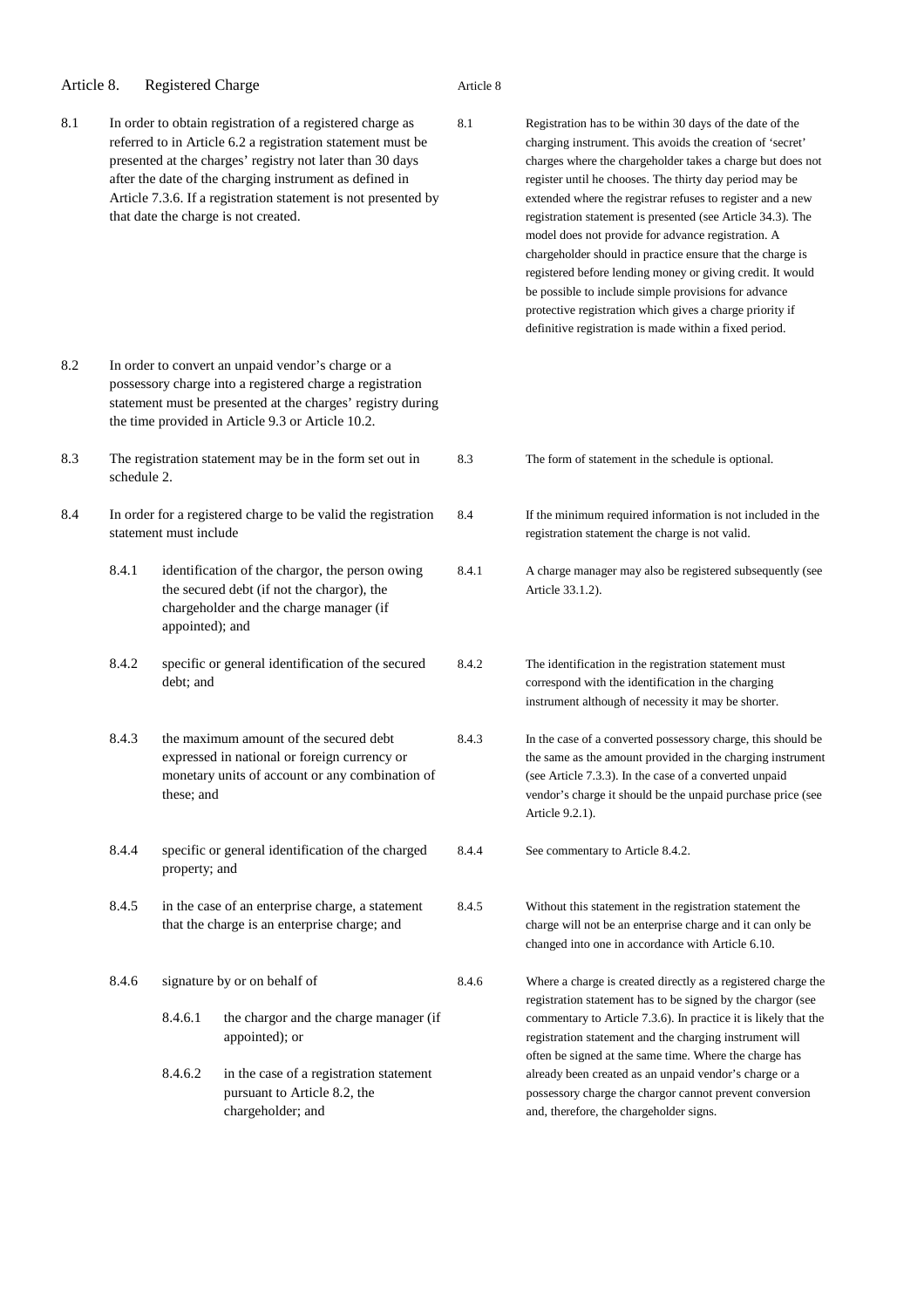|       | 8.4.7   | the date of the charging instrument except where<br>an unpaid vendor's charge is converted into a<br>registered charge; and                                                 | 8.4.7           | For a converted unpaid vendor's charge the date of the<br>relevant agreement must be included (see Article 8.5.3).                                                                      |
|-------|---------|-----------------------------------------------------------------------------------------------------------------------------------------------------------------------------|-----------------|-----------------------------------------------------------------------------------------------------------------------------------------------------------------------------------------|
|       | 8.4.8   | any additional information required pursuant to<br>Article 8.5 or 8.6.                                                                                                      |                 |                                                                                                                                                                                         |
| 8.5   | include | Where an unpaid vendor's charge is being converted into a<br>registered charge the registration statement must in<br>addition to the information required under Article 8.4 |                 |                                                                                                                                                                                         |
|       | 8.5.1   | a statement that the unpaid vendor's charge is<br>being converted into a registered charge; and                                                                             |                 |                                                                                                                                                                                         |
|       | 8.5.2   | the date on which title to the charged property<br>was transferred to the chargeholder as referred to<br>in Article 9.1; and                                                | 8.5.2           | This determines the time at which an unpaid vendor's<br>charge is created (see Article 6.7.2).                                                                                          |
|       | 8.5.3   | the date and identification of the written<br>agreement referred to in Article 9.1.                                                                                         |                 |                                                                                                                                                                                         |
| 8.6   | include | Where a possessory charge is being converted into a<br>registered charge the registration statement must in<br>addition to the information required under Article 8.4       |                 |                                                                                                                                                                                         |
| 8.6.1 |         | a statement that the possessory charge is being converted<br>into a registered charge; and                                                                                  |                 |                                                                                                                                                                                         |
|       | 8.6.2   | the date on which possession of the charged<br>property was given pursuant to Article 10.1 if<br>given after the date of the charging instrument.                           | 8.6.2           | This is relevant for determining the time at which a<br>possessory charge is created (see Article 6.7.3).                                                                               |
| 8.7   |         | Where there is more than one chargor a separate<br>registration statement must be presented for each chargor.                                                               | 8.7             | Joint owners may grant a charge but in that event the<br>charge has to be registered against each of them and,<br>therefore, a separate registration statement for each is<br>required. |
| 8.8   |         | If a registration statement is signed by a person acting on<br>behalf of the chargor the charge is valid only if that person<br>is independent of the chargeholder.         | $\!\!\!\!\!8.8$ | See commentary to Article 7.6.                                                                                                                                                          |
| 8.9   |         | The time of registration is as provided in Article 34.4.                                                                                                                    | 8.9             | The time of registration is important for determining the<br>time at which a registered charge is created (see Article<br>$6.7.1$ ).                                                    |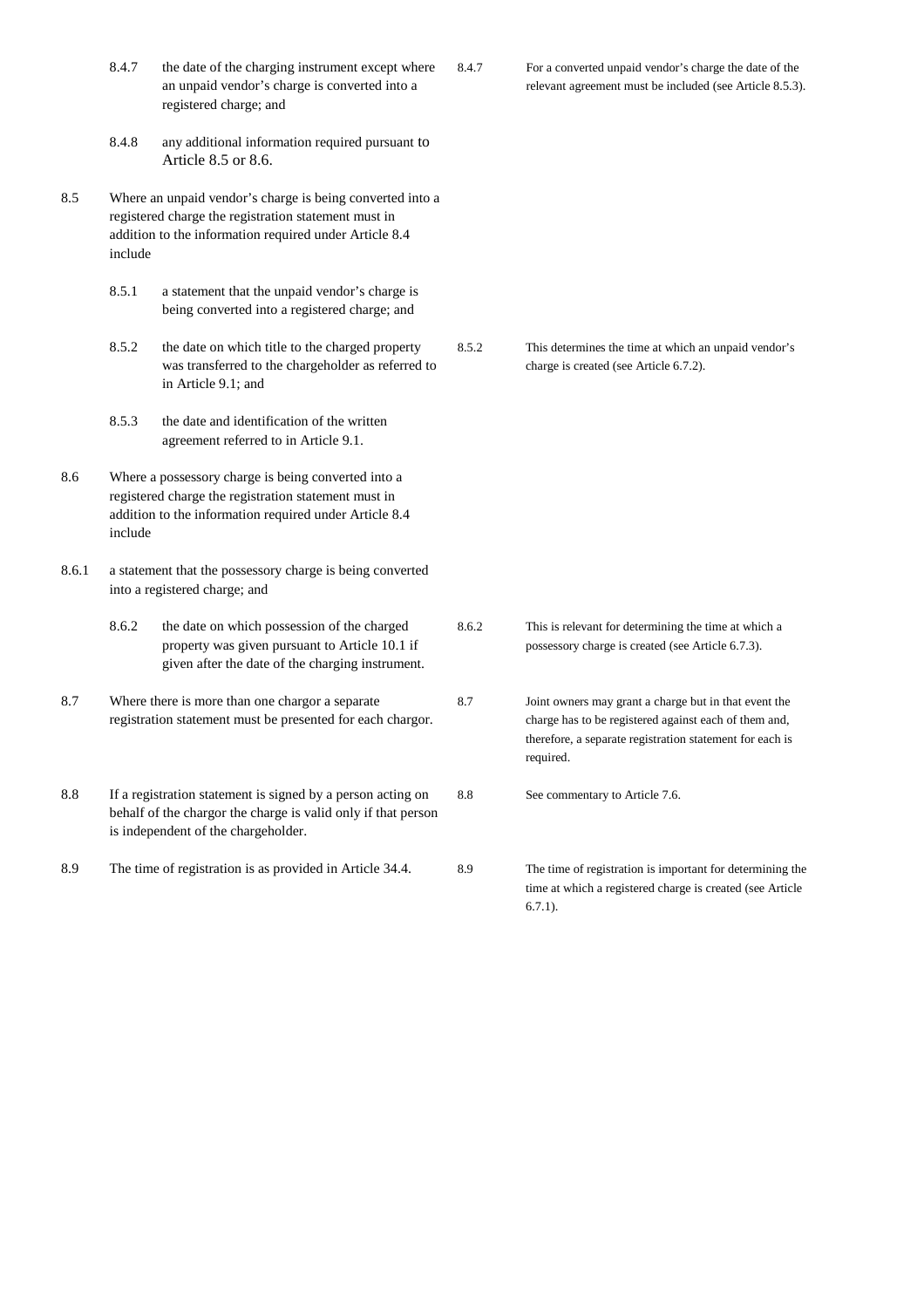Article 9. Unpaid Vendor's Charge

purchase price

#### Article 9

9.1 Where at or before the time of transfer of title by way of sale of a movable thing there is written agreement between the vendor and the purchaser that the vendor retains title or obtains a security right in the thing until payment of the 9.1.1 title to the thing is not retained by the vendor but is transferred to the purchaser as if such agreement does not exist; and

9.1.2 the vendor simultaneously receives a charge over the thing unless the parties otherwise agree without any requirement for a charging instrument or registration.

9.1 Forms of retention or reservation of title are common in many jurisdictions to secure credit in trade transactions. The unpaid vendor's charge replaces reservation of title by a charge in favour of the unpaid vendor – title passes to the purchaser and simultaneously a charge is given back automatically in favour of the vendor. The written agreement referred to in Article 9.1 that gives rise to an unpaid vendor's charge may refer to the vendor retaining title or to his receiving a charge: a vendor may expressly provide that he is to receive a charge as provided under the law but even if he agrees to retention of title he will still obtain a charge. The parties do not actually need to be aware of the provisions of Article 9.

> There is no necessity to make any registration in respect of an unpaid vendor's charge unless it is to extend beyond six months (see Articles 9.3 and 9.4.1) or an enforcement notice is delivered (see Article 22.7.1.2). As an unpaid vendor's charge is not registered a third party dealing with the purchaser may well, therefore, be unaware of its existence. The purchaser as chargor is under an obligation not to dispose of the charged property except under a licence pursuant to Articles 19 or 20 (see Article 15.2). If he does, however, the acquirer will normally obtain good title (see Article 21.2.7). In this respect the unpaid vendor's charge may give less protection than a registered charge (see also commentary to Article 23.7.1).

An unpaid vendor's charge, however, gives priority over other charges pursuant to Article 17.3.

- 9.2 A charge created pursuant to Article 9.1 only secures
	- 9.2.1 any part of the purchase price of the charged property that remains unpaid at the time the charge is created; and
	- 9.2.2 additional amounts included pursuant to Article 4.6.
- 9.3 At any time within six months of the date on which an unpaid vendor's charge is created it may be converted into a registered charge by registration in accordance with Article 8.2.

9.3 The unpaid vendor's charge is intended to cover sales on normal credit terms. In the case of a 90 day credit period the vendor has a further three months in which to take action for a failure to pay and, if necessary, to register his charge. Where the sale is on credit terms which in practice would not permit enforcement to be commenced in the case of non-payment within 6 months, a registered charge should be taken to protect the unpaid vendor.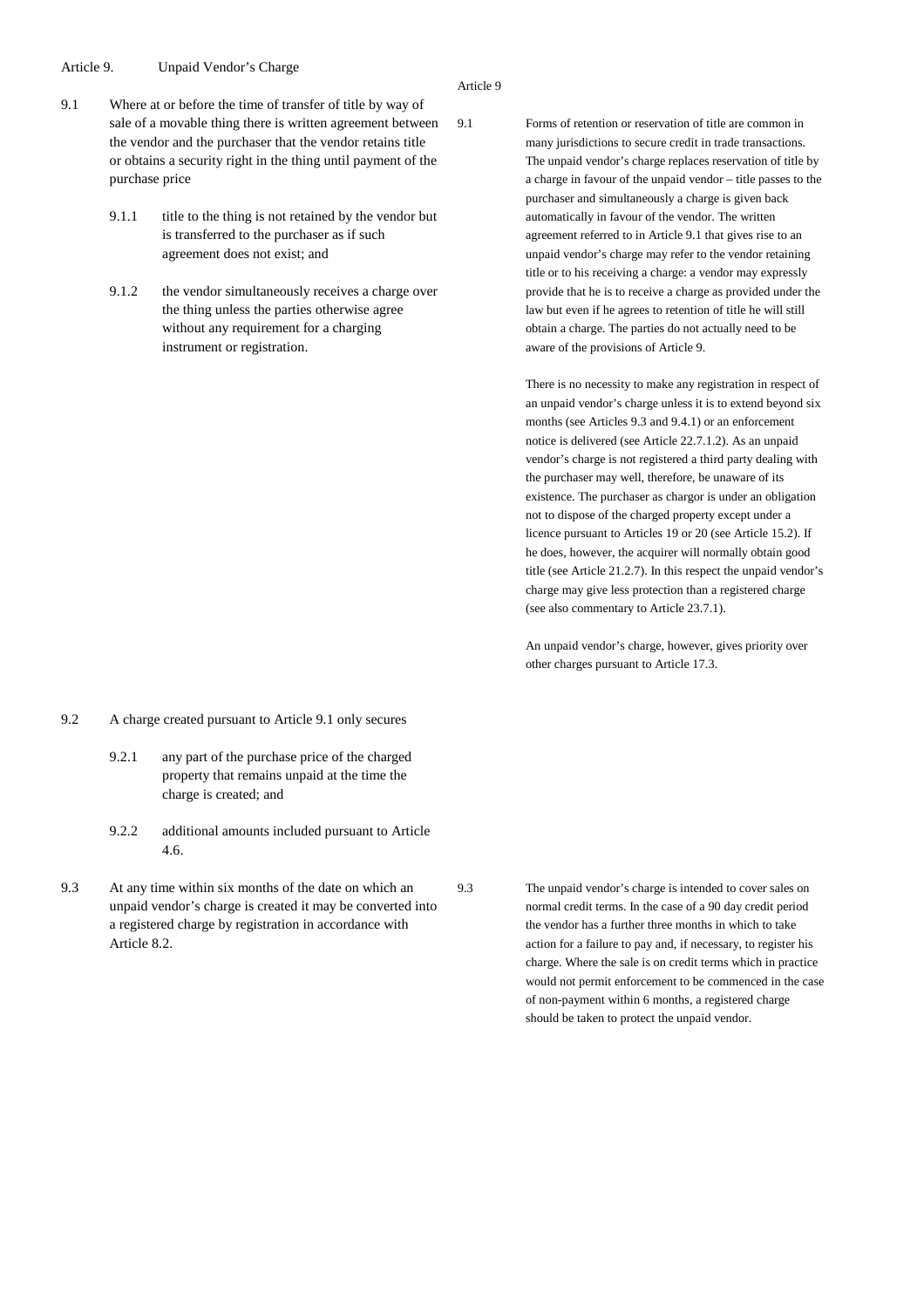#### 9.4 An unpaid vendor's charge terminates

- 9.4.1 six months after the date on which it was created unless an enforcement notice has been delivered pursuant to Article 22.2 in respect of the charge or any other charge over the same charged property; or
- 9.4.2 in the other events provided under Article 32.

#### Article 10. Possessory Charge

10.1 Where the charged property is capable of transfer by delivery the chargeholder or a person nominated by the chargeholder or a person holding on terms agreed between the chargeholder and the chargor may before or after the date of the charging instrument be given possession of the charged property by the chargor in which case registration pursuant to Article 8 is not required.

- 10.2 At any time while possession as referred to in Article 10.1 continues a possessory charge may be converted into a registered charge by registration in accordance with Article 8.2.
- Article 11. Additional Registration
- 11.1 Where additional registration of a charge is required pursuant to this Article 11 a charge created pursuant to Article 6 cannot be enforced until such registration has been made.
- 11.2 [Add specific requirements for additional registration to be determined separately for each jurisdiction.]

Article 10

10.1 A possessory charge can only be granted over property which is capable of transfer by delivery. Possession by itself is not adequate to create a charge: a charging instrument is also required (see Article 6.4.1). Under the model it would not be possible for any person in possession of property to be able to claim that he has a charge merely by reason of possession. Granting a charge is an act with serious legal consequences and a minimum of formality is desirable.

> There is no necessity to make any registration in respect of a possessory charge unless an enforcement notice is delivered (see Article 22.7.1.2).

10.2 If a possessory charge is to be converted into a registered charge it is important that this occurs while possession continues. A possessory charge terminates when possession ceases (see Article 32.1.8).

Article 11

This Article needs to be drafted to fit the particular needs of each jurisdiction. It is a basic principle of the model that all registered charges (including charges converted into a registered charge, see Article 6.9) should be registered in the same place pursuant to Article 8. In cases where the charged property is also registered in a different register a decision is required by each country as to whether charges need also to be registered there. The most common example will probably be land but it may also apply, for example, to ships, aircraft, registered intellectual property and registered shares.

The formalities for creating the charge must be kept simple. Any additional registration required under Article 11 can be carried out subsequent to the creation of the charge but

- it will not be possible to enforce the charge until Article 11 requirements have been fulfilled; and
- the time of fulfilling those requirements is relevant for determining the priority of the charge (see Article 17.5); and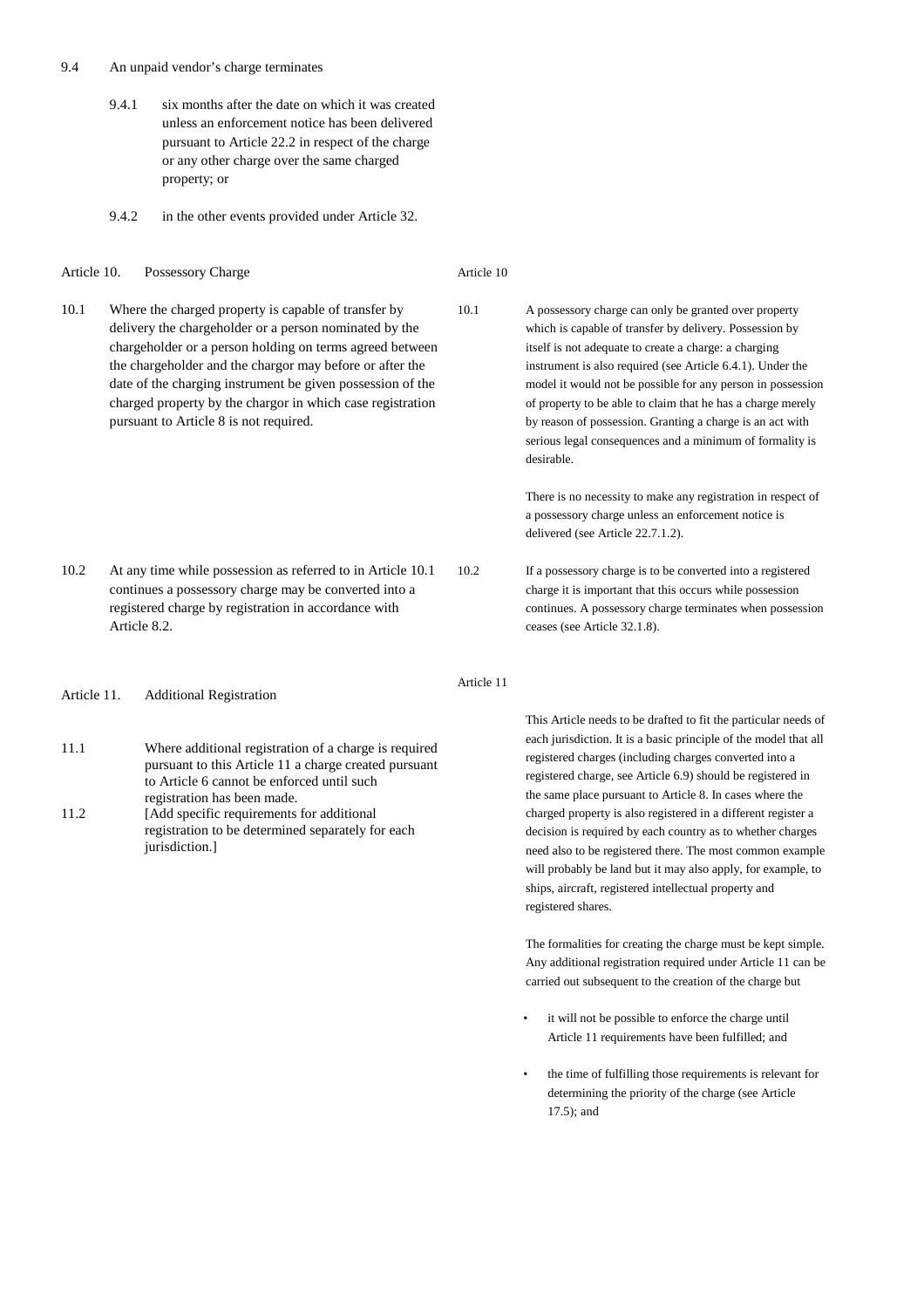#### Article 12. Charge of a Debt

12.1 Where the charged property is a debt for money the person owing the charged debt may satisfy it in a manner agreed with the chargor unless the chargeholder notifies that person pursuant to Article 12.2.

- 12.2 The chargeholder may at any time notify the person owing the charged debt that the charge exists. In that event
	- 12.2.1 the charged debt can be satisfied only by payment to the chargeholder or to such person as the chargeholder nominates unless the chargeholder otherwise agrees; and
	- 12.2.2 the chargeholder may directly pursue the person owing the charged debt for that debt.
- 12.3 For a notice given pursuant to Article 12.2 to be valid it must
	- 12.3.1 be in writing; and
	- 12.3.2 identify the chargor; and

in the case of an enterprise charge the chargor has a licence to sell the charged property until those requirements have been fulfilled (see Article 19.4).

Since the charge is already created prior to Article 11 registration a person acquiring property cannot rely solely on the register where the property is registered: he must also look at the charges' register against the name of the chargor. If he does not and there is a charge over the property registered on the charges' register he will generally acquire subject to that charge (see Article 21.1). There is in particular an exception in the case of an enterprise charge (see Articles 19.4 and 21.2.1).

#### Article 12

12.1 A charge over a debt for money may be of little practical value if the chargeholder cannot be assured of receiving the debt when it is paid. Articles 12.1 et seq. provide for an option for the chargeholder to give notice to the third party debtor; when such notice is given the third party debtor can only satisfy the debt by paying directly to the chargeholder who has a direct right to sue for the debt. It is always open for the chargeholder to agree for payment to be made to some other person, even after notice has been given (see Article 12.4).

> Once payment of the charged debt is made by the third party debtor to the chargeholder the debt is satisfied and the charged property ceases to exist; the charge therefore also ceases to exist (see Article 32.1.3). The monies received by the chargeholder reduce the secured debt unless it is not yet payable; in that case the chargeholder should account to the chargor subject to any agreement between them. It would also be possible for a charge to be granted over the payment proceeds as well as the debt (for example by requiring them to be paid into a specified bank account and taking a charge over that account) but this would have to be expressly provided for.

12.2 The manner in which the notice is given is a matter for the general law of each jurisdiction.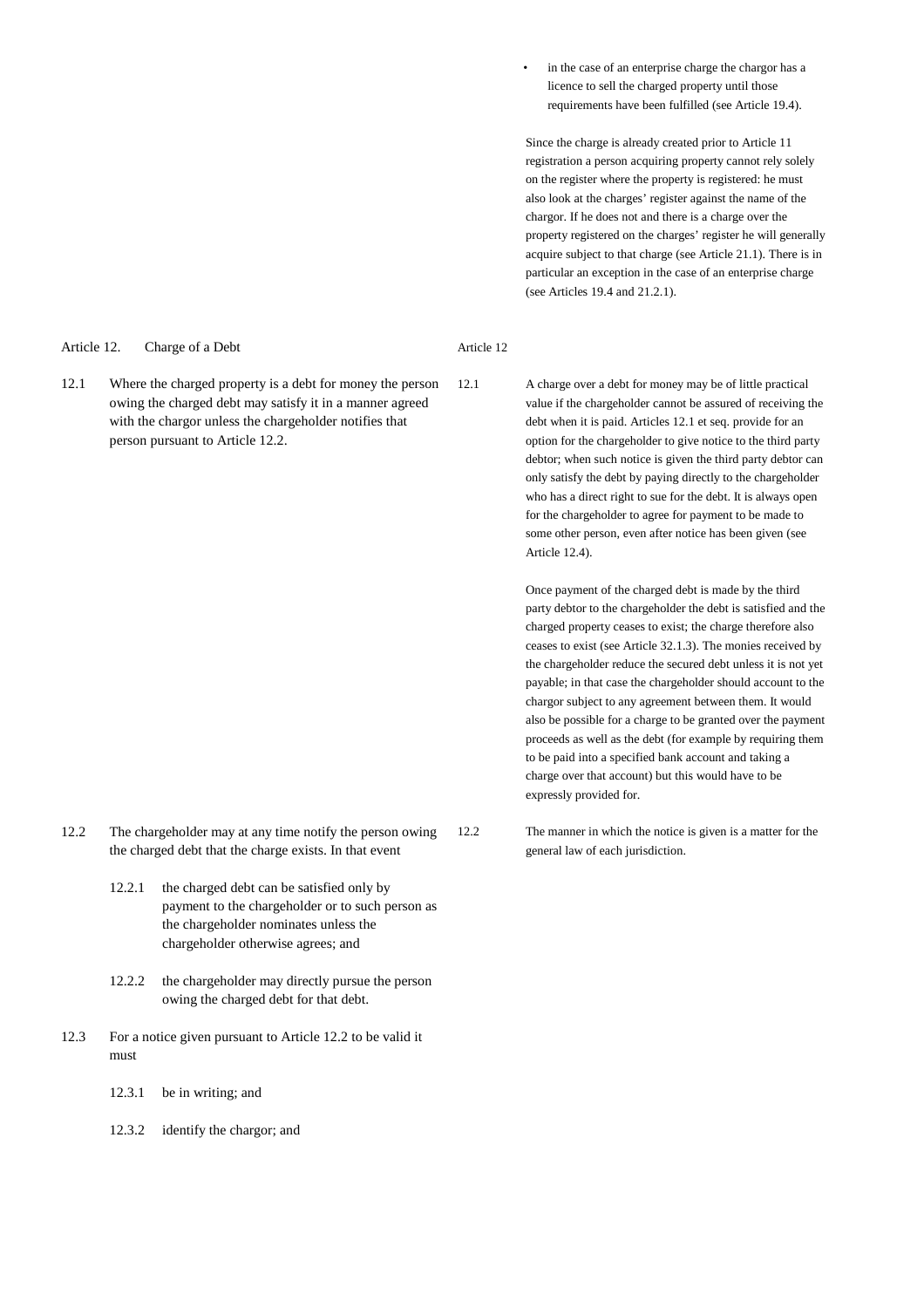- 12.3.3 describe the charged debt either specifically or generally in a manner which enables the person owing the charged debt to identify it; and
- 12.3.4 include clear instructions as to the person to whom the charged debt is to be paid.
- 12.4 The instructions given pursuant to Article 12.3.4 may be amended by a subsequent notice in accordance with Article 12.3.
- 12.5 Upon a charged debt being satisfied the charge terminates pursuant to Article 32.1.3.

12.6 Where the charged property is a secured debt the charge over the secured debt extends to the charge given in respect of that debt unless otherwise provided in the charging instrument for either charge. Where the charged property is described as the charge given in respect of a secured debt it is deemed to include that debt.

12.6 The model provides that a charge cannot be transferred without the debt it secures (see Article 18.1): it cannot, therefore, be charged unless the secured debt is also charged and the assumption is made that any transfer or charge of the secured debt extends to the charge. It is, however, open to the chargor and the chargeholder of either the charge over the secured debt or the charge given to secure that debt to agree otherwise in the charging instrument. This is one of the exceptions to the principle that an agreement by the owner of property not to charge it is not valid against a subsequent chargeholder (see Article 5.4.2).

#### Article 13. Charge of a Contractual Obligation other than a Article 13 Debt

Where the charged property is a contractual obligation which is not a debt for money the person owing the contractual obligation may satisfy it in the manner agreed with the chargor unless

- 13.1 the person owing the contractual obligation has received notice from the chargeholder pursuant to Article 23.3; and
- 13.2 the chargeholder exercises the chargor's rights pursuant to Article  $23.3.3.3$

A charge can be taken over personal contractual rights of any nature. A distinction is drawn between a debt for money and other contractual rights, for example the rights under a supply contract or a licensing agreement. Unlike in the case of a secured debt the obligation and the manner of its satisfaction are not affected by the charge until enforcement has commenced; at that time the chargeholder may exercise the chargor's rights including the right to take any court action (see Article 23.3). It remains open to the chargor, the chargeholder and the person owing the contractual obligation to agree otherwise.

Article 14. Rights and Defences

- 14.1 A chargeholder may only claim rights arising out of a charge if the charge has been created pursuant to Article 6 and has not been terminated pursuant to Article 32.
- 14.2 A chargeholder may only claim rights arising out of a charge in relation to a debt if the charge extends to that debt.

Article 14 lists certain basic principles concerning the creation, validity and enforceability of a charge.

14.1 A chargor can only claim rights and a chargor can only raise defences if a charge exists. The charge must have been created (see Article 6) and not been terminated (see Article 32).

14.2 See Article 4.

Article 14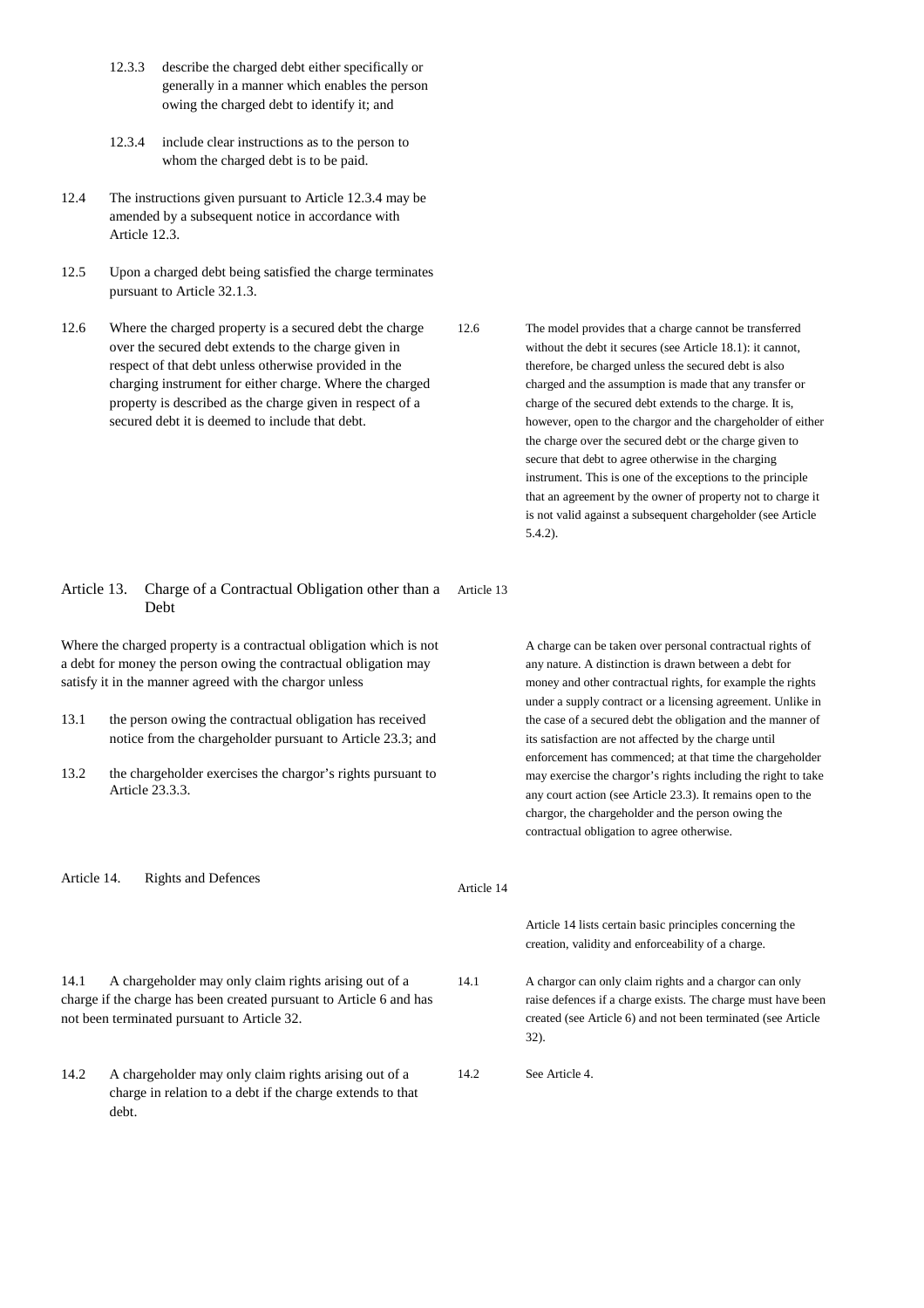- 14.3 A chargeholder may only claim rights arising out of a charge in relation to charged property if the charge extends to that property.
- 14.4 A charge is valid and enforceable only to the extent that the secured debt is valid and enforceable.
- 14.5 In any proceedings brought by the chargeholder claiming rights arising out of the charge
	- 14.5.1 the chargeholder must prove that the charge has been created; and
	- 14.5.2 the chargor or other party must prove that the charge has terminated or that any defences which he claims apply.
- 14.6 A chargor, any other chargeholder with a charge over the same charged property or any other party claiming rights in the charged property who disputes the creation or validity of the charge or claims that a charge has been terminated may apply to the court for a declaration that the charge is not created, is invalid or has been terminated.
- Article 15. Rights and Obligations of Chargor and Chargeholder
- 15.1 The chargor and the chargeholder are free to determine the rights and obligations of each of them except as otherwise provided by law.
- 15.2 The chargor is under an obligation not to deal in the charged property except under a licence pursuant to Article 19 or Article 20 and is liable to the chargeholder for any loss suffered as a result of breach of this obligation.
- 15.3 The chargor has, except in the case of a possessory charge and unless otherwise agreed, the right
	- 15.3.1 to make use of or apply the charged property including to combine the charged property with any other thing or right, to apply the charged property in any manufacturing process and, where the charged property has been acquired for consumption, to consume the charged property; and

14.4 The chargor may raise against the chargeholder any defences which relate to the secured debt even if the debtor is a different person. The model does not make any reference to the relationship between chargor and debtor. A chargeholder may enforce his charge against the charged property pursuant to Articles 22 to 25 without having to concern himself with the chargor's rights against the debtor (see commentary to Article 4.3.1).

Article 15

14.3 See Article 5.

- 15.1 The basic principle is that the parties may agree rights and obligations between themselves.
- 15.2 If a chargor transfers charged property in breach of this Article he is liable to the chargeholder. For the position of the acquirer see Article 21.
- 15.3.1 Unless he specifically agrees the chargor should not be fettered in the manner in which he uses the charged property. Where the charged property is combined with other property or applied in a manufacturing process the charge may terminate (see Articles 32.1.4); if it is consumed the charge will terminate (Article 32.1.3). There may often be circumstances where the parties to a charge agree restrictions on the use of charged property.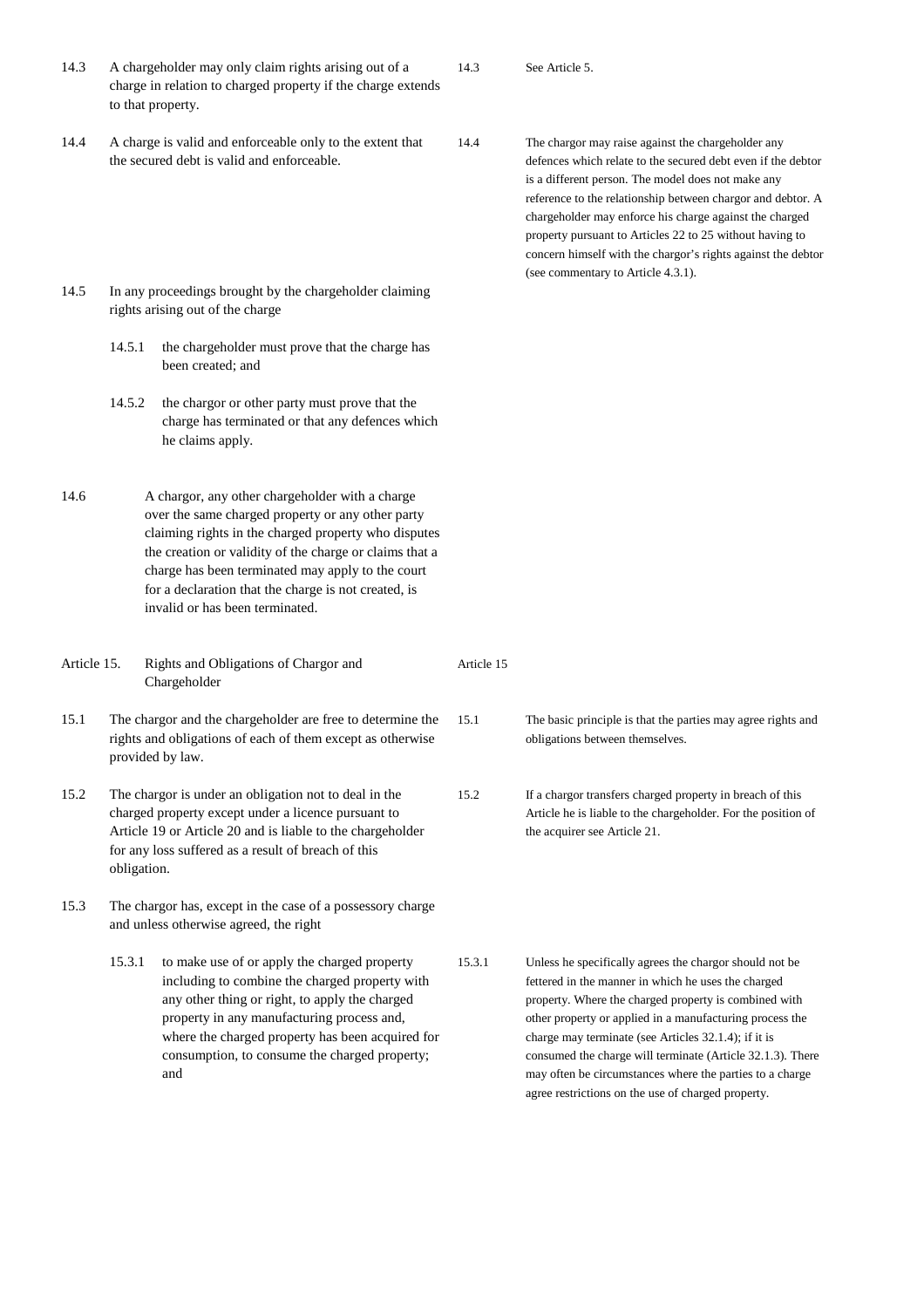15.3.2 to receive any fruits arising out of the charged property.

Rights arising pursuant to this Article 15.3 terminate upon an enforcement notice being delivered pursuant to Article 22.2.

- 15.4 The chargor and the chargeholder have unless they otherwise agree the following further rights and obligations
	- 15.4.1 except in the case of a possessory charge, the chargor must preserve and maintain the charged property subject to his right to use it pursuant to Article 15.3.1. Where possession of the charged property is passed to a third party the chargor remains under an obligation to ensure that the charged property is preserved and maintained; and
	- 15.4.2 in the case of a possessory charge, the chargeholder must preserve and maintain the charged property; and
	- 15.4.3 the party not in possession of the charged property has a right to inspect; and
	- 15.4.4 the chargor must insure the charged property against such risks as are habitually insured against by a prudent person owning similar things or rights.
- Article 16. Charge Manager

- 16.1 The chargeholder may at any time appoint a charge manager for a registered charge either in the charging instrument or in a separate document.
- 16.2 The charge manager may be a chargeholder or a third party. Where a charge is granted to more than one chargeholder the appointment of the charge manager and any termination of that appointment must in order to be valid be made by or on behalf of all the chargeholders.
- 15.3.2 The fruits remain part of the charged property until they are separated from it (see Article 5.2).
- 15.4 The parties are free to vary the provisions of Article 15.4 by agreement.

- 15.4.4 The obligation to insure is drafted in very general terms and may need to be adapted to specific jurisdictions. It extends to charged property under all types of charges including an unpaid vendor's charge and a possessory charge even if the chargeholder is in possession.
- Article 16

The 'charge manager' is more than a mere representative of the chargeholder; in practical terms he stands in the place of the chargeholder for the purposes of all dealings with third parties in relation to the operation of the charge (but not for transferring the chargeholder's rights to the secured debt and the charge). This role is likely to be of particular relevance where the charge is given to a number of chargeholders, for example a pool of lending banks or the holders of bonds or where the chargeholder is not resident in the jurisdiction.

- 16.1 The appointment may be at the time of creation of a registered charge or at any time during its life. A charge manager cannot be appointed for an unpaid vendor's charge or a possessory charge.
- 16.2 There are no specific qualifications required to act as charge manager. Where there are several chargeholders they may appoint one of their number.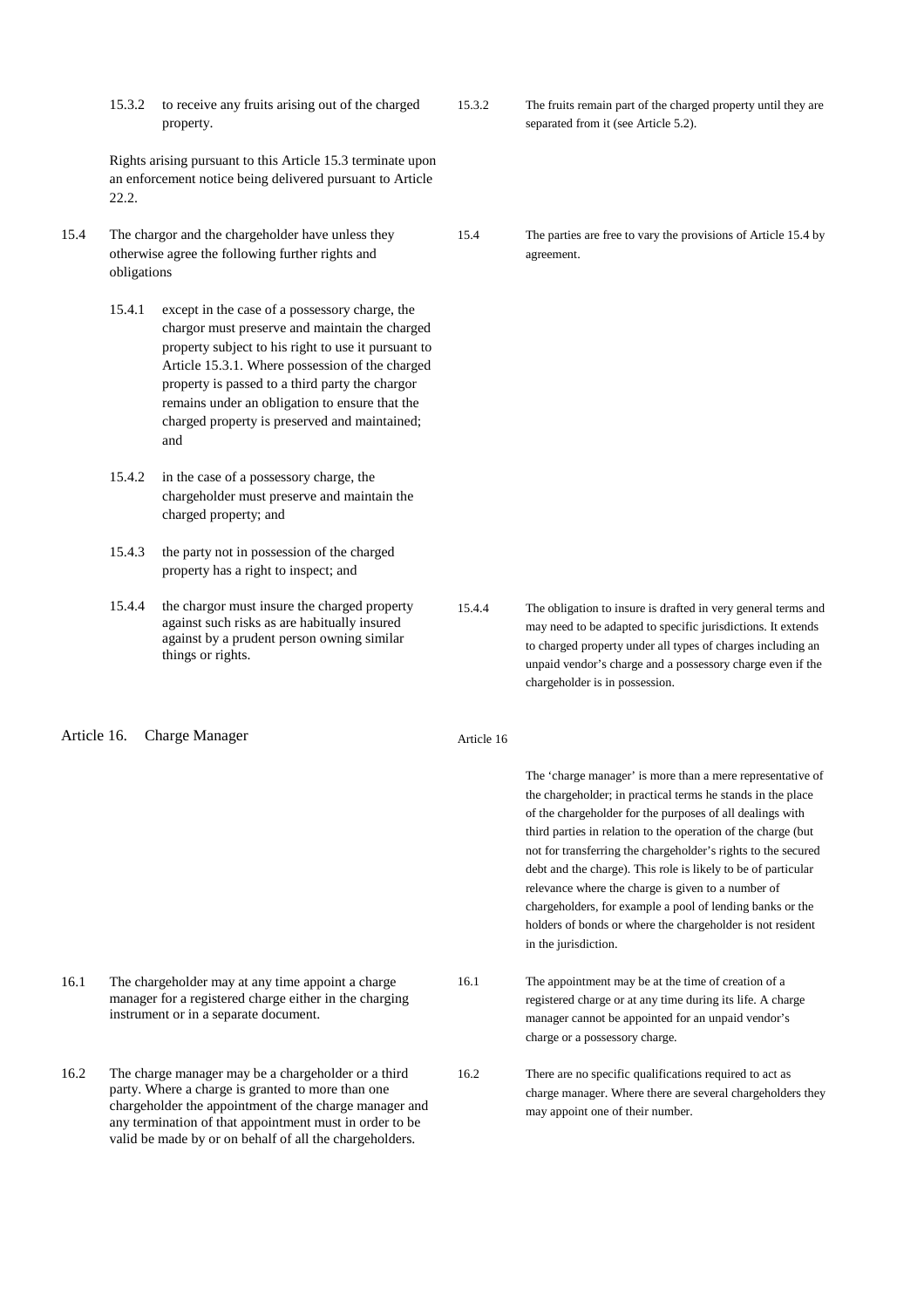- 16.3 The powers and obligations of the charge manager are as provided in this Article 16 and any agreement relating to those powers and obligations is of effect only between the parties to that agreement.
- 16.4 Immediately upon a charge manager being registered pursuant to Article 8.4.1 or 33.1.2
- 16.3 A person dealing with the charge manager can assume that he has the powers and obligations set out in Article 16.
- 16.4 Registration is the trigger to the charge manager acquiring his special status. Prior to registration the appointment is not effective against third parties. In practical terms Article 16.4 means that where a charge manager is appointed the word 'chargeholder' can be read as 'charge manager' in all provisions relating to the rights and obligations arising under the charge except in relation to a transfer of the secured debt (see Article 16.4.1). The appointment of a charge manager may be registered on the charges' register immediately when the charge is registered (Article 8.4.1) or subsequently (Article 33.1.2).
- 16.4.1 The charge manager does not obtain any proprietary right in the charge and has no power to transfer the secured debt or the charge.
- 16.4.2 Where a charge manager has been appointed third parties have to deal with the charge manager.
- 16.4.3 If a charge manager fails to fulfil the obligations of the chargeholder third parties have a direct right against both the charge manager and the chargeholder. They do not have ny right to double recovery; the rights as between hargeholder and charge manager in respect of any liability o third parties depend on the agreement between them and n any general provisions of law.
- 16.5 A third party is entitled to assume that a person registered on the charges' register as charge manager has been properly appointed (unless he actually knows that this is not the case). There is no obligation on him to make enquiries.
- 16.6 As with the appointment registration is the trigger which makes termination effective against third parties unless a person has actual knowledge of the termination.
- 16.7 A third party dealing with a charge manager does not need to concern himself with any transfer of the secured debt and the charge that may have taken place whether registered or not (see commentary to Article 18.3).

enforcement proceedings pursuant to Articles 22 to 25 but excluding any right to transfer the secured debt; 16.4.2 the chargeholder ceases to be entitled to exercise such rights while the charge manager is appointed; 16.4.3 the charge manager becomes liable to perform all the obligations of the chargeholder to third

> parties arising out of the charge notwithstanding the continuing liability of the chargeholder.

16.4.1 the charge manager becomes entitled to exercise in the place of the chargeholder all the rights of the chargeholder arising under the charge including but not limited to the right to take

- 16.5 When a person is registered as a charge manager pursuant to Article 8.4.1 or 33.1.2, any act of that person as charge manager is binding on the chargeholder even if the appointment of the charge manager is invalid except where the person claiming against the chargeholder has actual knowledge at the time of the act of the invalidity of the appointment.
- 16.6 The appointment of a charge manager can be terminated by the chargeholder or the charge manager at any time subject to any agreement between them. The termination becomes effective against a third party at the time when he has actual knowledge of the termination or, if he does not have such knowledge, at the time when the termination is registered pursuant to Article 33.1.3.
- 16.7 Upon any transfer by a chargeholder of the secured debt extending to the charge the powers and obligations of a charge manager pursuant to this Article 16 continue and the charge manager acts in the place of the new chargeholder.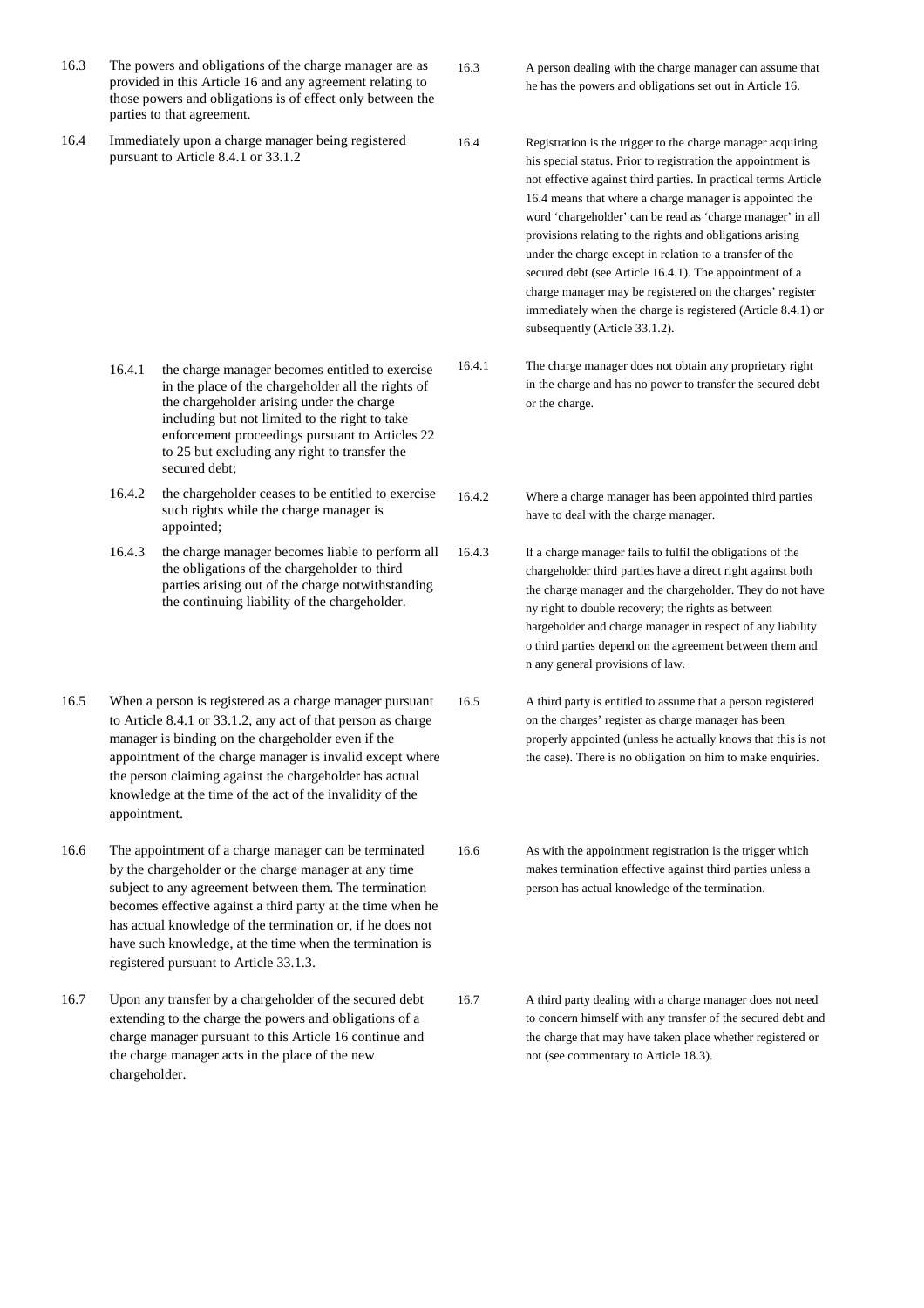## Part 3. Involvement of Third Parties

Article 17. Priorities between Chargeholders

17.1 A chargor may grant more than one charge over the same right or thing.

- 17.2 The priority between different charges over the same charged property is determined in accordance with the time at which they were created or deemed to be created pursuant to Articles 6.7 or 6.8 except as otherwise provided in this Article 17. Where title to a thing or right is acquired subject to a charge that charge will have priority over any charge granted by the acquirer.
- 17.3 An unpaid vendor's charge takes priority over any other charge granted by the purchaser over the thing transferred.
- 17.4 A possessory charge over negotiable instruments or negotiable documents takes priority over any prior charge.

Article 17

17.1 It is possible to have more than one charge covering the same property. What is needed is clarity as to which charge has first claim. Article 17 only deals with priorities as between security rights. Priorities determine the order of distribution of the proceeds of sale between different chargeholders (see Article 28.3.4). They also have an effect on the right to enforce an enterprise charge between different enterprise chargeholders (see Article 22.7.6).

> Priorities other than those under Article 17 may exist in the case of insolvency; this will depend on the law of each jurisdiction. However, the existence of such other priorities may detract seriously from the purpose of the charge if they give more than very limited rights. Creditors will see little advantage in taking a charge if it does not give them real protection in the event of insolvency. It will be necessary to examine carefully how the model interacts with existing national law in this area (see also Article 31).

17.2 The general rule is that time of creation determines priority. Exceptions to this rule are provided in Articles 17.2 in fine to 17.8. If a system of advance registration is introduced (see commentary to Article 8.1) this would be a further exception.

> Where the charged property has already been charged by a previous owner and that charge still survives (see Article 21.1) the charge subject to which title was acquired takes priority.

- 17.3 A supplier who relies on the protection of an unpaid vendor's charge does not have to concern himself with other charges irrespective of the nature of the charged property.
- 17.4 Title to negotiable instruments and negotiable documents can normally be transferred by delivery of the instrument or document and a third party taking delivery will acquire free from any charge (see Article 21.2.6.1). A chargeholder taking a possessory charge of a negotiable instrument or negotiable document can, by virtue of Article 17.4, also assume that his charge will take priority over any other charge. A chargeholder taking possession of other things cannot make the same assumption. If they are already charged his possessory charge will rank behind the existing charge (see Article 17.2 in fine).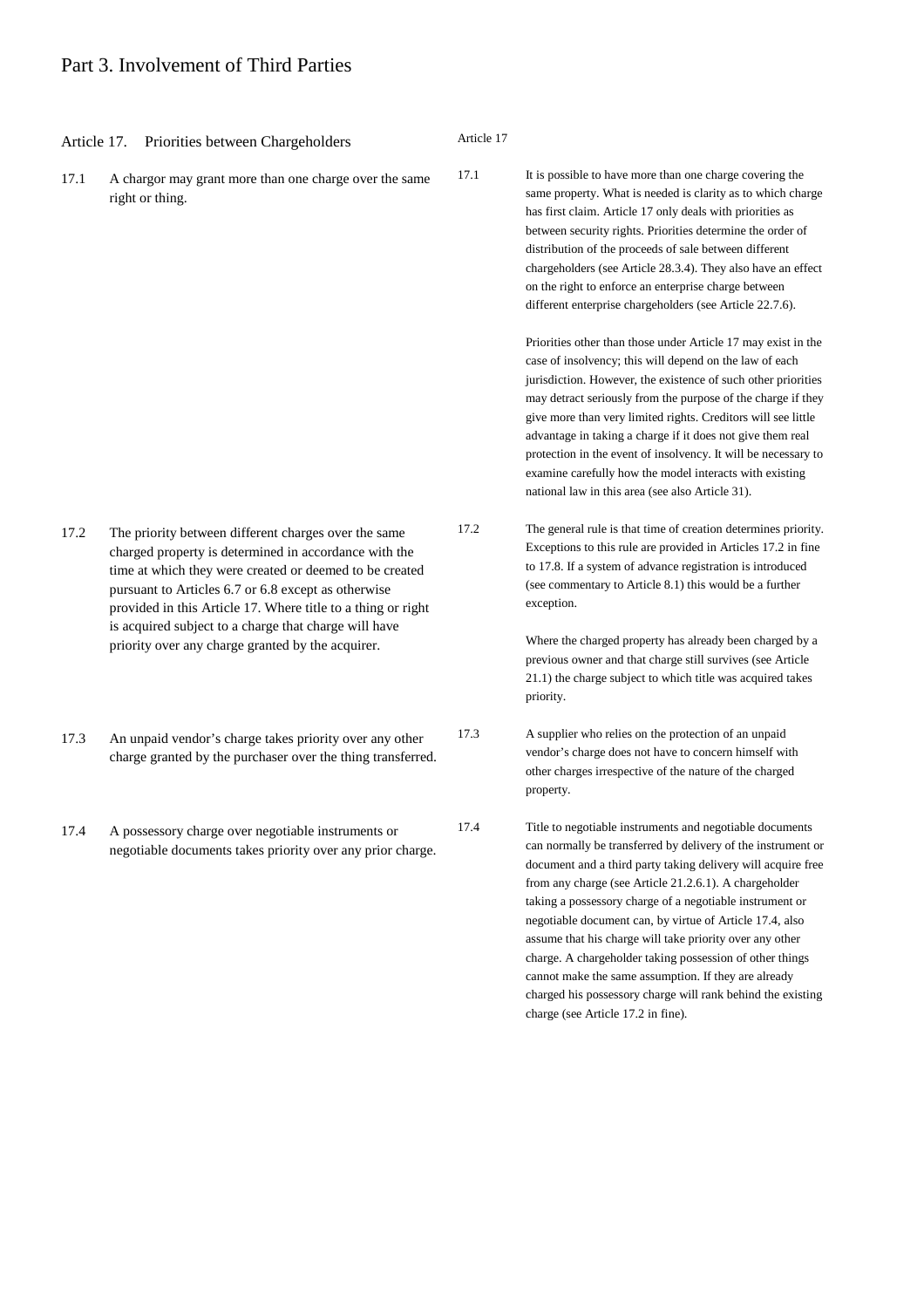- 17.5 The priority of a charge over a thing or right to which additional registration under Article 11 applies is determined by the later of the time of its creation or deemed creation pursuant to Articles 6.7 or 6.8 and the time at which such additional registration is made.
- 17.6 A security right arising by operation of law for money due for services in relation to a thing or right held takes priority over any prior charge.
- 17.7 [Specific exceptions to be determined separately for each jurisdiction to cover charges under other laws].
- 17.8 The priority of a charge may be changed at any time by written agreement between chargeholders or between the chargor and a chargeholder. An agreement to change the priority of a charge is valid only upon written consent being obtained from
	- 17.8.1 the chargeholder of any other charge which would cease to have priority over that charge as a result of the change; and
	- 17.8.2 the chargeholder of any other charge which as a result of the change
		- 17.8.2.1 would cease to have the same priority as that charge; and
		- 17.8.2.2 would not acquire priority over that charge.

#### Article 18. Transfer of a Secured Debt

- 18.1 A transfer of a secured debt by the chargeholder extends to the charge given in respect of that debt unless otherwise provided in the charging instrument or agreed between the parties to the transfer. An agreement which provides for the transfer of a charge is deemed to be a transfer of the debt secured by that charge. The charge terminates pursuant to Article 32.1.9 if the secured debt is transferred without the charge.
- 18.2 In the case of a transfer of a debt secured by a possessory charge, the transfer extends to the charge only if at the time of the transfer
	- 18.2.1 the transferor passes possession of the charged property to the new chargeholder or a person nominated by the new chargeholder; or
- 17.5 Where additional registration pursuant to Article 11 is required a charge that is created and valid does not become enforceable in respect of charged property for which additional registration is required until that registration is made. It therefore follows that in the meantime another charge may take priority.
- 17.6 Many systems of law provide for security rights for persons who provide services – for example, a person who repairs a machine in respect of money due for the repair. Such persons do not have to concern themselves with other charges.
- 17.7 Where a country's laws already provide for security rights other than as referred to in Article 17.6 (see Article 1.2.2) then provisions will be needed to define priorities.
- 17.8 The priority of a charge cannot be changed by agreement unless all other chargeholders whose priority would be adversely affected agree to the change.

#### Article 18

- 18.1 Where the parties to a charge agree to restrict the right to transfer a secured debt with the charge they must include the restriction in the charging instrument. If they do not the restriction will not be effective against third parties. A person wishing to acquire a secured debt can, therefore, find out if any restrictions exist by looking at the charging instrument. Since the charge cannot exist independently from the secured debt (see commentary to Article 3.1) the assumption is made that parties who state that they are transferring a charge intend to transfer the secured debt as well as the charge. For the same reason the charge ceases to exist upon separation of the secured debt and the charge (see Article 32.1.9).
- 18.2 A secured debt can only be transferred with a possessory charge if possession of the charged property passes to the new chargeholder at the time of the transfer. If it passes later the charge will have terminated (see Article 32.1.8).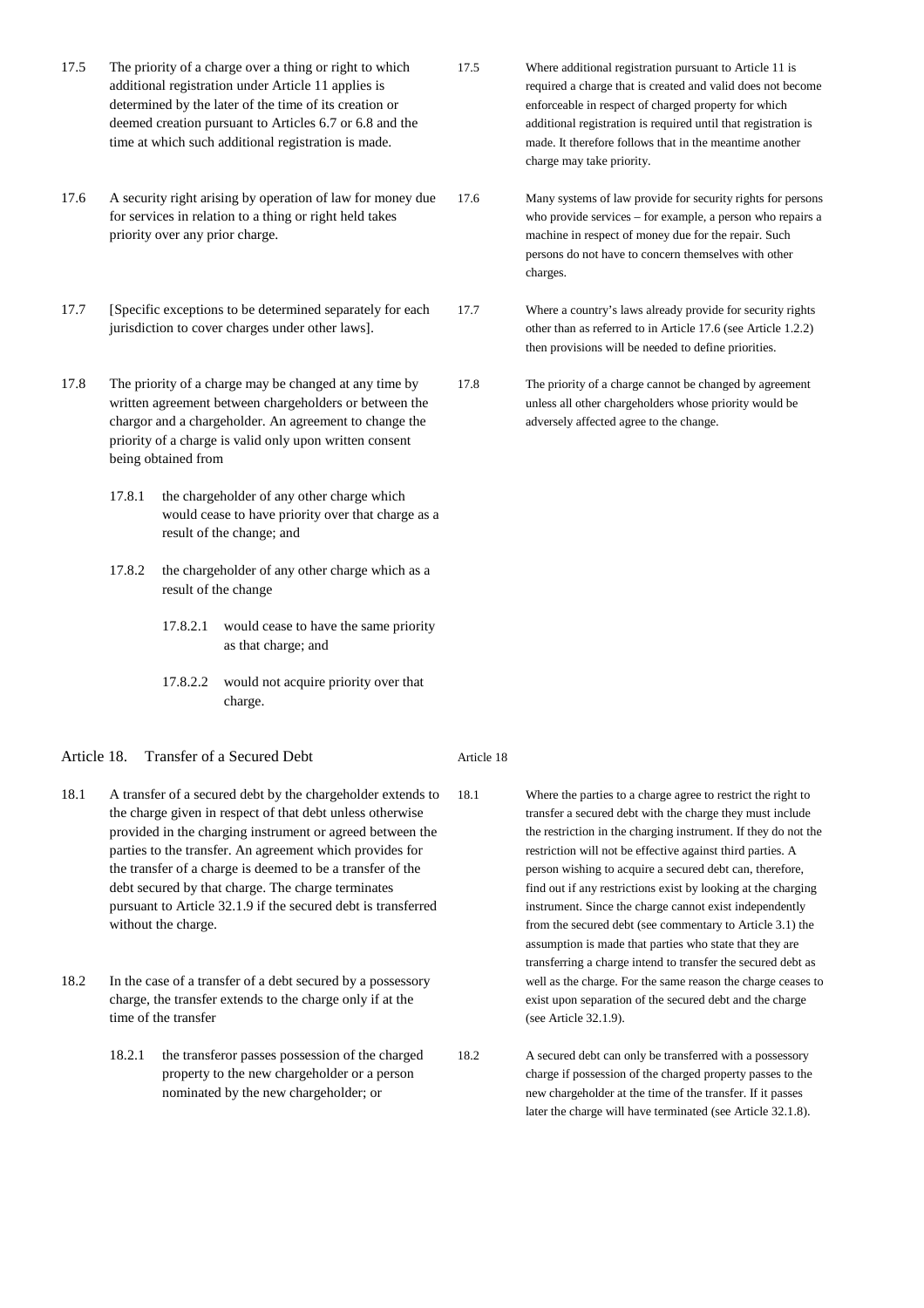- 18.2.2 the transferor agrees to hold the charged property on behalf of the new chargeholder.
- 18.3 Where a secured debt which extends to a registered charge has been transferred the charge is not enforceable unless
	- 18.3.1 the transfer is registered pursuant to Article 33.1.4; or
	- 18.3.2 a charge manager is registered in respect of the charge pursuant to Article 8.4.1 or 33.1.2.
- 18.4 The chargor may claim any defences which he has against the transferor also against the new chargeholder.
- 18.5 A transfer of a secured debt which extends to the charge automatically extends also to all rights of the chargeholder under the charging instrument unless otherwise provided in the charging instrument or agreed between the parties to the transfer.
- 18.6 Where only part of a secured debt and a charge is transferred the new chargeholder becomes entitled to the charge and any transferred rights under the charging instrument jointly with the transferring chargeholder up to the amount of the secured debt transferred.
- 18.7 A transfer of a secured debt by operation of law extends to the charge given in respect of that debt.

Article 19. Legal Licence to Transfer Charged Property

19.1 The chargor has a licence to transfer title to the charged property by way of sale free from the charge in the terms set out in this Article 19 except in the case of a possessory charge.

19.2 The chargor may transfer title to items of his charged trading stock by way of sale in the ordinary course of his trading activity.

- 18.3.1 Provided that the charges' register shows the existence of the charge it does not matter whether the identity of the current chargeholder is available to third parties or not until he wants to exercise rights of enforcement.
- 18.3.2 Where a charge manager has been appointed the identity of the current chargeholder is not relevant even at that stage since the charge manager and not the chargeholder has the right to enforce (see Article 16).
- 18.5 A charging instrument, as well as being the constitutive document of the charge, may also create contractual obligations of the chargor towards the chargeholder. The rights of the chargeholder arising out of such obligations are transferred with the secured debt by law unless otherwise agreed.
- 18.6 Since the secured debt need not be a single indivisible debt the model covers the case of sharing in the charge where the secured debt is split between different creditors.
- 18.7 Where the transfer of the secured debt is not made by the chargeholder but arises by operation of law, for example on death of the chargeholder, then the transfer extends to the charge.
- Article 19
- 19.1 The basic rule is that a third party acquires charged property subject to any existing charges (see Article 21.1). If he wants to protect himself he, therefore, normally needs to search the charges' register to confirm that the property he is acquiring is not subject to a charge. In some circumstances this can be impractical or unduly onerous. Article 19 provides a limitative list of the cases where a chargor may transfer title to charged property free from the charge without the consent of the chargeholder. Article 19 establishes the power to do so whereas Article 21 gives the consequence that an enquirer obtains title free from the charge.
- 19.2 When a chargor's trade includes selling goods his customers who purchase the goods do not have to concern themselves with any charge that may exist unless the goods are not sold in the ordinary course of business.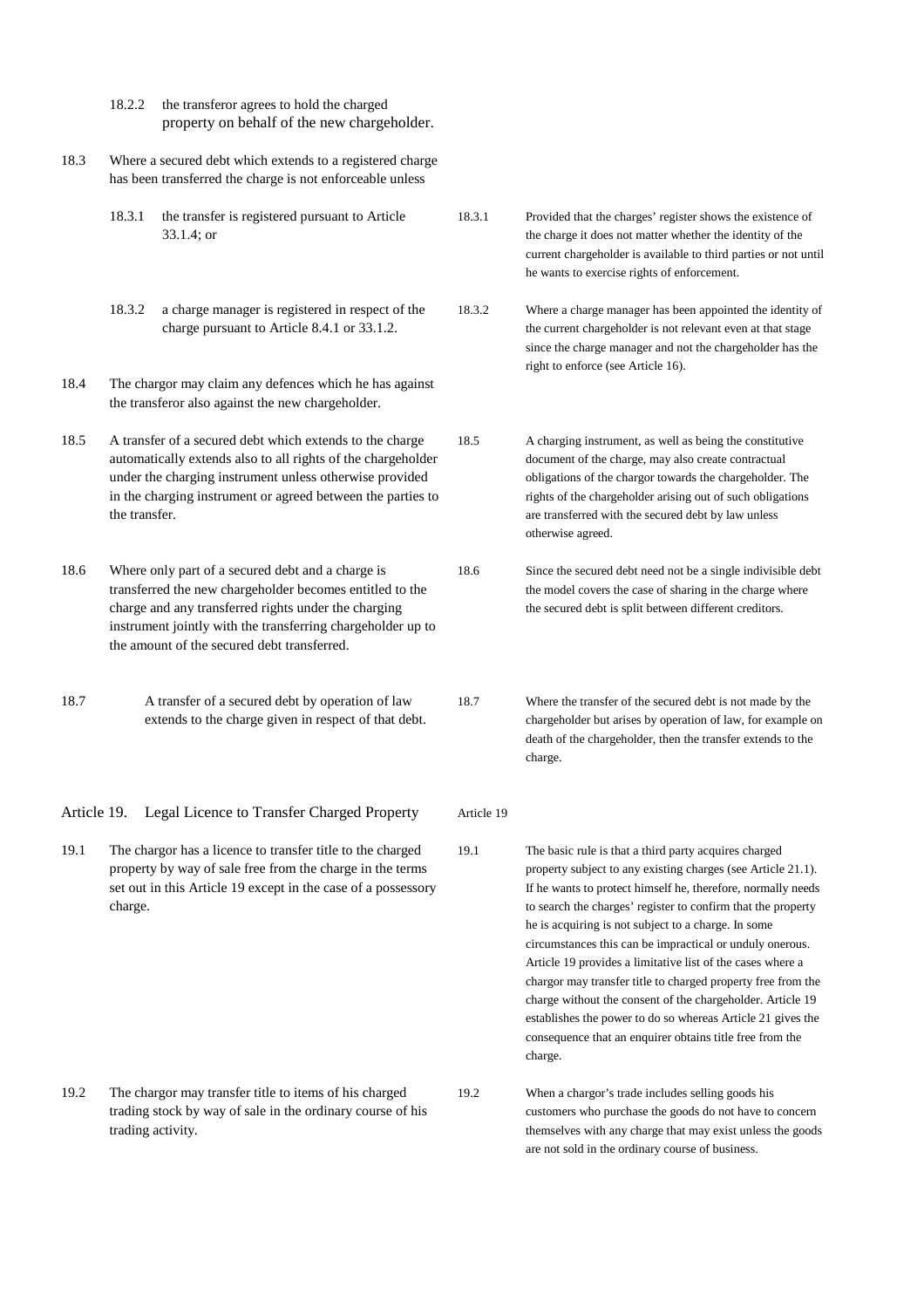- 19.3 The chargor may transfer title to other charged property by way of sale in the ordinary course of his business provided that the thing or right transferred is of a kind that is habitually transferred by him in the ordinary course of his business.
	- 19.3 A trader may sell property other than his trading stock. For example he may sell his delivery vehicles when he replaces them with newer vehicles. In order for such a sale to fall within Article 19 there is a dual test:
		- first the sale has to be in the ordinary course of the chargor's business, and
		- secondly the property sold must be of a kind habitually sold by him in the ordinary course of that business.
- 19.4 In the case of an enterprise charge the chargor may transfer title by way of sale in any charged property in respect of which applicable additional registration as provided in Article 11 has not been made.
- 19.5 The licence to transfer title by way of sale pursuant to this Article 19 is suspended automatically
	- 19.5.1 upon possession of the charged property being given pursuant to Article 10.1 until the time when such possession ceases; or
	- 19.5.2 upon an enforcement notice in respect of the charge being delivered pursuant to Article 22.2 until enforcement proceedings may no longer be continued pursuant to Article 22.4.
- 19.6 Any agreement between the chargor and the chargeholder restricting or terminating the licence pursuant to this Article 19 is of effect only between the parties.

#### Article 20. Contractual Licence to Deal in Charged Property

- 20.1 The chargeholder may, except in the case of a possessory charge, grant the chargor a contractual licence to transfer title to the charged property free from the charge in addition to the licence granted pursuant to Article 19.
- 20.2 In any contractual licence granted pursuant to Article 20.1 the charged property may be identified specifically or generally and the licence may be granted on such terms as the chargor and chargeholder may agree.

19.4 This only relates to an enterprise charge (see Article 5.6). If Article 11 requires for example registration of charges over land, a chargor who has created an enterprise charge may transfer title to land free from the enterprise charge for so long as the charge has not been registered against that land pursuant to Article 11.

19.5 The licence under Article 19 only terminates when the charge terminates (see also Article 19.6) but it is temporarily suspended where the chargeholder has a possessory charge or where an enforcement notice has been delivered.

19.6 A third party dealing with the chargor can rely on the licence under Article 19 in the knowledge that any restriction or termination is only of effect between the parties.

Article 20

- 20.1 The parties to the charge may agree to an additional contractual licence to extend the licence under Article 19.
- 20.2 A licence under this Article may take whatever form the circumstances require. It may, for example, cover a specific sale of charged property to a named purchaser or may give a general permission for transfers of a particular kind. It may also cover transactions other than sales. In the case of an enterprise charge it may frequently be desirable for the chargor to be given a licence to sell that is wider than provided under Article 19.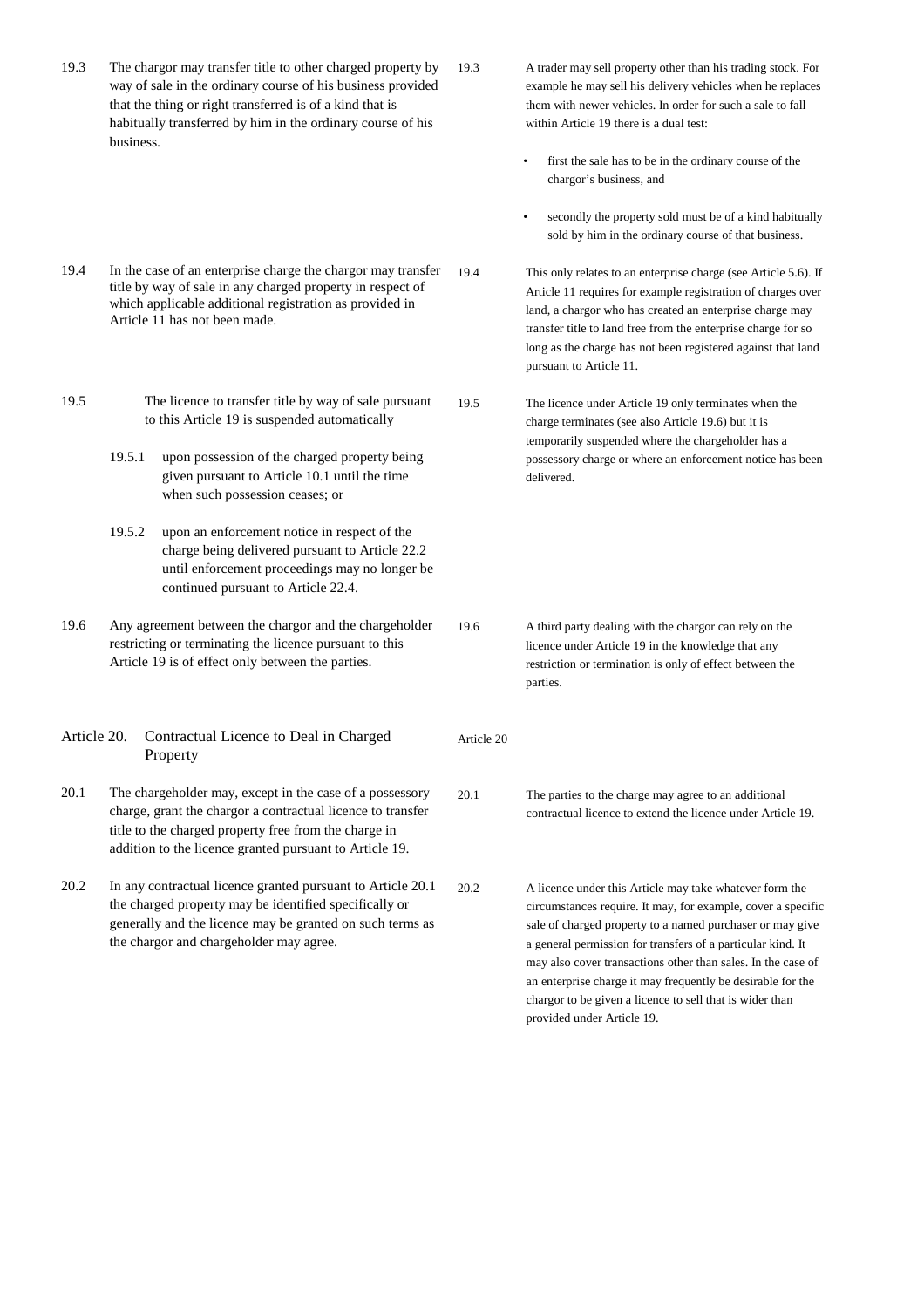- 20.3 The grant of a contractual licence pursuant to Article 20.1 may be included in the charging instrument and in that event a person dealing with the chargor acquires charged property free from the charge pursuant to Article 21.2.3 without being under an obligation to make further enquiries.
- 20.4 A contractual licence granted pursuant to Article 20.1 is suspended automatically in the events as provided in Article 19.5 and may subject to Article 20.3 be terminated at any time by the chargeholder or in accordance with its terms.

Article 21. Third Party Acquiring Charged Property

- 21.1 Any person acquiring title to charged property will acquire subject to the charge except as provided in Article 21.2.
- 21.2 If a person acquires title to charged property he acquires it free from the charge
	- 21.2.1 where the chargor transfers title to the charged property by way of sale under the licence granted pursuant to Article 19; or
	- 21.2.2 while the licence granted pursuant to Article 19 is suspended where the transfer of title by the chargor by way of sale if made prior to suspension would have been under the licence and where either
		- 21.2.2.1 the purchaser does not have actual knowledge at the time of the transfer of the existence of the charge; or
		- 21.2.2.2 the purchaser believes in good faith at the time of the transfer that the licence exists; or
	- 21.2.3 where the chargor transfers title to the charged property under a contractual licence granted pursuant to Article 20.1; or
	- 21.2.4 while a contractual licence granted pursuant to Article 20.1 is suspended or after it is terminated where the transfer of title by the chargor if made prior to suspension or termination would have been under the licence and where the acquirer believes in good faith at the time of the transfer that the licence exists. Except where a contractual licence is contained in the charging instrument the acquirer is under an obligation to enquire of the chargeholder; or

20.3 The practical problem of a third party who relies on a contractual licence under Article 20 is to know whether the licence is still existing at the time of the transfer. To avoid the need of enquiry of the chargeholder each time the third party may rely on a licence which is included in the charging instrument on condition that he believes in good faith that the licence exists (see Article 21.2.4).

Article 21

21.1 The charge is a right in property which follows the charged property on a change of ownership. However, in practice a number of exceptions are required.

21.2 The exceptions are only concerned with the question whether or not a third party acquires free from a charge. The question whether he acquires title to charged property at all has to be determined in accordance with general rules of law.

21.2.2 The purpose of the licence under Article 19 is to permit third parties to deal with the chargor in certain circumstances without having to concern themselves as to whether the chargor has created a charge or not. If the licence is suspended the onus is on the chargeholder to make sure that third parties are made aware that the charge exists and that the licence has been suspended (see also commentary to Article 19.6).

21.2.4 Where there is a contractual licence the third party should be aware that the charge exists. If it is contained in the charging instrument the onus is on the chargeholder to make third parties aware of any suspension (see Article 20.3). If it is not then the third party relying on the licence should confirm with the chargor that it has not been suspended.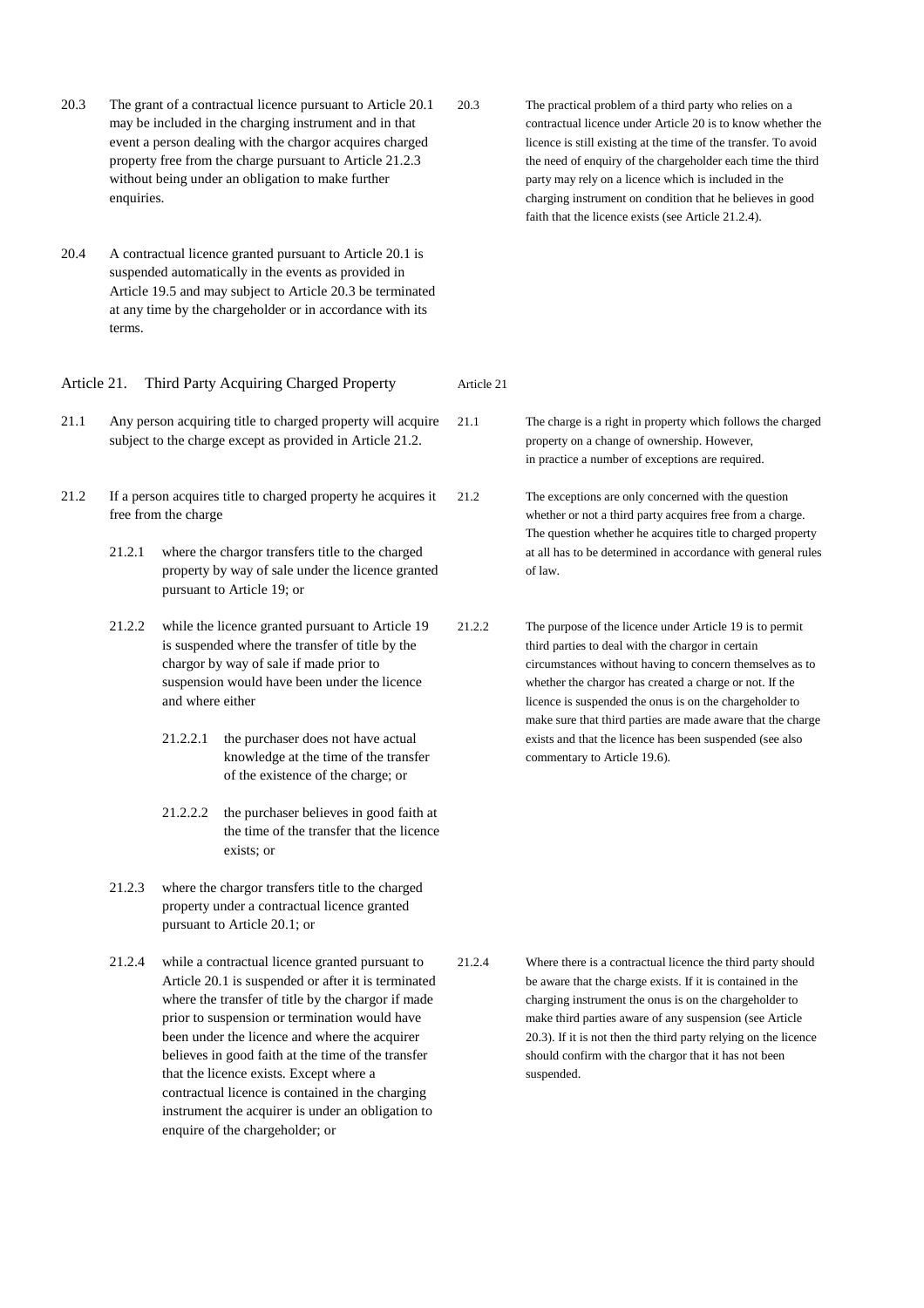21.2.5 where the price paid for the charged property is less than [amount] and where the purchaser believes in good faith at the time of the transfer that no charge exists; or

21.2.6 where the charged property is

- 21.2.6.1 a negotiable instrument or negotiable document; or
- 21.2.6.2 a share or debt instrument or a contract quoted on a recognised exchange or habitually traded in a recognised market; or
- 21.2.7 where the charge is to an unpaid vendor pursuant to Article 9 unless
	- 21.2.7.1 a purpose of the chargor is to terminate the unpaid vendor's charge; and
	- 21.2.7.2 the acquirer has actual knowledge at the time of the transfer of that purpose or circumstances exist which should make him aware of that purpose.
- 21.3 For the purposes of Articles 21.2.2.2 and 21.2.4 a purchaser or an acquirer believes in good faith that a licence exists if
	- 21.3.1 he does not have actual knowledge of the termination of the licence; and
	- 21.3.2 there do not exist circumstances which should make him aware of the termination of the licence.
- 21.4 For the purposes of Article 21.2.5 a purchaser believes in good faith that no charge exists if
	- 21.4.1 he does not have actual knowledge of the existence of the charge; and
	- 21.4.2 there do not exist circumstances which should make him aware of the existence of the charge.
- 21.5 For the purposes of Articles 21.2.2, 21.2.4 and 21.2.5 the purchaser or acquirer is not under an obligation to search the charges' register unless the particular circumstances are abnormal and such as to make a search of the charges' register prudent.

21.2.5 This is included to prevent a search having to be made of the charges' register where the value of the property transferred is low. An appropriate figure should be inserted.

- 21.2.6.1 See commentary to Article 17.4.
	- 21.2.6.2 It must remain possible to deal on established securities' markets on the assumption that the shares or other securities traded are not subject to any charge. The precise description of what is covered by this provision may need to be adapted for each jurisdiction. Consideration should also be given to any other cases that may need to be covered, for example goods sold at public auction.
	- 21.2.7 The unpaid vendor's charge gives protection to the vendor for so long as the goods sold are owned by the chargor but it is impracticable to expect a person to enquire as to whether an unpaid vendor's charge exists every time he purchases goods. There is an exception to cover the case where a sale is made with the deliberate intention of terminating the charge, for example by transferring goods to an associate company shortly after acquisition.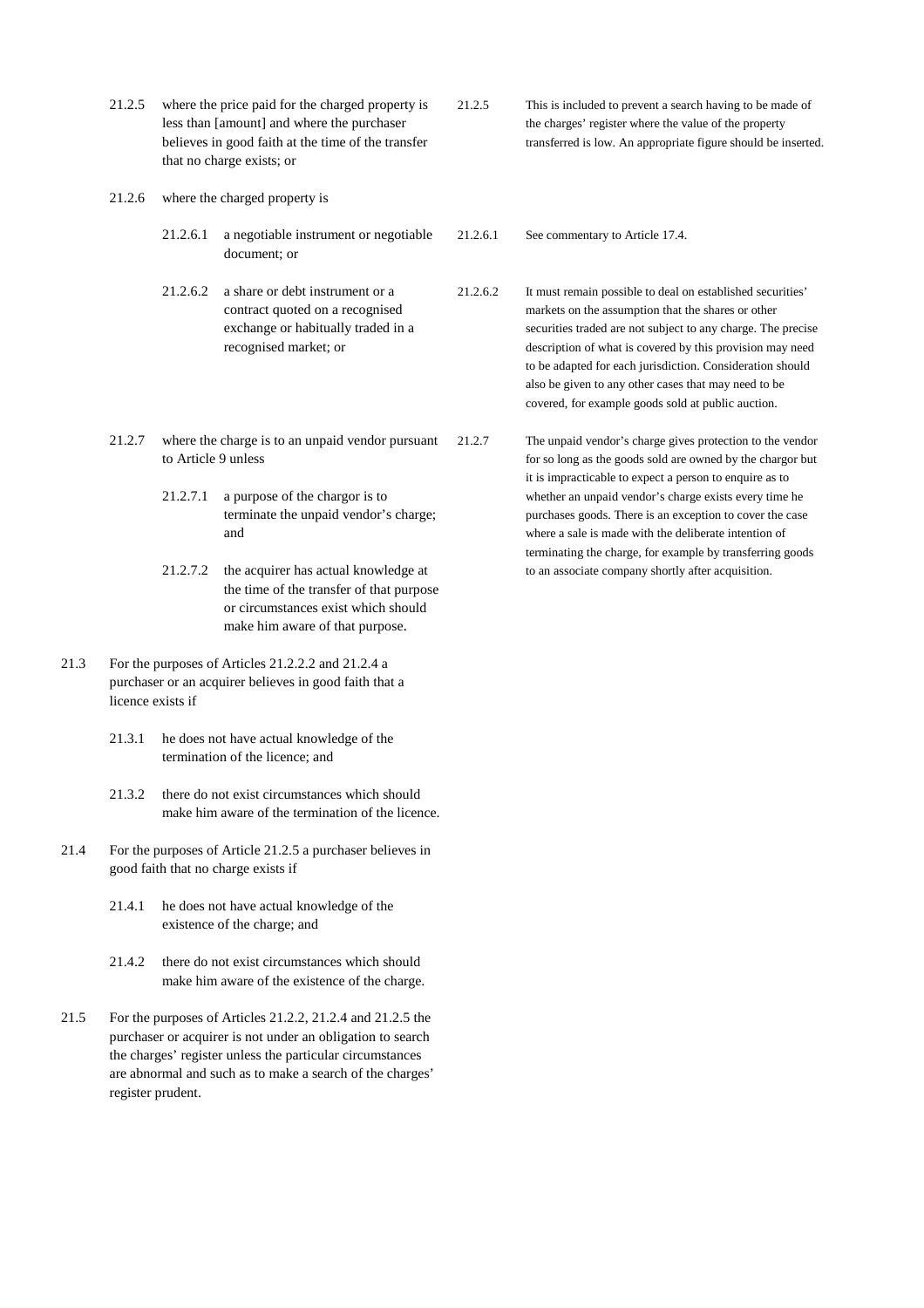21.6 Where a person acquires title to charged property subject to a registered charge the chargeholder may at any time register the charge against the name of such person pursuant to Article 33.1.5.

21.6 Where charged property is sold subject to a charge it is necessary to give the chargeholder the right to register the charge against the name of the new owner in order to protect his rights against third parties.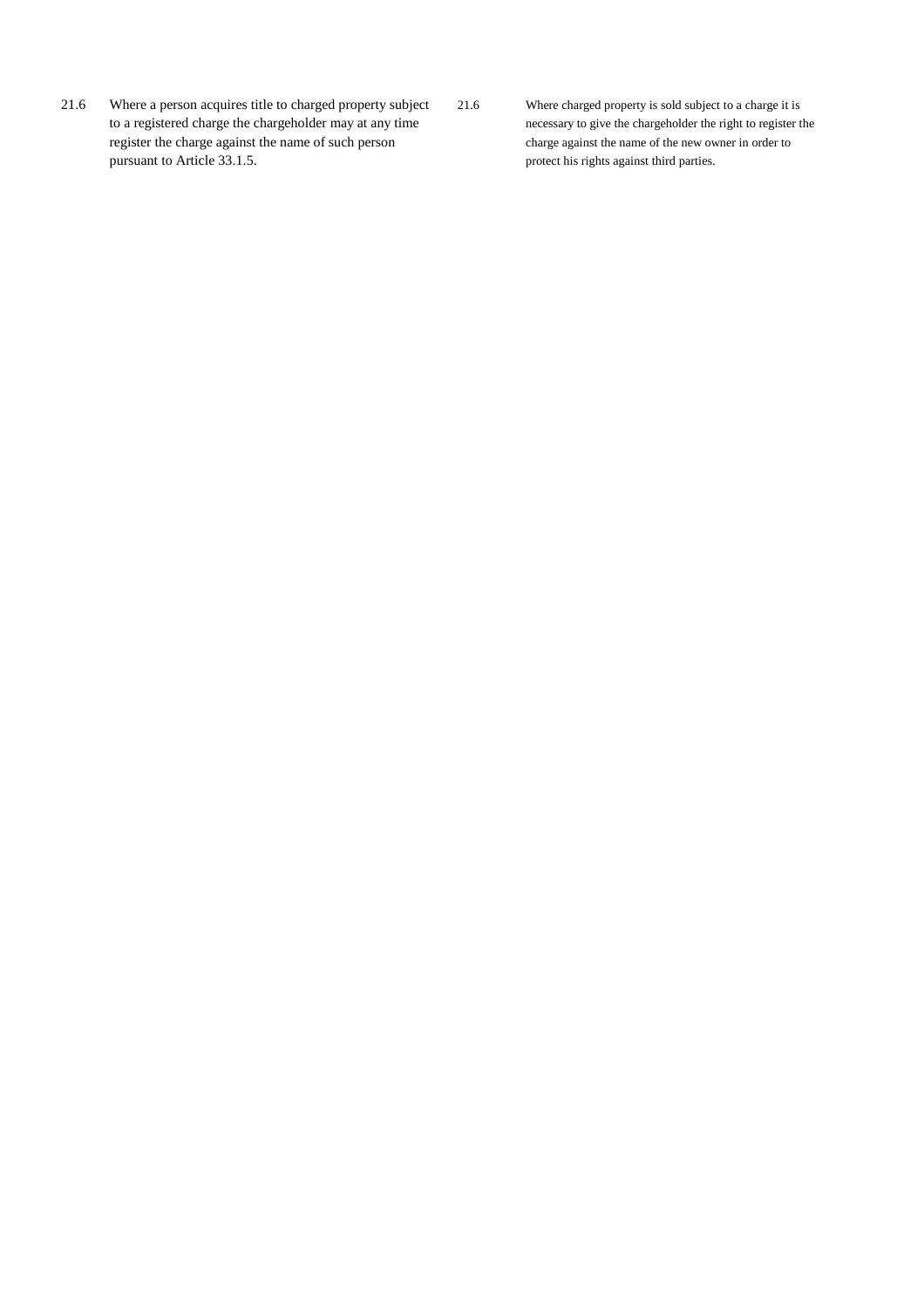## Part 4. Enforcement and Termination

| Article 22. |        | General Rules on Enforcement                                                                                                                                                                                               | Article 22 |                                                                                                                                                                                                                                                                                                                                                                                                                                                                                                                                                                                                                                                                                                                                                                                                  |
|-------------|--------|----------------------------------------------------------------------------------------------------------------------------------------------------------------------------------------------------------------------------|------------|--------------------------------------------------------------------------------------------------------------------------------------------------------------------------------------------------------------------------------------------------------------------------------------------------------------------------------------------------------------------------------------------------------------------------------------------------------------------------------------------------------------------------------------------------------------------------------------------------------------------------------------------------------------------------------------------------------------------------------------------------------------------------------------------------|
| 22.1        |        | A charge becomes immediately enforceable if there is a<br>failure to pay the secured debt and it remains immediately<br>enforceable until                                                                                  | 22.1       | The secured debt has to be payable before the enforcement<br>can commence. In banking agreements it is usual to specify<br>a number of events of default which may make a loan<br>immediately repayable. The occurrence of an event of<br>default will only give rise to a right to enforce the charge<br>given to secure the loan if the loan becomes immediately<br>repayable and if there is a failure to pay. Where the debtor<br>and the chargor are different persons there is no<br>requirement in the model for the chargeholder to exhaust<br>his rights against the debtor before enforcing the charge.                                                                                                                                                                                |
|             | 22.1.1 | the chargeholder agrees that the charge is no<br>longer immediately enforceable; or                                                                                                                                        | 22.1.1     | It is always open to the chargeholder to settle his claim<br>amicably and to agree to discontinue enforcement.                                                                                                                                                                                                                                                                                                                                                                                                                                                                                                                                                                                                                                                                                   |
|             | 22.1.2 | the secured debt is satisfied in full or otherwise<br>ceases to exist; or                                                                                                                                                  | 22.1.2     | The secured debt includes interest, maintenance and<br>enforcement costs and damages unless otherwise agreed<br>(see Article 4.6).                                                                                                                                                                                                                                                                                                                                                                                                                                                                                                                                                                                                                                                               |
|             | 22.1.3 | the charge terminates for any other reason.                                                                                                                                                                                |            |                                                                                                                                                                                                                                                                                                                                                                                                                                                                                                                                                                                                                                                                                                                                                                                                  |
| 22.2        |        | The chargeholder of a charge which has become<br>immediately enforceable may commence enforcement<br>proceedings by delivering an enforcement notice to the<br>chargor containing the information set out in Article 22.7. | 22.2       | Delivery of an enforcement notice is the act that<br>commences enforcement proceedings. Where a charge<br>manager has been appointed he has the power to deliver the<br>notice and to carry out all subsequent acts involved in<br>enforcement (see Article 16.4). Where the secured debt has<br>been transferred and no charge manager has been appointed<br>the charge can only be enforced if the transfer has been<br>registered at the charges' registry (see Article 18.3.1).<br>Except in the case of an enterprise charge (see Article<br>22.7.6) a chargeholder may enforce even if there is a prior<br>ranking charge on the same charged property. The prior<br>ranking chargeholder's right to the proceeds of sale is<br>protected by the proceeds depositary (see Article 28.3.4). |

- 22.3 When a chargeholder has delivered an enforcement notice pursuant to Article 22.2 he has the right to take protective measures pursuant to Article 23 and to realise the charge pursuant to Article 24 or, in the case of an enterprise charge, to have the charge enforced pursuant to Article 25.
- 22.4 Enforcement proceedings cannot be continued if
	- 22.4.1 a supplementary registration statement in respect of the enforcement notice delivered pursuant to Article 22.2 has not been presented at the charges' registry pursuant to Article 33.1.6 within seven days of delivery to the chargor; or
	- 22.4.2 the enforcement notice is declared invalid by the court; or
- 22.4.1 Registration of the enforcement notice is essential even in the case of an unpaid vendor's or possessory charge to ensure that third parties can become aware of the enforcement proceedings.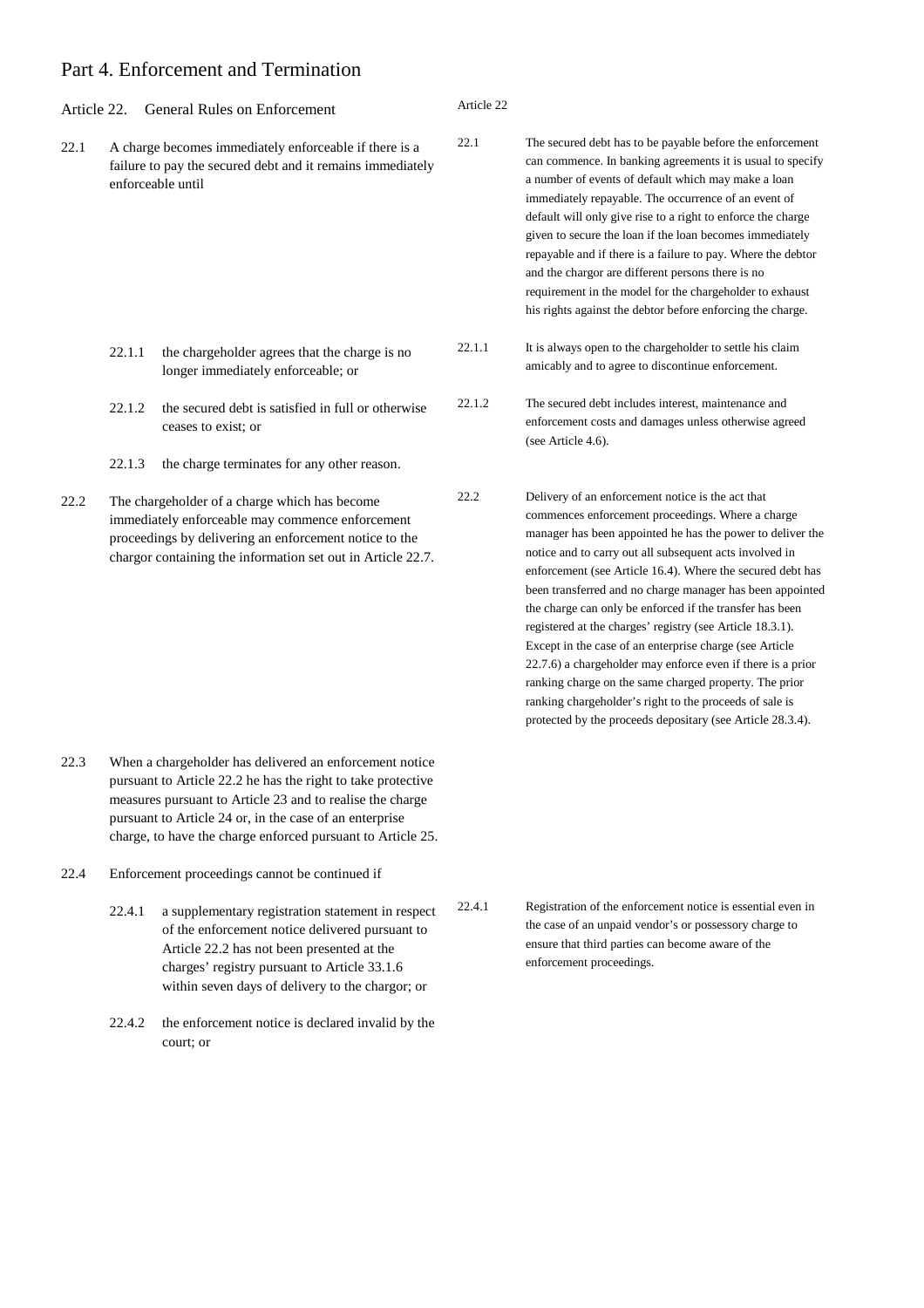22.4.3 the charge ceases to be immediately enforceable in accordance with Article 22.1.

- 22.5 In the event of the chargeholder failing to register the enforcement notice as required by Article 22.4.1 the chargeholder is liable to the chargor, any other chargeholder with a charge over the same property and any other party claiming rights in the charged property for any loss suffered by any of them as a result of the protective measures. This does not apply where the charge ceases to be immediately enforceable in accordance with Article 22.1 within seven days of delivery of the enforcement notice to the chargor and where the protective measures were taken while the charge was immediately enforceable.
- 22.6 The chargeholder may at any time request deregistration of the enforcement notice pursuant to Article 33.1.11 and is under an obligation to do so in the events referred to in Article 22.4.2 and 22.4.3.
- 22.7 An enforcement notice delivered pursuant to Article 22.2 must in order to be valid be in writing and
- 22.7.1 identify the charge in respect of which enforcement proceedings are being commenced
	- 22.7.1.1 in the case of a registered charge, by reference to the charges' register and the date of registration; or
	- 22.7.1.2 in the case of an unpaid vendor's charge or a possessory charge, by reference to the information required to register such a charge pursuant to Articles 8.4 to 8.6; and
	- 22.7.2 identify the debt in respect of which enforcement proceedings are being commenced which may be the secured debt or any part of that debt; and
	- 22.7.3 contain a statement that the charge has become immediately enforceable; and
	- 22.7.4 where the chargeholder elects for a charged enterprise to be transferred as a going concern pursuant to Article 25.3 state that such election is being made and identify the person appointed as enterprise administrator; and
	- 22.7.5 be signed by or on behalf of the chargeholder and, where Article 22.7.4 applies, the enterprise administrator; and
	- 22.7.6 in the case of an enterprise charge, be signed by or on behalf of the chargeholder of any prior ranking enterprise charge.

22.5 If protective measures are taken the chargeholder must register the enforcement within the seven day period unless the enforcement notice is declared invalid by a court or the charge ceases to be immediately enforceable after the measures are taken but within the seven days (this may for example be the case if a settlement is reached between the chargor and the chargeholder).

- 22.7 This Article sets out the minimum information that must be included in an enforcement notice for it to be valid. The manner in which the notice has to be delivered is a matter for the general law of each jurisdiction.
- 22.7.1.2 When the charge is not already shown on the register because it is an unpaid vendor's charge or a possessory charge additional information is required in the notice to make its registration meaningful.

22.7.6 Where there is more than one enterprise charge the right to enforce is determined by the priority of the charges (see Article 17.1). If a subsequent enterprise chargeholder wants to enforce the charge and the prior chargeholder does not agree it is possible for him to satisfy the prior charge (see Article 32.2).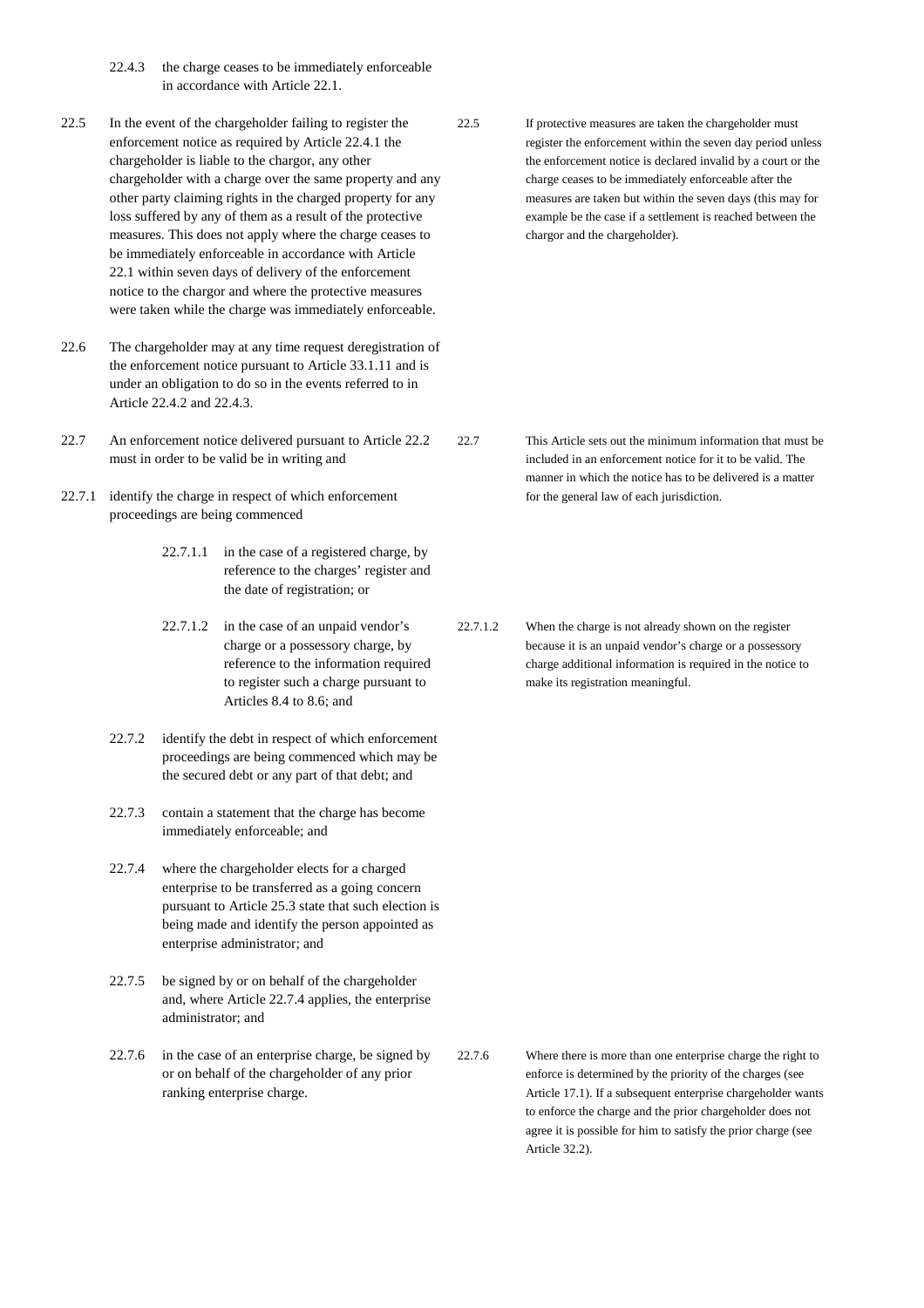Article 23. Measures for Protection of Charged Property

- 23.1 When an enforcement notice has been delivered pursuant to Article 22.2 the chargeholder has the right to possession of charged property which is in the form of movable things.
- 23.2 Where taking possession of charged property referred to in Article 23.1 is impracticable or is disputed by a third party in possession of the charged property the chargeholder may take such steps as are necessary to immobilise the charged property, to prevent the chargor or a third party using it and to prevent the chargor transferring title to it.
- 23.3 Where an enforcement notice has been delivered pursuant to Article 22.2 in respect of charged property which is a contractual obligation other than a debt for money the chargeholder may notify the person owing the charged obligation that it is subject to a charge and that enforcement proceedings have been commenced. Upon such notification
	- 23.3.1 the chargor cannot modify the contractual obligation without the agreement of the chargeholder; and
	- 23.3.2 the chargor cannot take any steps to exercise his rights in respect of the contractual obligation without the agreement of the chargeholder; and
	- 23.3.3 the chargeholder may exercise the chargor's rights in respect of the contractual obligation but in such case the chargeholder must comply with any corresponding obligation owed by the chargor.
- 23.4 Where an enforcement notice has been delivered pursuant to Article 22.2 the chargeholder may take reasonable steps
	- 23.4.1 to preserve, maintain and insure the charged property; and
	- 23.4.2 with a view to increasing the sale price or reducing the sale costs including enhancing the charged property or renting it on commercially prudent terms to a third party.
- 23.5 Upon application by the chargeholder the court may make an order for other appropriate measures to protect the charged property after the enforcement notice has been registered as required by Article 22.4.1.
- 23.6 The chargeholder at any time may take protective measures as agreed with the chargor.

Article 23

- 23.1/2 In practice it is essential that the chargeholder has effective rights to protect the charged property without delay. The rights under Article 23 arise immediately upon delivery of the enforcement notice. A chargeholder is liable for any failure to comply with the requirements of the law or for any action he takes to which he is not entitled (see Article 30.2).
- 23.3 Contractual obligations other than debts for money are a special case (see Article 13).

23.3.3 As an example the chargeholder may require the delivery to himself of goods or services as provided by the contract but in that case he is obliged to pay for them. He may also take court action.

23.5 It is not possible to provide an exhaustive list of all protective measures that may be appropriate and, therefore, the court is given a discretion to make an order for other measures where the chargeholder so requests.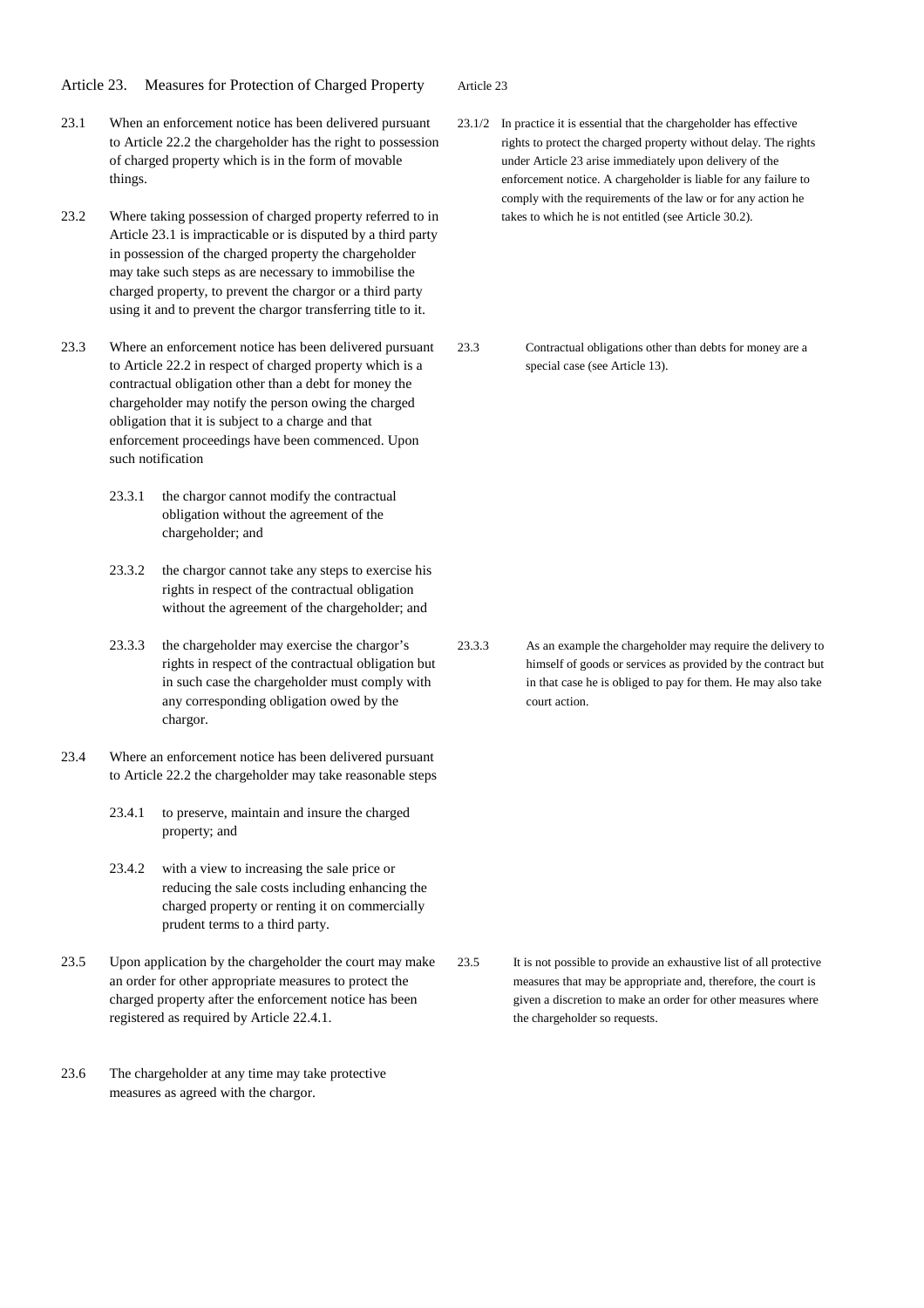- 23.7 If in order to obtain possession as referred to in Article 23.1 or to take other steps as provided in Article 23.2 the chargeholder does not have the right to enter upon the site where the charged property is situated or where any such rights are refused to the chargeholder he may appoint a [bailiff] for such purpose. The [bailiff] may on the chargeholder's behalf take the protective measures to which the chargeholder is entitled provided
	- 23.7.1 he is satisfied that the charge is registered or, in the case of an unpaid vendor's charge or a possessory charge, the enforcement notice is registered; and
	- 23.7.2 he receives from the chargeholder a copy of the enforcement notice delivered pursuant to Article 22.2.
- Article 24. Measures for Realisation of Charged Property
- 24.1 When at least 60 days have elapsed since delivery of an enforcement notice pursuant to Article 22.2 the chargeholder has the right to transfer title to the charged property by way of sale in order to have the proceeds of sale applied towards satisfaction of the secured debt.
- 24.2 Any agreement entered into prior to delivery of an enforcement notice pursuant to Article 22.2 which provides for the transfer of title to charged property by way of sale by or to the chargeholder after delivery of the enforcement notice is invalid.
- 24.3 The chargeholder must
	- 24.3.1 endeavour to realise a fair price for the charged property; and
	- 24.3.2 advise the purchaser that he is transferring title to charged property in the capacity of chargeholder and that the proceeds of sale must be paid directly to a proceeds depositary appointed pursuant to Article 27.1.
- 23.7 The purpose of Article 23.7 is to enable protective measures which are beyond the power of an ordinary person to be taken by a person with recognised authority who can be appointed in a simple manner and without the delay and formality of court proceedings. There may be circumstances where such measures have to be taken within hours if the chargeholder is to be properly protected. The appropriate person to be included as 'bailiff' will depend on the legal system of each jurisdiction.
- 23.7.1 Because of the possible need for speedy action the 'bailiff' does not have to wait until the enforcement notice is registered except in the case of an unpaid vendor's or possessory charge.

Article 24

24.1 The right to sell the charged property under Article 24 is a right that can be exercised by the chargeholder without the intervention of the court provided that 60 days have elapsed since the enforcement notice was delivered to the chargor. During that 60 day period the chargeholder can, however, take protective measures under Article 23 to ensure that the property remains available for sale and the chargor or any other party who wants to dispute the chargeholder's right to enforce the charge can make application to the court (see Article 29).

- 24.2 A sale during enforcement by or to the chargeholder must be agreed after the delivery of the enforcement notice; it cannot all be settled in advance. It can be agreed in the 60 days after the enforcement notice provided that the sale does not actually take place until after the 60 days. This provision only covers sales made after delivery of the enforcement notice.
	- 24.3.1 Ultimately in the case of disagreement it is for the court to determine what is a 'fair' price (but see Article 24.4). To impose a test of the best price is impracticable because of the various factors that may make one proposal more favourable than another and because of the difficulty of determining at the time of sale what is the best price.
- 24.3.2 The purchaser will normally obtain good title if the enforcement notice is registered and the proceeds are paid to a proceeds depositary (see Article 26).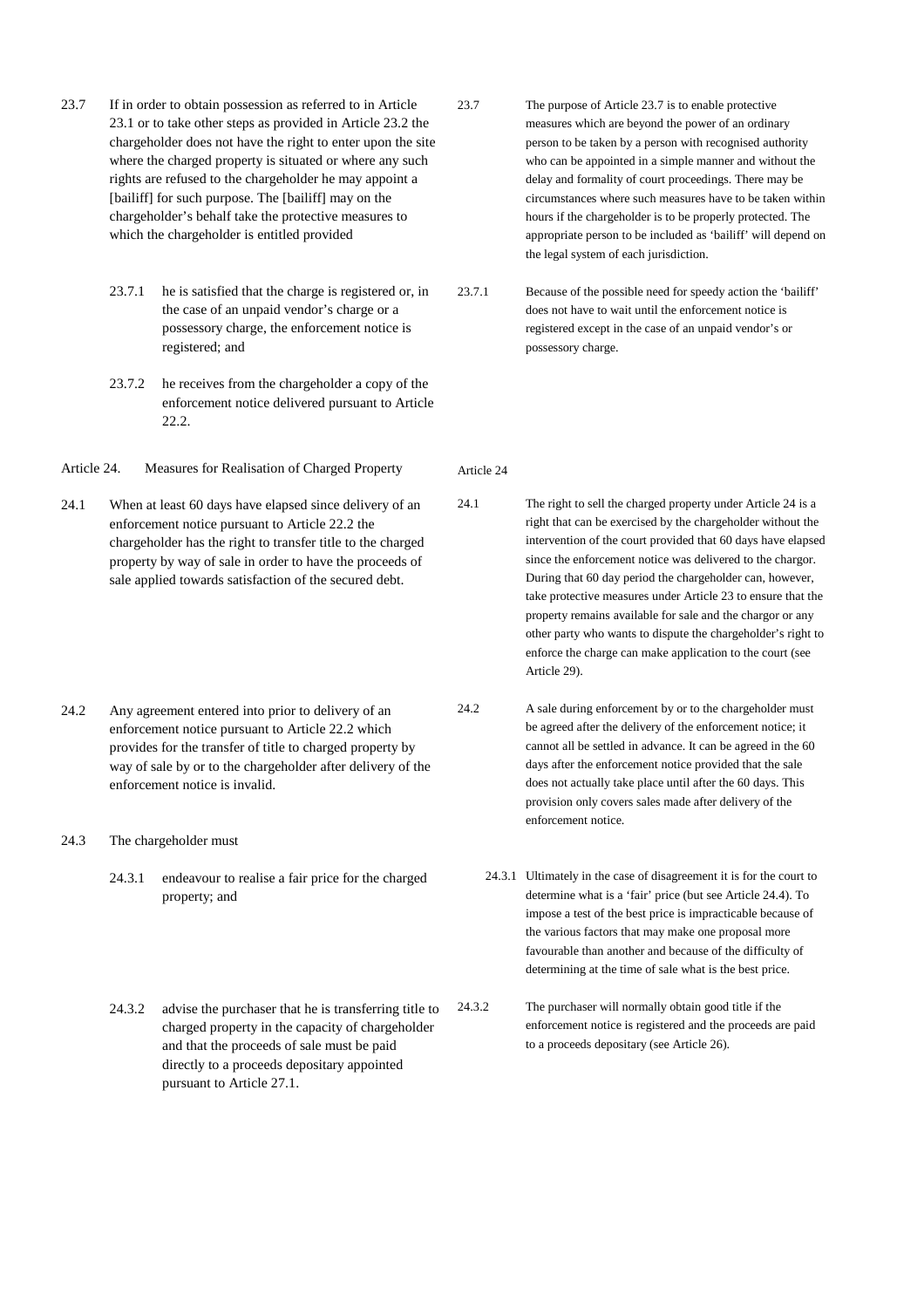| 24.4         |                                                                                                                                                                                                                                                                                                                                  | The chargeholder may subject to the obligation under<br>Article 24.3.1 transfer title to the charged property by way<br>of sale in such manner as he considers appropriate which<br>may include transfer by private agreement on the open<br>market or at public or private auction. The chargeholder<br>may appoint a person to act on his behalf for the transfer<br>or for any matter connected with it. | 24.4       | This is intentionally broad. The chargeholder has an<br>obligation to endeavour to realise a fair price but the way in<br>which he can best do that will inevitably vary with the<br>circumstances. In many cases the chargeholder may prefer<br>to appoint someone to deal with the sale on his behalf and<br>he is given the express power to do this. An appointment of<br>such a person under Article 24.4 is distinct from any<br>appointment of a charge manager under Article 16. |
|--------------|----------------------------------------------------------------------------------------------------------------------------------------------------------------------------------------------------------------------------------------------------------------------------------------------------------------------------------|-------------------------------------------------------------------------------------------------------------------------------------------------------------------------------------------------------------------------------------------------------------------------------------------------------------------------------------------------------------------------------------------------------------|------------|------------------------------------------------------------------------------------------------------------------------------------------------------------------------------------------------------------------------------------------------------------------------------------------------------------------------------------------------------------------------------------------------------------------------------------------------------------------------------------------|
| 24.5         |                                                                                                                                                                                                                                                                                                                                  | A chargeholder is treated as having fulfilled his obligation<br>under Article 24.3.1 if he can demonstrate that                                                                                                                                                                                                                                                                                             |            |                                                                                                                                                                                                                                                                                                                                                                                                                                                                                          |
|              | 24.5.1                                                                                                                                                                                                                                                                                                                           | in the case of charged property of a kind for<br>which there is a recognised market, he acted in<br>the manner of a prudent person operating in that<br>market; or                                                                                                                                                                                                                                          |            |                                                                                                                                                                                                                                                                                                                                                                                                                                                                                          |
|              | 24.5.2                                                                                                                                                                                                                                                                                                                           | in all other cases, he took such steps to realise a<br>fair price as could be expected in the<br>circumstances of a prudent person.                                                                                                                                                                                                                                                                         |            |                                                                                                                                                                                                                                                                                                                                                                                                                                                                                          |
| Article 25.  |                                                                                                                                                                                                                                                                                                                                  | <b>Enterprise Charge Administration</b>                                                                                                                                                                                                                                                                                                                                                                     | Article 25 |                                                                                                                                                                                                                                                                                                                                                                                                                                                                                          |
| 25.1         | An enterprise charge may be enforced pursuant to Articles<br>23 and 24 or pursuant to this Article 25.                                                                                                                                                                                                                           |                                                                                                                                                                                                                                                                                                                                                                                                             | 25.1       | Where a charge has been registered as an enterprise charge<br>(see Articles 5.6 and 8.4.5) the chargeholder has the right,<br>but not the obligation, to enforce pursuant to Article 25; he<br>may instead enforce the charge pursuant to Articles 23 and<br>24 in the same way as if the charge had not been registered<br>as an enterprise charge.                                                                                                                                     |
| 25.2         | Any agreement entered into prior to delivery of an<br>enforcement notice pursuant to Article 22.2 which<br>provides for the transfer of title to the charged enterprise<br>by way of sale by or to the chargeholder after delivery of<br>the enforcement notice is invalid.                                                      |                                                                                                                                                                                                                                                                                                                                                                                                             | 25.2       | This corresponds to Article 24.2.                                                                                                                                                                                                                                                                                                                                                                                                                                                        |
| 25.3         | A chargeholder of an enterprise charge who delivers an<br>enforcement notice pursuant to Article 22.2 may elect for<br>the enterprise to be transferred as a going concern pursuant<br>to this Article 25 and in that case the enforcement notice<br>must comply with the requirements of Articles 22.7.4,<br>22.7.5 and 22.7.6. |                                                                                                                                                                                                                                                                                                                                                                                                             | 25.3       | It is by a statement in the enforcement notice that the<br>chargeholder elects to enforce pursuant to Article 25. The<br>election has, therefore, to be made at the commencement of<br>enforcement proceedings.                                                                                                                                                                                                                                                                          |
| 25.4<br>25.5 | A chargeholder may only make an election under Article<br>25.3 if he believes that the enterprise is capable of being<br>transferred as a going concern.                                                                                                                                                                         |                                                                                                                                                                                                                                                                                                                                                                                                             | 25.4       | The chargeholder has to decide at the outset whether or not<br>he believes that the enterprise is capable of being sold as a<br>going concern. If at any time he ceases to hold that belief<br>he must terminate the enterprise administration (see Article<br>$25.22$ ).                                                                                                                                                                                                                |
|              | 25.5.1                                                                                                                                                                                                                                                                                                                           | When an election is made pursuant to Article 25.3<br>the chargeholder must appoint a person (called<br>an enterprise administrator) who has the powers<br>and obligations set out in this Article 25; and                                                                                                                                                                                                   | 25.5.1     | An enterprise administrator must be appointed no later than<br>the time of the enforcement notice – he has to sign the<br>enforcement notice (see Article 22.7.5). The terms of<br>appointment are a contractual matter between the                                                                                                                                                                                                                                                      |

chargeholder and the administrator.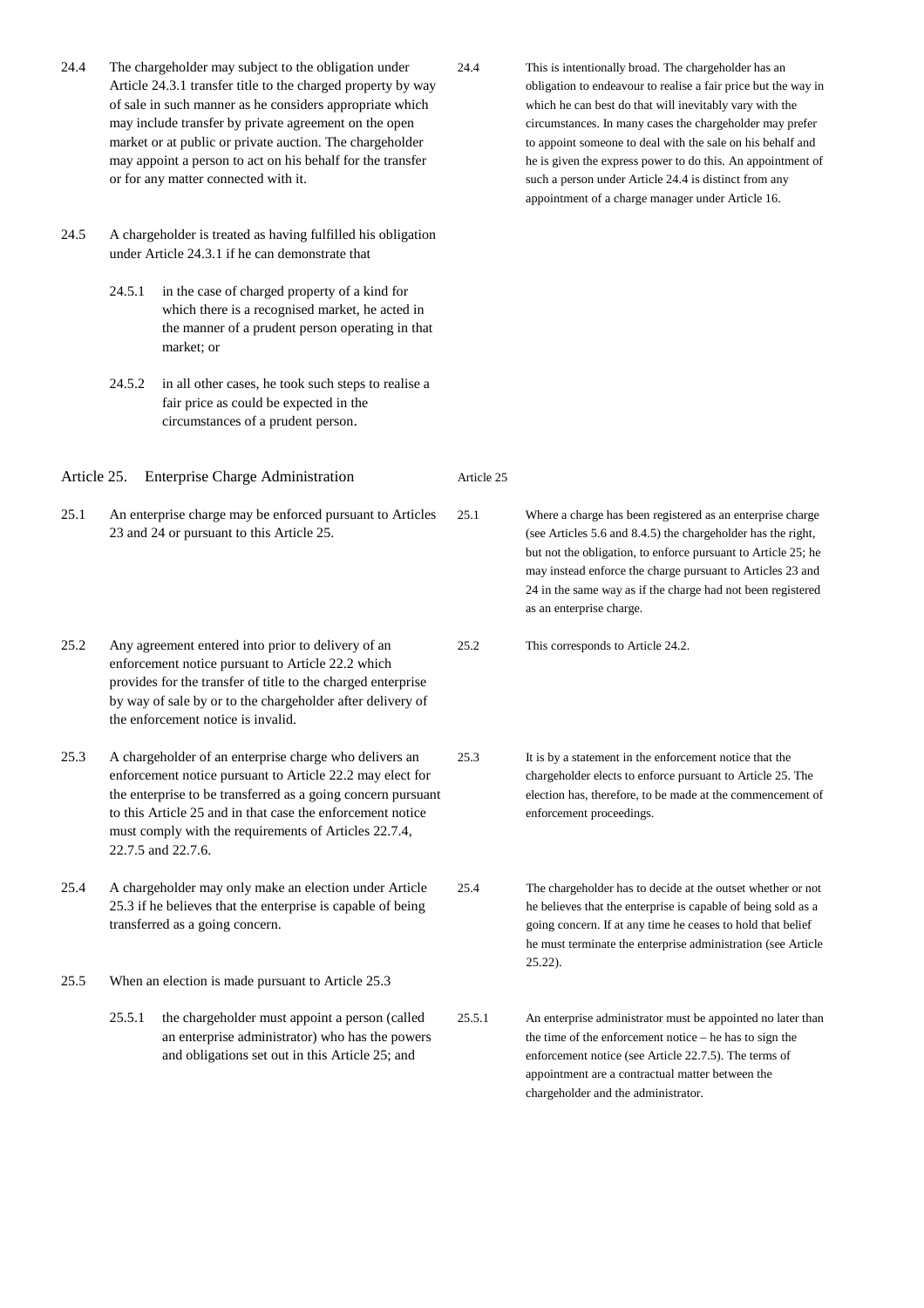|       | 25.5.2                                                                                                                                                                                                                                                                                                                                                                                       | the chargeholder may not, except as provided<br>under Article 25.20, exercise any rights pursuant<br>to Articles 23 and 24 unless the election is<br>rescinded.                                                                                                                   | 25.5.2  | Once the election for enterprise administration is made the<br>chargeholder may not (except as provided in Article 25.20)<br>realise under Article 24 as well. The protection rights under<br>Article 23 are replaced by the rights of the enterprise<br>administrator.                                                                                                                                                  |
|-------|----------------------------------------------------------------------------------------------------------------------------------------------------------------------------------------------------------------------------------------------------------------------------------------------------------------------------------------------------------------------------------------------|-----------------------------------------------------------------------------------------------------------------------------------------------------------------------------------------------------------------------------------------------------------------------------------|---------|--------------------------------------------------------------------------------------------------------------------------------------------------------------------------------------------------------------------------------------------------------------------------------------------------------------------------------------------------------------------------------------------------------------------------|
| 25.6  |                                                                                                                                                                                                                                                                                                                                                                                              | In order for the appointment of the enterprise<br>administrator to be valid                                                                                                                                                                                                       |         |                                                                                                                                                                                                                                                                                                                                                                                                                          |
|       | 25.6.1                                                                                                                                                                                                                                                                                                                                                                                       | he must be a [qualified accountant or lawyer];<br>and                                                                                                                                                                                                                             | 25.6.1  | Enterprise administration is a responsible role which has to<br>be performed by a person with appropriate qualifications.<br>These will need to be defined separately for each<br>jurisdiction and should normally be limited to persons<br>practising within the jurisdiction.                                                                                                                                          |
|       | 25.6.2                                                                                                                                                                                                                                                                                                                                                                                       | he must not be a chargeholder or the charge<br>manager; and                                                                                                                                                                                                                       |         |                                                                                                                                                                                                                                                                                                                                                                                                                          |
|       | 25.6.3                                                                                                                                                                                                                                                                                                                                                                                       | a statement of his appointment must be presented<br>at the [registry where the chargor is registered]<br>within seven days of delivery of the enforcement<br>notice pursuant to Article 22.2.                                                                                     | 25.6.3  | Since the enterprise administrator has wide powers to run<br>the enterprise (see Article 25.7.2) his appointment needs to<br>be registered at the commercial/company or other registry<br>where persons would normally look to find notification of<br>those empowered to bind the chargor. His appointment is<br>registered at the charges' registry when the enforcement<br>notice is registered (see Article 22.7.4). |
| 25.7  | 25.7.1                                                                                                                                                                                                                                                                                                                                                                                       | Where an election is made pursuant to Article 25.3                                                                                                                                                                                                                                | 25.7    | Immediately on delivery of the enforcement notice the<br>enterprise administrator replaces the directors or other                                                                                                                                                                                                                                                                                                        |
|       |                                                                                                                                                                                                                                                                                                                                                                                              | the powers of the persons authorised by law or<br>by the chargor's constitution to administer the<br>enterprise and to deal in the charged property<br>cease upon delivery of the enforcement notice;<br>and                                                                      |         | persons previously empowered to run the enterprise and<br>receives all their powers.                                                                                                                                                                                                                                                                                                                                     |
|       | 25.7.2                                                                                                                                                                                                                                                                                                                                                                                       | such powers are immediately vested in the<br>enterprise administrator.                                                                                                                                                                                                            |         |                                                                                                                                                                                                                                                                                                                                                                                                                          |
| 25.8  | Each of the persons whose powers cease pursuant to<br>Article 25.7.1 is under an obligation to give all necessary<br>information and assistance to the enterprise administrator<br>to enable him to manage the enterprise and to carry out his<br>functions and may in addition be given such powers in<br>relation to the enterprise as may be agreed with the<br>enterprise administrator. |                                                                                                                                                                                                                                                                                   | 25.8    | The former directors or other managers have an obligation<br>to co-operate. They may, in addition, have powers in<br>relation to the enterprise if the enterprise administrator<br>agrees. These, however, are new powers given by the<br>enterprise administrator, not a continuation of their former<br>powers.                                                                                                        |
| 25.9  |                                                                                                                                                                                                                                                                                                                                                                                              | Each of the persons whose powers cease pursuant to<br>Article 25.7.1 is liable for any loss suffered by the chargor<br>or any third party as a result of any exercise by that person<br>of any of his former powers after he has actual knowledge<br>that his powers have ceased. | 25.9    | In practice the onus is on the chargeholder or enterprise<br>administrator to inform the directors or managers of the<br>election which causes their powers to cease.                                                                                                                                                                                                                                                    |
| 25.10 |                                                                                                                                                                                                                                                                                                                                                                                              | The enterprise administrator must                                                                                                                                                                                                                                                 |         |                                                                                                                                                                                                                                                                                                                                                                                                                          |
|       |                                                                                                                                                                                                                                                                                                                                                                                              | 25.10.1 fulfil all those obligations that are provided by<br>law for the persons whose powers are vested in<br>him pursuant to Article 25.7.2 (but not including<br>the obligation under Article 15.2); and                                                                       | 25.10.1 | Having replaced the directors or managers of the enterprise<br>under Article 25.7 the enterprise administrator has to<br>perform the same obligations as they did previously.                                                                                                                                                                                                                                            |
|       |                                                                                                                                                                                                                                                                                                                                                                                              | 25.10.2 continue the enterprise as a going concern; and                                                                                                                                                                                                                           | 25.10.2 | If the enterprise is to be sold as a going concern it is<br>essential that it is continued in the meantime.                                                                                                                                                                                                                                                                                                              |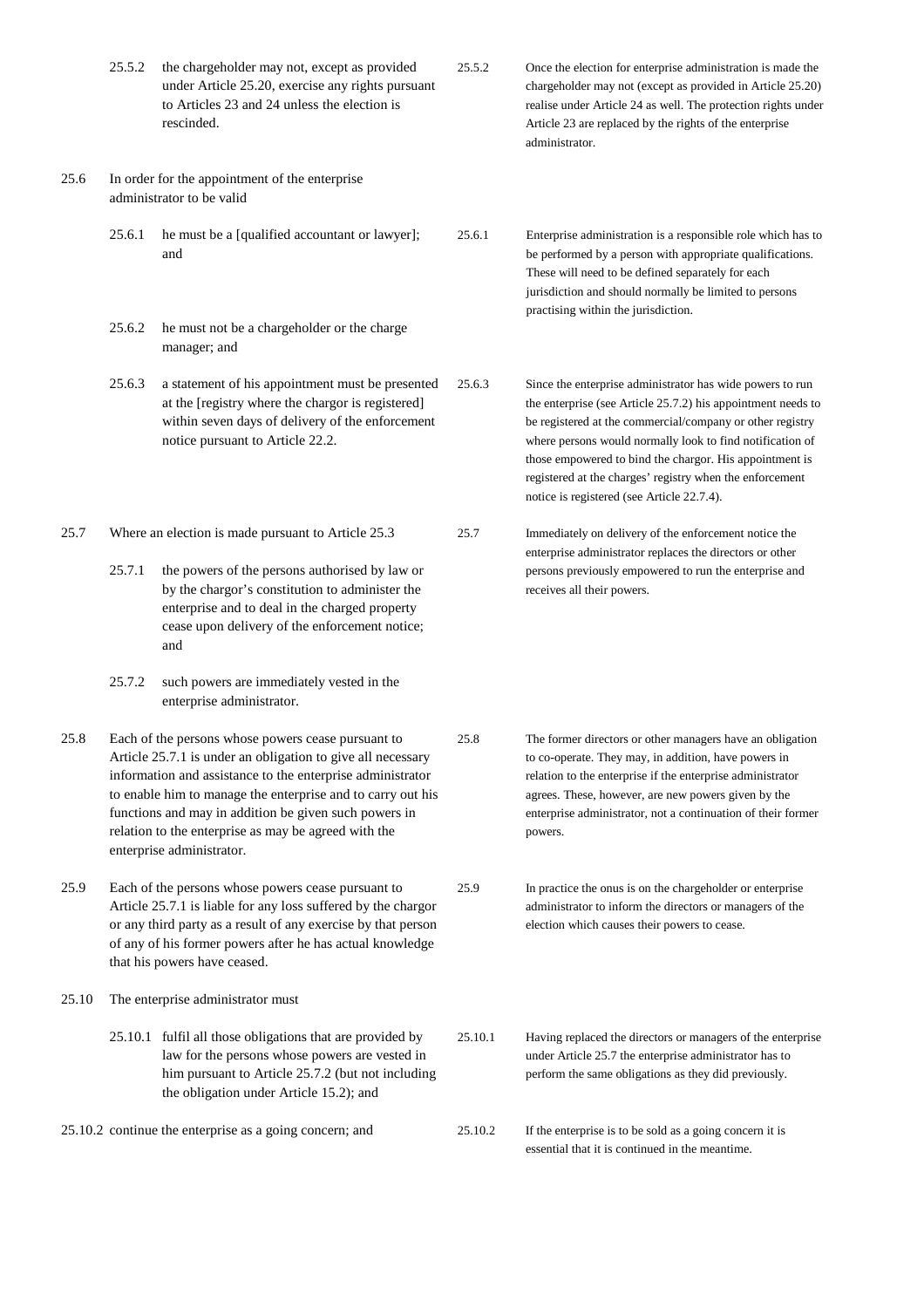- 25.10.3 advise the chargeholder promptly if he believes that the enterprise is not capable of being transferred as a going concern; and
- 25.10.4 endeavour to transfer the enterprise as a going concern and to realise a fair price; and
- 25.10.5 advise the purchaser that he is transferring title to charged property in the capacity of enterprise administrator and that the proceeds of sale must be paid directly to a proceeds depositary appointed pursuant to Article 27.1.
- 25.11 The appointment of an enterprise administrator terminates upon
	- 25.11.1 his death; or
	- 25.11.2 his becoming incapable of performing his obligations; or
	- 25.11.3 his resignation; or
	- 25.11.4 his being removed by the chargeholder; or
	- 25.11.5 his being removed by the court; or
	- 25.11.6 the transfer of the enterprise by way of sale; or
	- 25.11.7 the administration of the enterprise ceasing pursuant to Article 25.22 or 25.23.
- 25.12 When the appointment of an enterprise administrator is terminated pursuant to Articles 25.11.1 to 25.11.5 a new enterprise administrator must be appointed
	- 25.12.1 in the case of Articles 25.11.1, 25.11.2 or 25.11.3, by the chargeholder within seven days of the occurrence of the death, incapacity or resignation;
	- 25.12.2 in the case of Article 25.11.4, by the chargeholder at the time of the removal of the previous enterprise administrator;
	- 25.12.3 in the case of Article 25.11.5, by the court at the time of his removal and in such case the court may, if appropriate, appoint a new enterprise administrator nominated by the chargeholder.
- 25.13 If the chargeholder fails to appoint a new enterprise administrator
	- 25.13.1 within seven days as provided in Article 25.12.1 the court may appoint a new enterprise administrator or rescind the election to have the enterprise transferred as a going concern pursuant to Article 25.3;

25.12 Where the appointment of an enterprise administrator has been terminated but the enterprise administration is to continue it is important that a new enterprise administrator is appointed with minimum delay so that the enterprise can be continued as a going concern.

25.13.1 The court can look at the circumstances and decide whether it is in the best interests of all involved for the enterprise administration to terminate or for a new administrator to be appointed.

25.10.4/5 These correspond to Article 24.3.

25.10.3 This complements Articles 25.4 and 25.22.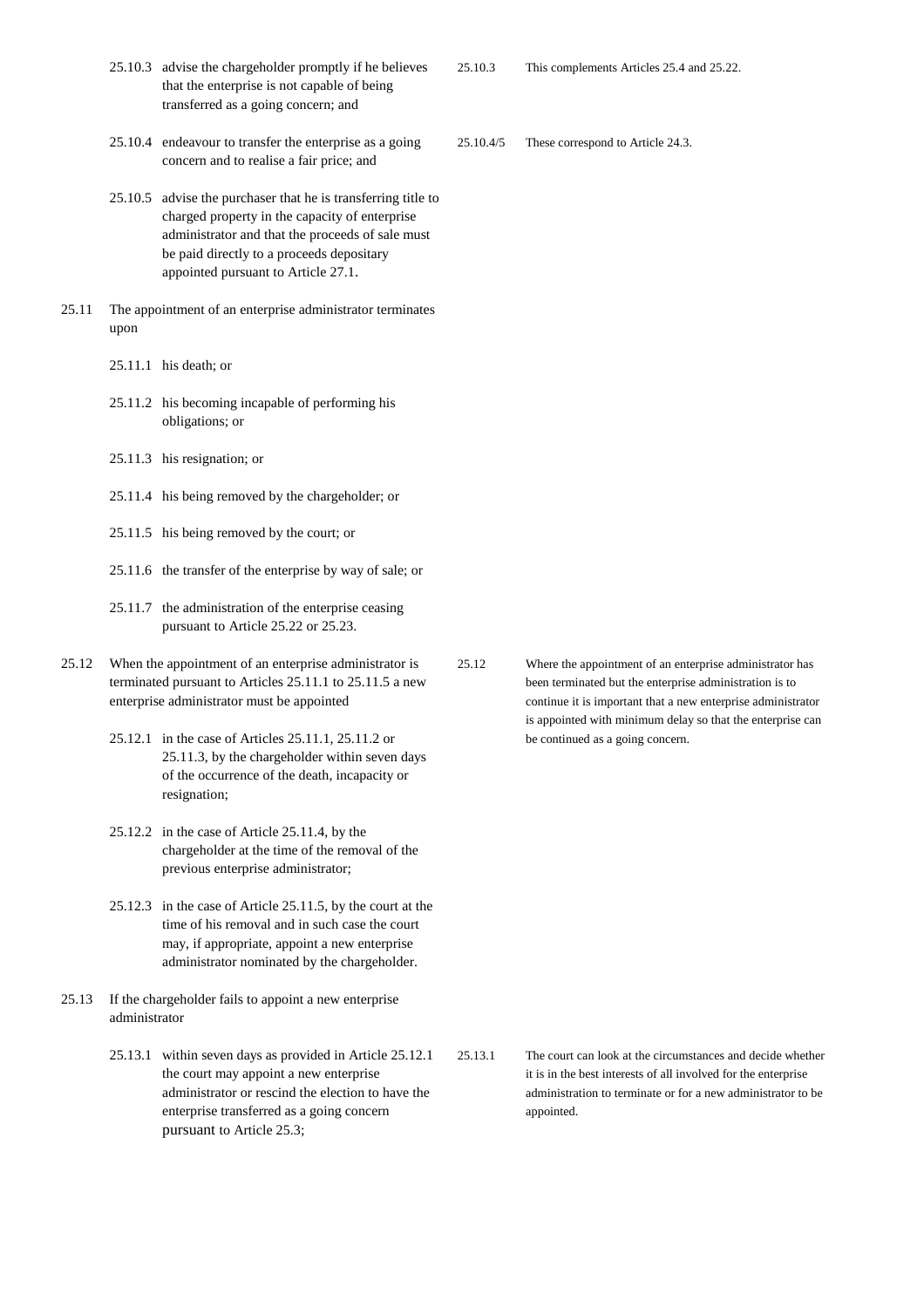- 25.13.2 at the time of the removal by him of the previous enterprise administrator as referred to in Article 25.11.4 the removal is not valid.
- 25.14 The appointment of a new enterprise administrator after the seven days as provided in Article 25.12.1 is valid but the chargeholder is liable to the chargor, any other chargeholder with a charge over the same charged property and any other party claiming rights in the charged property for any loss suffered by reason of any delay in the appointment caused by the chargeholder.
- 25.15 The chargeholder is under an obligation to present at the charges' registry pursuant to Article 33.1.7 or 33.1.8 and at [the registry where the chargor is registered] a request for registration of any termination of the appointment of an enterprise administrator or any appointment of a new enterprise administrator within seven days of the termination or appointment.
- 25.16 Within 60 days of delivery of an enforcement notice pursuant to Article 22.2 the enterprise administrator may renounce any contract to which the chargor is party and which imposes continuing obligations on the chargor.
- 25.17 Where a contract imposes continuing obligations on the chargor the other party may serve a notice on the enterprise administrator at any time within the 60 day period requiring the enterprise administrator to state whether or not he will be exercising his right under Article 25.16. Until the enterprise administrator replies to that notice the obligation of the other party to perform is suspended.
- 25.18 When at least 60 days have elapsed since delivery of an enforcement notice pursuant to Article 22.2 the enterprise administrator has the right to transfer the enterprise by way of sale in order to have the proceeds of sale applied towards satisfaction of the secured debt.
- 25.19 The enterprise administrator may subject to the obligation under Article 25.10.4 transfer the enterprise as a going concern by way of sale in such a manner as he considers appropriate which may include transfer by private agreement, on the open market or at public or private auction. The enterprise administrator may appoint a person to act on his behalf for the transfer or for any matter connected with it.
- 25.20 If the enterprise administrator determines that any part of the charged property can be transferred separately from the enterprise without preventing the transfer of the enterprise as a going concern he may agree with the chargeholder that such property is transferred by the chargeholder pursuant to Article 24.
- 25.13.2 If the chargeholder wants to exercise his right to remove an enterprise administrator he must at the same time appoint a successor unless he terminates the enterprise administration at the same time.
- 25.14 A late appointment is not invalid but the chargeholder may incur liability for loss resulting from any delay that he caused.
- 25.15 The obligation to register is on the chargeholder.

- 25.16 Where a contract is renounced the other party may have a claim against the chargor for early termination but that claim will not prevent the sale of the enterprise as a going concern. The claim can only be satisfied out of the proceeds of sale to the extent that the chargor receives a distribution pursuant to Article 28.3.6. However, the other party is protected prior to renunciation (see Article 28.4.3).
- 25.17 It may be unreasonable to expect the other party to continue performing if he does not know whether or not the contract will be renounced.
- 25.18 The power to sell only arises after 60 days as in Article 24.1.
- 25.19 This corresponds to Article 24.4.

25.20 This represents a limited exception to the principle that the chargeholder may realise his enterprise charge under Article 24 or Article 25 but not both at the same time. The determination that part of the charged property can be transferred separately must be made by the enterprise administrator, not the chargeholder.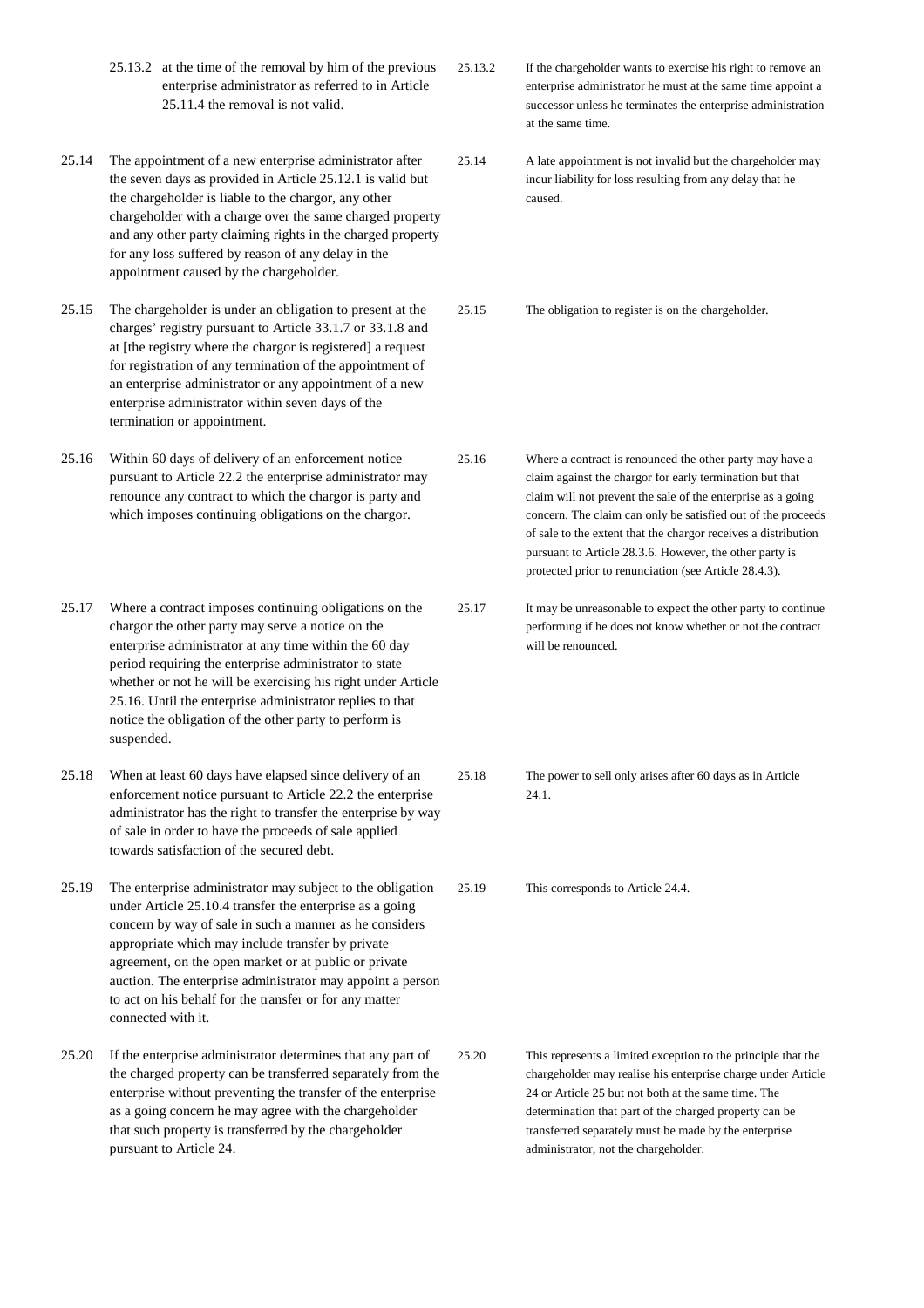|             |                                                                                                                                                                                                                                               | his obligation under Article 25.10.4 if he can demonstrate<br>that he took such steps as could be expected in the<br>circumstances of a prudent person transferring an<br>enterprise of that nature. |            |                                                                                                                                                                                                                                                                                                   |
|-------------|-----------------------------------------------------------------------------------------------------------------------------------------------------------------------------------------------------------------------------------------------|------------------------------------------------------------------------------------------------------------------------------------------------------------------------------------------------------|------------|---------------------------------------------------------------------------------------------------------------------------------------------------------------------------------------------------------------------------------------------------------------------------------------------------|
| 25.22       | The election to have the enterprise transferred as a going<br>concern pursuant to Article 25.3 must be rescinded by the<br>chargeholder if he determines that the enterprise is no<br>longer capable of being transferred as a going concern. |                                                                                                                                                                                                      | 25.22/23   | There are only limited circumstances in which the election<br>to realise the charge under Article 25 must or can be<br>rescinded. The purpose of enterprise administration is to<br>sell the enterprise as a going concern: once the<br>chargeholder is of the view that this is not possible the |
| 25.23       |                                                                                                                                                                                                                                               | The election to have the enterprise transferred as a going<br>concern pursuant to Article 25.3 may be rescinded                                                                                      |            | administration has to be terminated.                                                                                                                                                                                                                                                              |
|             |                                                                                                                                                                                                                                               | 25.23.1 by the chargeholder if he determines that to do so<br>is in the interests of other creditors of the<br>chargor; or                                                                           |            |                                                                                                                                                                                                                                                                                                   |
|             |                                                                                                                                                                                                                                               | 25.23.2 by the court pursuant to Article 25.13.1 or 29.                                                                                                                                              |            |                                                                                                                                                                                                                                                                                                   |
| 25.24       |                                                                                                                                                                                                                                               | In the event of the election being rescinded pursuant to<br>Article 25.22 or 25.23 the charge may be enforced<br>pursuant to Articles 23 and 24.                                                     | 25.24      | When the election is rescinded the chargeholder may take<br>protection and realisation measures under Articles 23 and<br>24 without having to deliver a new enforcement notice and<br>without having to wait for a further 60 days.                                                               |
| Article 26. |                                                                                                                                                                                                                                               | Purchaser from Chargeholder or Enterprise<br>Administrator                                                                                                                                           | Article 26 |                                                                                                                                                                                                                                                                                                   |

25.21 This corresponds to Article 24.5.

26.1 If a person acquires title to charged property from the chargeholder pursuant to Article 24 or from the enterprise administrator pursuant to Article 25 he acquires it free from any charge if

25.21 An enterprise administrator is treated as having fulfilled

- 26.1.1 the enforcement notice and, in the case of a transfer pursuant to Article 25, the enterprise administrator remain registered on the charges' register until at least the third day (excluding weekends and public holidays) before the date of the transfer and no interim order remains registered pursuant to Article 33.1.9 at such time; and
- 26.1.2 the sale price is paid to a proceeds depositary appointed by the chargeholder pursuant to Article 27.
- 26.2 A purchaser will not acquire title free from any charge if he has actual knowledge at the time of the purchase that
	- 26.2.1 the charge being enforced is not created, invalid or unenforceable; or
	- 26.2.2 the charge has ceased to be immediately enforceable in accordance with Article 22.1; or
	- 26.2.3 the enforcement notice has been declared invalid by a court; or

This Article includes basic protection for a purchaser from the chargeholder or the enterprise administrator. The purchaser acquires title free from any charge, not just from the charge that is being enforced. If sales on realisation of a charge are to be possible in practice the purchaser has to be given the certainty that he is obtaining good title. The interests of other chargeholders are protected by the proceeds distribution provisions (see Articles 27 and 28). Subject to matters within his actual knowledge (see Article 26.2) he must only check that the enforcement notice is registered and make payment to the proceeds depositary. There is no need to make any further enquiries (see Article 26.3).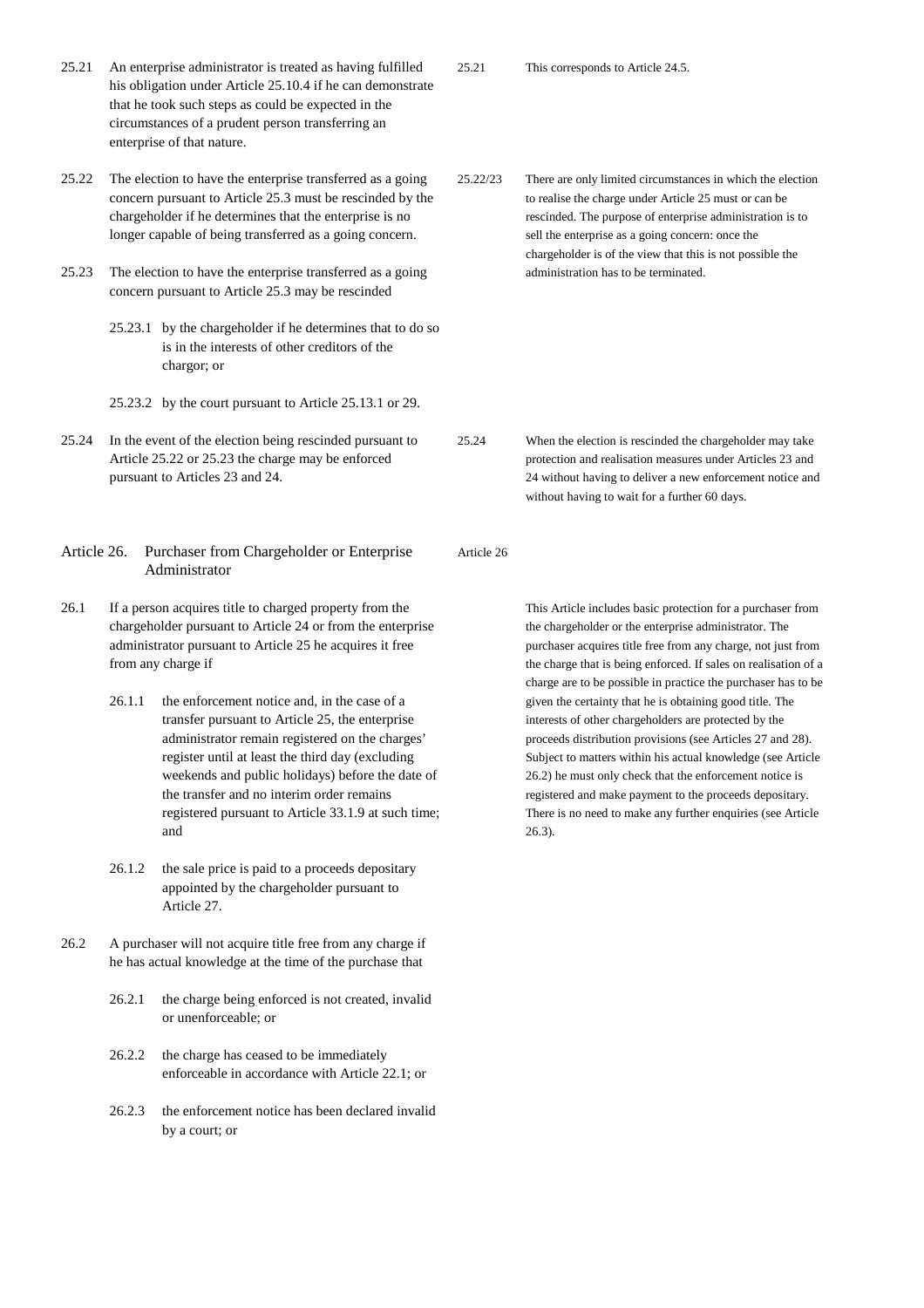- 26.2.4 an order made by the court pursuant to Article 29.3 is still outstanding; or 26.2.5 in the case of transfer of an enterprise pursuant to Article 25, the election made pursuant to Article 25.3 has been rescinded. 26.3 The purchaser has no obligation to enquire as to the creation, validity and enforceability of the charge or as to the powers of the enterprise administrator registered on the charges' register. Article 27. Proceeds Depositary 27.1 Prior to the day on which any proceeds of sale under Articles 24 or 25 become payable the chargeholder must appoint a person to receive the proceeds of sale (called a proceeds depositary). Such appointment may be made at any time after delivery of an enforcement notice pursuant to Article 22.2. 27.2 In order for the appointment of the proceeds depositary to be valid 27.2.1 he must be a [qualified accountant or recognised bank]; and 27.2.2 he cannot be the chargor, a chargeholder, the charge manager or the enterprise administrator. 27.3 The chargeholder or the enterprise administrator must cause the proceeds of sale to be paid to the proceeds depositary. 27.4 The proceeds depositary must place all amounts received by him on deposit on commercial terms with a prime bank in a segregated account. 27.5 Promptly after his appointment the proceeds depositary must establish a list setting out Article 27
	- 27.5.1 the persons entitled to the proceeds of sale; and
	- 27.5.2 the amount of the entitlement of each; and
	- 27.5.3 the priority of the entitlement of each.
- 27.6 In order to establish the list pursuant to Article 27.5 the proceeds depositary
	- 27.6.1 must examine the charges' register; and
	- 27.6.2 must enquire of the chargor and the enterprise administrator; and

27.1 The proceeds depositary is appointed to ensure that the proceeds are correctly distributed.

- 27.2.1 Like the enterprise administrator the proceeds depositary has a responsible role requiring the appointment of a person with appropriate qualifications which must be defined separately for each jurisdiction. It should normally be limited to persons practising within the jurisdiction.
- 27.4 The exact meaning of 'prime bank' has to be defined separately for each jurisdiction.
- 27.5/6 The list that the proceeds depositary must establish and the steps that he must take to establish it will in most cases be very simple.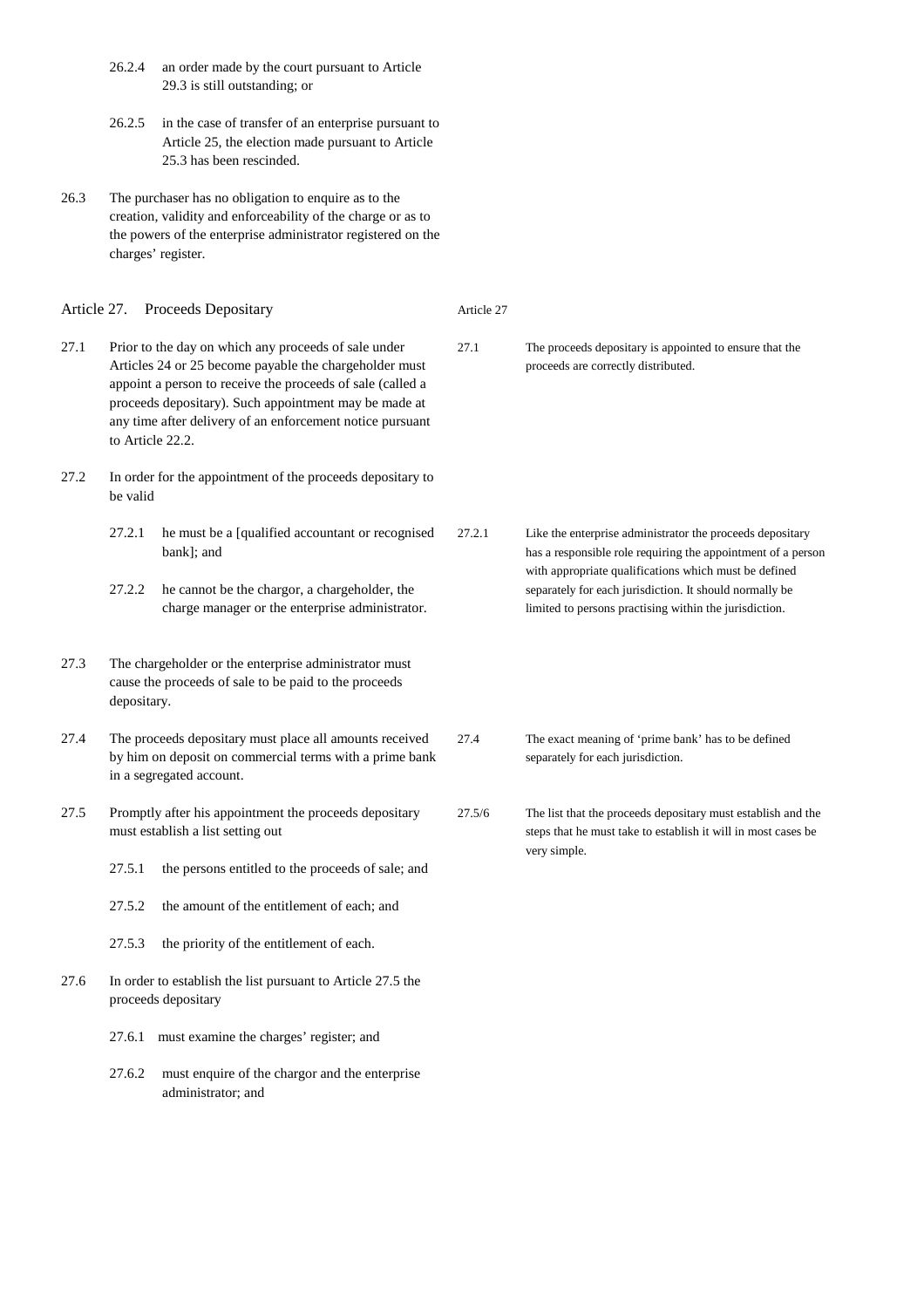- 27.6.3 where the charged property includes a movable thing which may be subject to an unpaid vendor's charge, must determine the date of acquisition and, if appropriate, enquire of the vendor; and
- 27.6.4 must take note of any claim directly addressed to him; and
- 27.6.5 may but is not obliged to make other appropriate enquiries.
- 27.7 The proceeds depositary may exclude from the list any person who fails to provide information necessary to establish the list referred to in Article 27.5 if
	- 27.7.1 the proceeds depositary has delivered two notices to that person requesting information as to his entitlement; and
	- 27.7.2 there are at least 15 days between delivery of the first and of the second notice; and
	- 27.7.3 both notices state that the information is needed for establishing the list and that any failure to provide the required information may cause loss of entitlement to proceeds of sale held by the proceeds depositary; and
	- 27.7.4 the required information has not been received within 15 days of delivery of the second notice.
- 27.8 When the list is established pursuant to Article 27.5 the proceeds depositary must deliver a copy to the chargeholder, the enterprise administrator, the chargor, any chargeholder shown on the charges' register with a charge over the same charged property and any other person who, to the proceeds depositary's actual knowledge, has or claims to have a right in the charged property.
- 27.9 Any person who claims entitlement to the proceeds of sale and does not agree with the list as established by the proceeds depositary may within 21 days of delivery of the list pursuant to Article 27.8 notify the proceeds depositary of his disagreement. In this case the proceeds depositary must deliver to the persons referred to in Article 27.8 either an amended list or a statement that a disagreement has been notified but that the list remains unchanged.
- 27.10 Where establishment of a definitive list is delayed for any reason, the proceeds depositary may establish a provisional list making full reserve for any undetermined or disputed amounts.

27.6.3 An unpaid vendor's charge terminates after six months (see Article 9.4.1); so enquiries of the vendor will only be necessary for goods purchased within the six months prior to delivery of the enforcement notice.

27.10 For distribution of proceeds of sale under a provisional list see Article 28.2.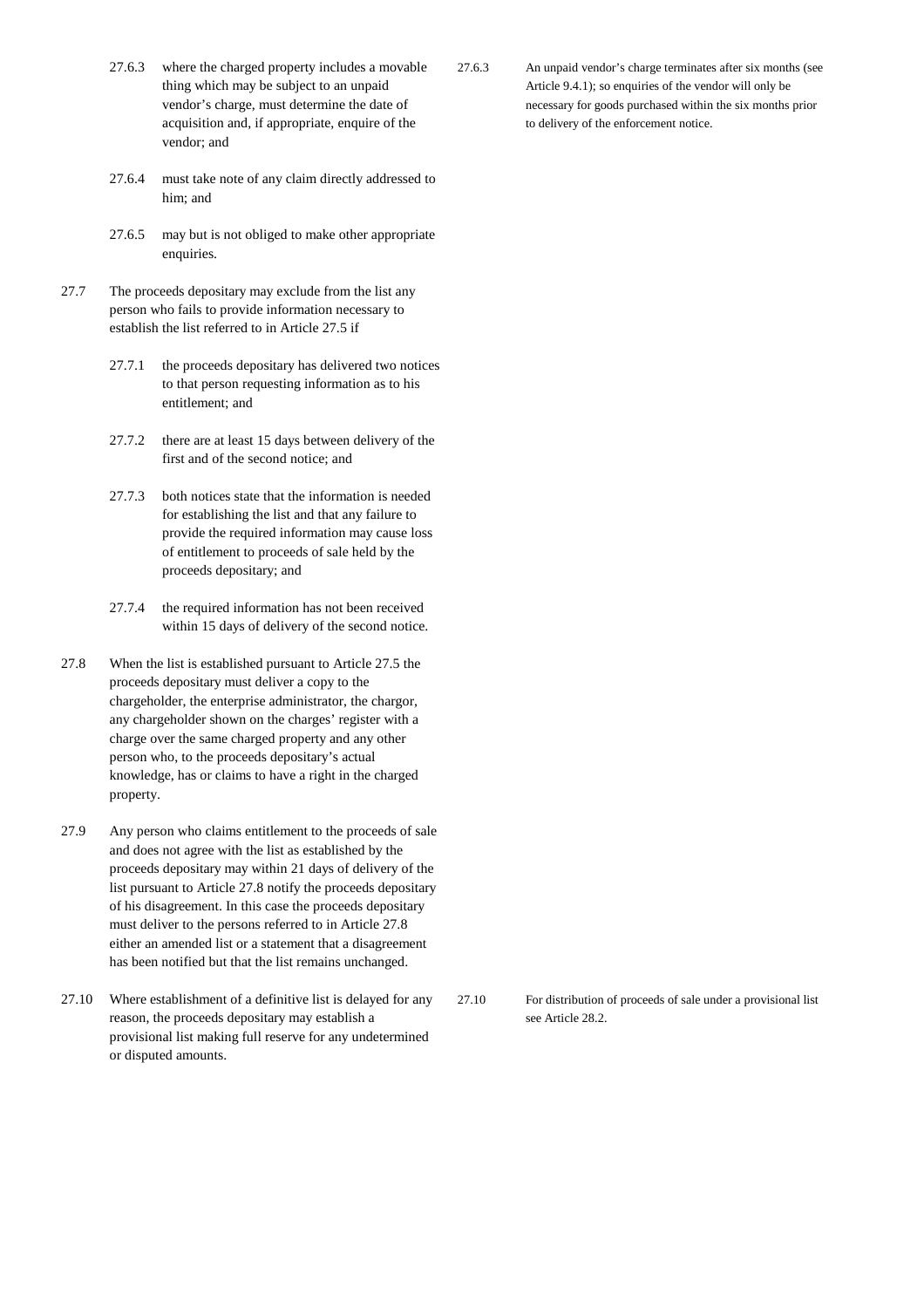| 28.1.1                                                                                                                                                       | receipt by the proceeds depositary of the                                                                                                                                                                                                                                                                           | 28.1                                                                                                                                                                                                          | Distribution should take place as early as possible. If the<br>proceeds depositary has delivered the list of entitlement to<br>the proceeds prior to receipt of the proceeds of sale,<br>distribution can take place 30 days after receipt, otherwise<br>it is 30 days after establishment of the final version of the |
|--------------------------------------------------------------------------------------------------------------------------------------------------------------|---------------------------------------------------------------------------------------------------------------------------------------------------------------------------------------------------------------------------------------------------------------------------------------------------------------------|---------------------------------------------------------------------------------------------------------------------------------------------------------------------------------------------------------------|------------------------------------------------------------------------------------------------------------------------------------------------------------------------------------------------------------------------------------------------------------------------------------------------------------------------|
| 28.1.2                                                                                                                                                       | delivery of the list pursuant to Article 27.8; or                                                                                                                                                                                                                                                                   |                                                                                                                                                                                                               | list. The 30 day period allows time for any interested party<br>to apply to the court under Article 29.                                                                                                                                                                                                                |
| 28.1.3                                                                                                                                                       | delivery of the list or statement pursuant to<br>Article 27.9.                                                                                                                                                                                                                                                      |                                                                                                                                                                                                               |                                                                                                                                                                                                                                                                                                                        |
| The proceeds depositary may make an initial distribution<br>of proceeds of sale on the basis of a provisional list<br>established pursuant to Article 27.10. |                                                                                                                                                                                                                                                                                                                     |                                                                                                                                                                                                               |                                                                                                                                                                                                                                                                                                                        |
| The proceeds depositary must distribute the proceeds of<br>sale as follows                                                                                   |                                                                                                                                                                                                                                                                                                                     |                                                                                                                                                                                                               |                                                                                                                                                                                                                                                                                                                        |
| 28.3.1                                                                                                                                                       | first, in payment of his fees and costs up to<br>[amount];                                                                                                                                                                                                                                                          | 28.3.1                                                                                                                                                                                                        | The proceeds depositary must be assured of receiving a<br>minimum level of fee which may be a fixed amount or may<br>be calculated as a proportion of the proceeds.                                                                                                                                                    |
| 28.3.2                                                                                                                                                       | second, where an election has been made<br>pursuant to Article 25.3, in payment of the<br>liabilities referred to in Article 28.4.1;                                                                                                                                                                                |                                                                                                                                                                                                               |                                                                                                                                                                                                                                                                                                                        |
| 28.3.3                                                                                                                                                       | third, where an election has been made pursuant<br>to Article 25.3, in payment of the liabilities<br>referred to in Articles 28.4.2 and 28.4.3;                                                                                                                                                                     |                                                                                                                                                                                                               |                                                                                                                                                                                                                                                                                                                        |
| 28.3.4                                                                                                                                                       | fourth, to chargeholders of charges over the<br>charged property transferred in accordance with<br>the priorities of their respective charges;                                                                                                                                                                      | 28.3.4                                                                                                                                                                                                        | If there is a charge ranking ahead of the charge being<br>enforced (see Article 17) that chargeholder will have<br>priority to the proceeds.                                                                                                                                                                           |
| 28.3.5                                                                                                                                                       | fifth, to other persons with rights in the charged<br>property which entitle them to the proceeds of<br>sale; and                                                                                                                                                                                                   |                                                                                                                                                                                                               |                                                                                                                                                                                                                                                                                                                        |
| 28.3.6                                                                                                                                                       | sixth, to the chargor.                                                                                                                                                                                                                                                                                              |                                                                                                                                                                                                               |                                                                                                                                                                                                                                                                                                                        |
| Where an election has been made pursuant to Article 25.3<br>the following liabilities have priority in any distribution of<br>the proceeds of sale           |                                                                                                                                                                                                                                                                                                                     |                                                                                                                                                                                                               |                                                                                                                                                                                                                                                                                                                        |
| 28.4.1                                                                                                                                                       | reasonable remuneration of the enterprise<br>administrator for continuing the enterprise as a<br>going concern but excluding any remuneration or<br>costs in respect of the transfer of the enterprise<br>and any amounts due to an enterprise<br>administrator by reason of termination of his<br>appointment; and | 28.4.1                                                                                                                                                                                                        | The remuneration of the enterprise administrator in respect<br>of the transfer of the enterprise is included in the secured<br>debt (see Article 4.6.3).                                                                                                                                                               |
|                                                                                                                                                              |                                                                                                                                                                                                                                                                                                                     | The proceeds depositary must, subject to any order made<br>by the court pursuant to Article 29, distribute the proceeds<br>of sale promptly upon 30 days elapsing after the latest of<br>proceeds of sale; or |                                                                                                                                                                                                                                                                                                                        |

Article 28

Article 28. Distribution of Proceeds of Sale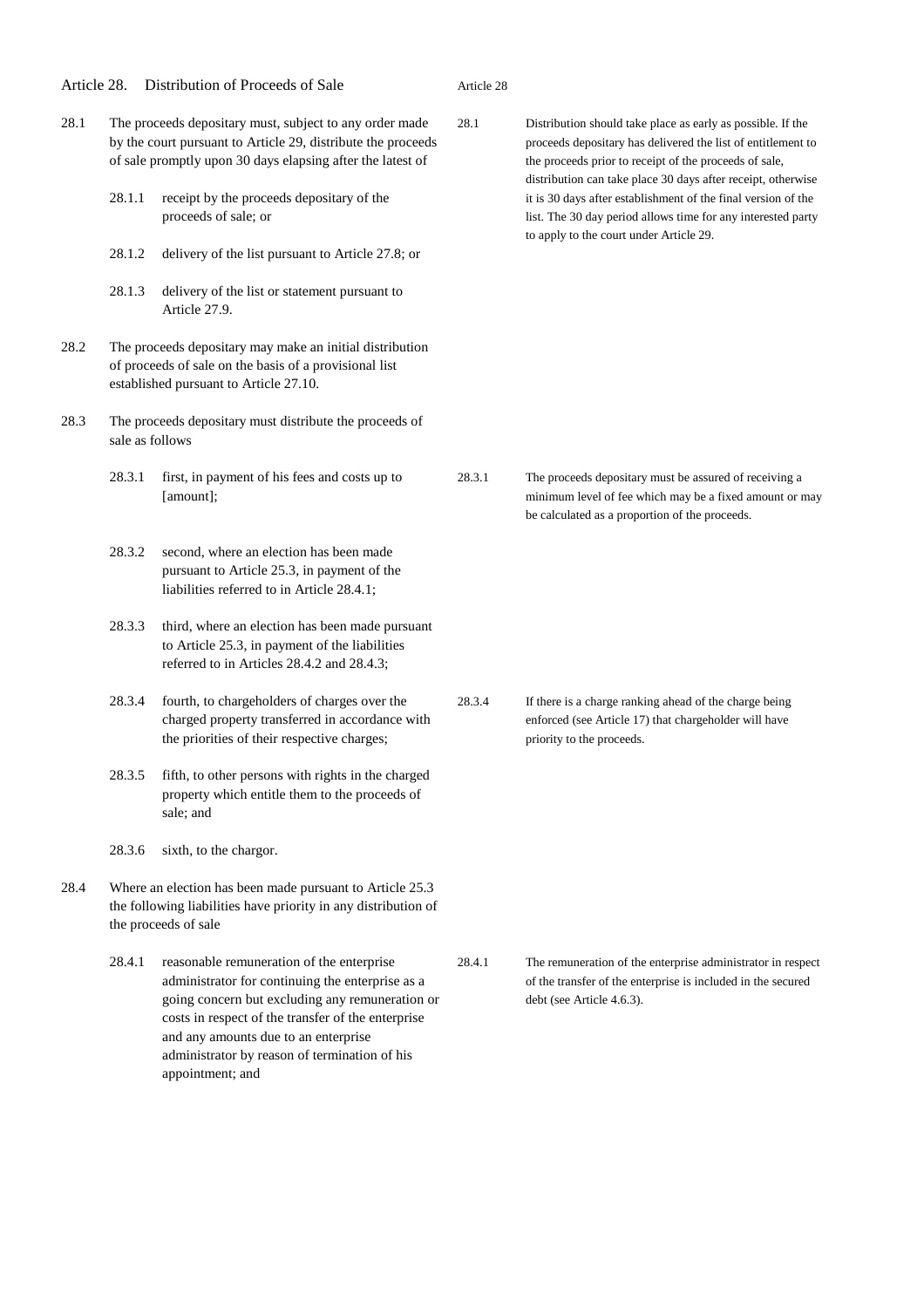- 28.4.2 liabilities incurred by the enterprise administrator in continuing the enterprise as a going concern; and
- 28.4.3 liabilities becoming due under contracts renounced pursuant to Article 25.16 after delivery of the enforcement notice pursuant to Article 22.2 and prior to renunciation excluding any liability arising by reason of such renunciation.
- 28.5 Where any amount payable by the proceeds depositary pursuant to this Article 28 is payable in a currency other than the currency held by the proceeds depositary he must purchase the necessary amount of that currency to make the payment.
- 28.6 The proceeds depositary must continue to hold the amount of the proceeds of sale attributable to any secured debt until it becomes payable.
- 28.7 The secured debt is satisfied to the extent that the proceeds depositary pays proceeds of sale to a chargeholder.
- 28.8 Any payment by the proceeds depositary to a non-resident chargeholder is treated for the purpose of currency exchange regulations as a payment of the secured debt by the debtor.
- 28.4.2 The liabilities may be incurred under a new agreement entered into by the enterprise administrator or under an agreement already existing prior to his appointment. People will only deal with the enterprise administrator during the period in which he is continuing the enterprise as a going concern if they have assurance that they will be paid amounts becoming due to them. It may in some jurisdictions be desirable to include some protection for employees in the enterprise.
- 28.5 The chargeholder whose debt is in a foreign currency should receive payment in that currency. The exchange risk remains the risk of the chargor.

28.8 A foreign creditor needs the assurance that the charge gives him effective security. That is not the case if the proceeds of sale after enforcement of a charge cannot be repatriated as easily as a repayment of the original debt.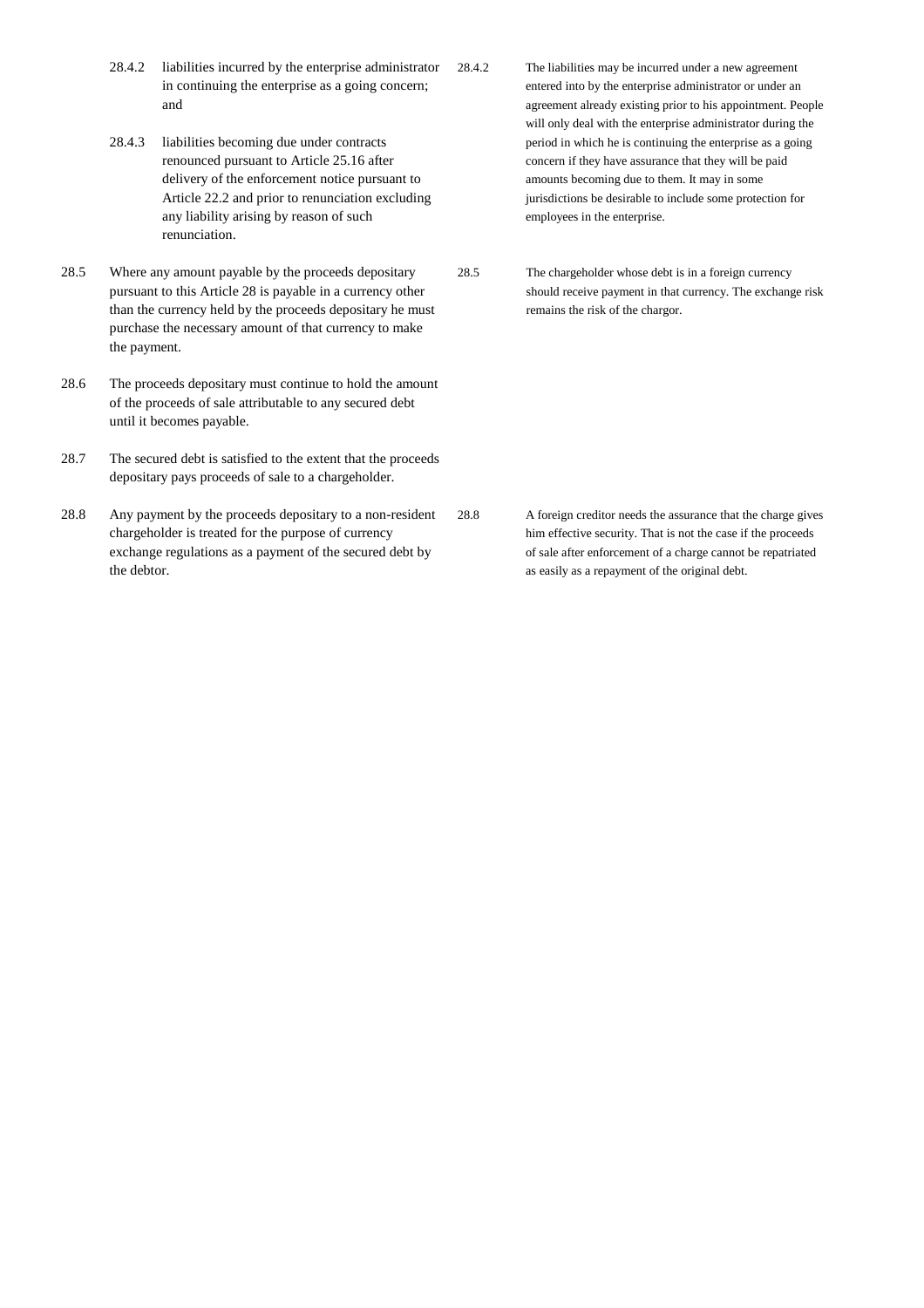It is not possible in the model to include detailed provisions for court remedies which will be appropriate for differing jurisdictions. This will depend on local court systems and procedures. The provisions included in Articles 14.6, 23.5, 25.11.15, 25.12.3, 25.13.1 and 29 illustrate the remedies that will be required. The model provides for the enforcement of a charge without any involvement of the court. It is, therefore, essential that there exist appropriate checks to prevent abuse, and in particular the right of any interested party to apply to the court if necessary. Against that enforcement must remain a real remedy which cannot be defeated or rendered meaningless by use of court procedures.

29.1 This Article will need to be adapted to be consistent with the court procedures of each jurisdiction. The right to appeal has not been included but should be to the extent that it does not arise under existing law. If the charge is to be of value to the chargeholder there must be some real assurance that any proceedings will be dealt with quickly. The manner in which urgent business is defined will again vary between different jurisdictions.

> It is essential that an application to the court does not by itself automatically stop all enforcement steps: by the time the court has given its decision the remedies available to the chargeholder may in practice be reduced. The chargeholder cannot sell until 60 days after the enforcement notice and the court has the power under Article 29.3 to make an interim order to prevent sale (but not protective measures) after that period (see also Article 30.1).

29.2 The chargeholder has an obligation to request deregistration under Article 22.6.

29.3.1 The 60 day period ties in with Articles 24.1 and 25.18.

- 29.1 If at any time after delivery of an enforcement notice pursuant to Article 22.2 a chargor, any other chargeholder with a charge over the same charged property or any other party claiming rights in the charged property disputes the creation, validity or enforceability of the charge or claims termination of the charge he may apply to the court to have the enforcement notice declared invalid. Any application under this Article 29.1 must be treated by the court as urgent business [state time limit for decision]. Notwithstanding such application until the enforcement notice is declared invalid and subject to any order made by the court pursuant to Articles 29.3 to 29.5
	- 29.1.1 the chargeholder may continue to take protective measures pursuant to Article 23; and
	- 29.1.2 the chargeholder may continue to realise the charge pursuant to Article 24; and
	- 29.1.3 where an election has been made pursuant to Article 25.3 the enterprise administrator may continue to operate the enterprise as a going concern and to realise the charge pursuant to Article 25.
- 29.2 If the court declares the enforcement notice invalid the chargor or the party who applied to the court may require the chargeholder to present at the charges' registry a request for deregistration of the enforcement notice pursuant to Article 33.1.11.
- 29.3 If upon an application being made pursuant to Article 29.1 the court is
	- 29.3.1 unable to give its final decision within 60 days of the enforcement notice being delivered pursuant to Article 22.2; and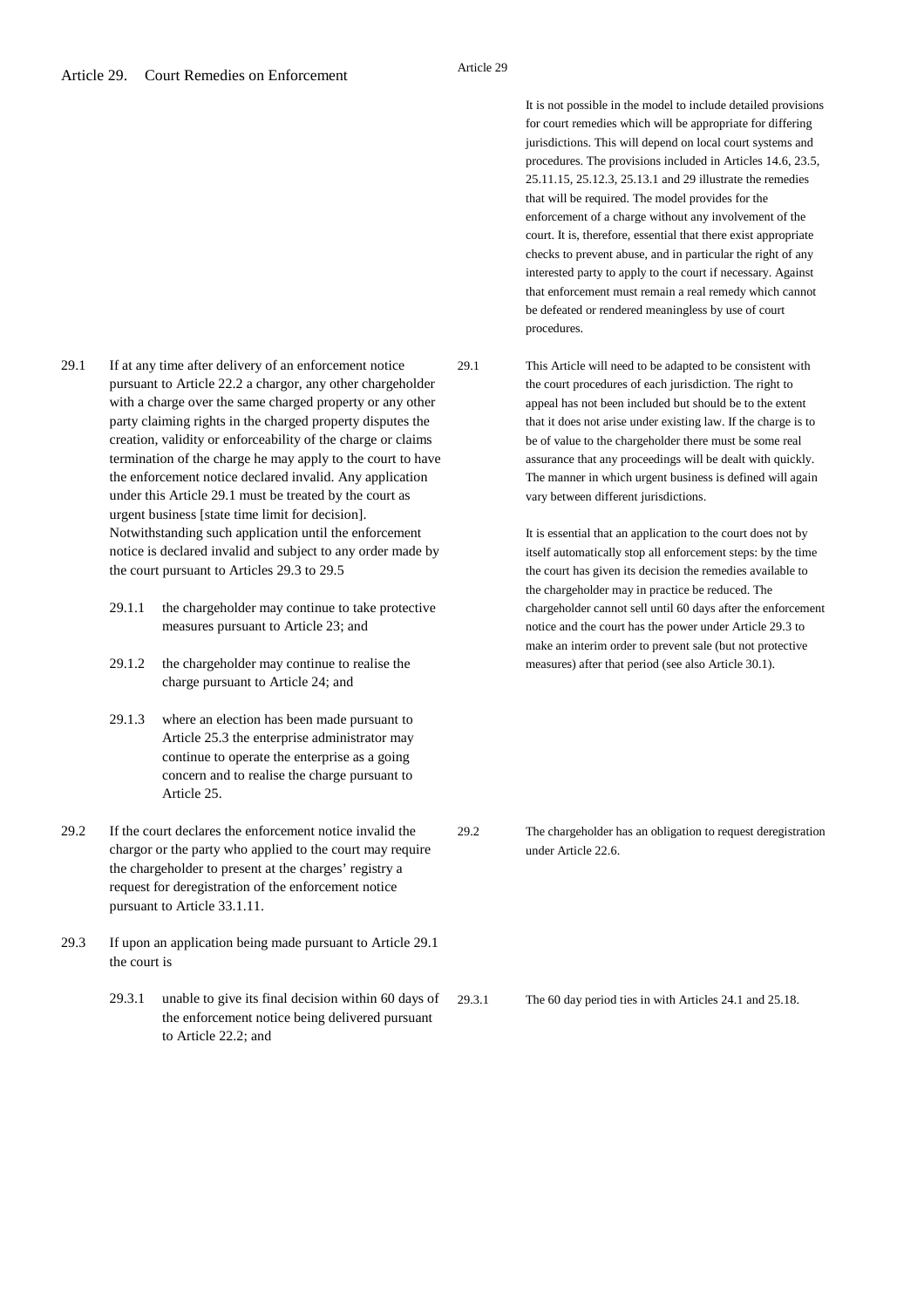- 29.3.2 satisfied that there are reasonable grounds on which to claim that the charge is not created, invalid, or not enforceable or that it has been terminated; and
- 29.3.3 satisfied that, after taking into account the interests of all the parties, it is appropriate to make an order pursuant to this Article 29.3;

the court may if so requested by the applicant make an interim order that the charged property may not be transferred pursuant to Article 24 or 25 until the court has rendered its final decision. The applicant is under an obligation to present at the charges' registry pursuant to Article 33.1.9 a request for registration of the interim order within seven days of it being made and pursuant to Article 33.1.12 a request for deregistration of the order within seven days of it being terminated. The applicant is liable to third parties for any loss suffered as a result of breach of this obligation.

- 29.4 A chargor, any other chargeholder with a charge over the same charged property or any other party claiming rights in the charged property who alleges that the chargeholder, the enterprise administrator or the proceeds depositary has failed to comply with the requirements of Articles 22 to 28 may apply to the court for an order
	- 29.4.1 to declare any measure taken which was not in compliance with the requirements of Articles 22 to 28 invalid subject to Article 26;
	- 29.4.2 requiring the chargeholder, the enterprise administrator or the proceeds depositary to comply with those requirements;
	- 29.4.3 for such other matter as the court considers appropriate.
- 29.5 A chargor, any other chargeholder with a charge over the same charged property or any other party claiming rights in the charged property who alleges that the chargeholder, the enterprise administrator or the proceeds depositary has taken in relation to enforcement of a charge measures to which he is not entitled may apply to the court for an order
	- 29.5.1 to declare the measures to which the application relates invalid subject to Article 26;
	- 29.5.2 requiring the chargeholder, the enterprise administrator or the proceeds depositary to refrain from taking any further measures to which he is not entitled;
	- 29.5.3 for such other matter as the court considers appropriate.

29.3.3 The power of the court to make an interim order is restricted; if an interim order could be given as a matter of course this might be seen as significantly reducing the value of a charge.

29.4/5 Articles 29.1 to 29.3 provide for court action relating to the validity of the enforcement notice which necessarily will affect the whole enforcement proceedings. Articles 29.4 and 29.5 relate to matters arising during enforcement proceedings.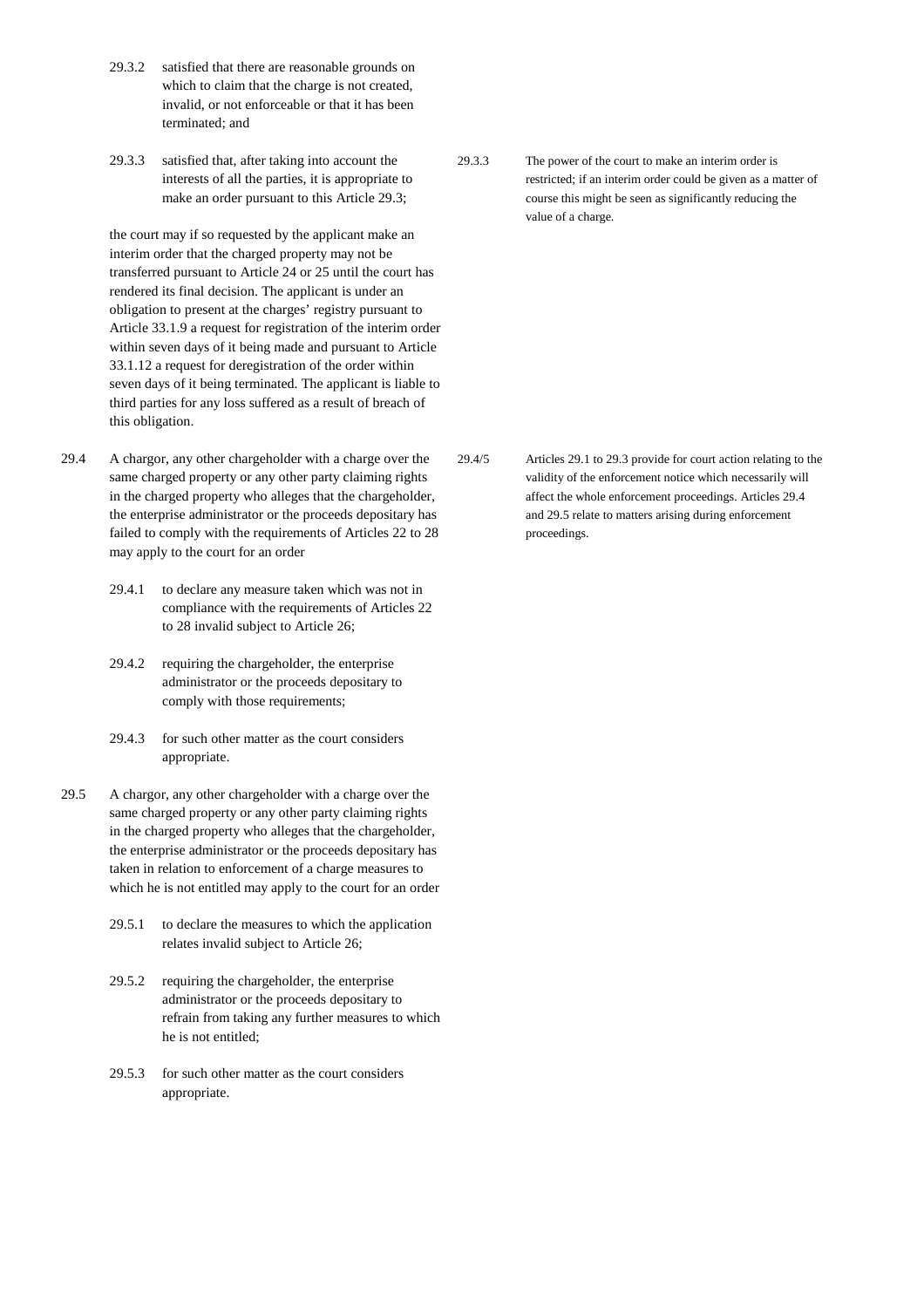A chargor, any other chargeholder with a charge over the same charged property or any other party claiming rights in the charged property has an action in damages

- 30.1 in the case of an enforcement notice declared invalid by the court pursuant to Article 29.1, for any loss suffered by any of them as a result of enforcement; and
- 30.2 for any loss suffered as a result of any failure by a chargeholder, charge manager, enterprise administrator or proceeds depositary to comply with the requirements of Articles 22 to 28 or as a result of any measure taken by any such person in relation to enforcement of a charge to which he is not entitled.

Article 31. Insolvency Principles

The provisions to be included to cover the event of the insolvency of the chargor have to be drafted jurisdiction by jurisdiction to take into account local insolvency rules. The following basic principles must be respected:

- 1. The charge remains valid notwithstanding insolvency.
- 2. Any right to set aside a charge as an act in the period immediately prior to insolvency is in the same terms as for other pre-insolvency acts.
- 3. Either the charge remains enforceable by the chargeholder separately from insolvency proceedings or the liquidator is under an obligation to transfer the charged property rapidly at a fair price and to satisfy the chargeholder's claim out of the proceeds of sale.
- 4. The creditors who may rank ahead of the chargeholder in respect of the proceeds of sale are limitatively defined.

A chargeholder who takes enforcement proceedings without being sure of his rights does so at his own risk. In addition to other court remedies those involved in taking enforcement proceedings may be sued in damages if the enforcement notice is declared invalid or if they do not comply with legal requirements or take measures to which they are not entitled. This will often in practice be a significant deterrent against wrongful or reckless enforcement.

Article 31

If a charge falls away on the chargor's insolvency it gives little useful protection to the chargeholder. It is not possible in the model to set out more than the basic principles that should apply in the case of insolvency. The manner in which those principles are made to work in practice has to be determined by reference to the local law.

| Article 32. |                                               | Termination of a Charge                                           | Article 32 |                                                                                                                                                                   |
|-------------|-----------------------------------------------|-------------------------------------------------------------------|------------|-------------------------------------------------------------------------------------------------------------------------------------------------------------------|
| 32.1        | A charge terminates if and to the extent that |                                                                   | 32.1       | In the events set out in Article 32 a charge may terminate<br>wholly or partially (note the words 'to the extent that').                                          |
|             | 32.1.1                                        | the chargor and the chargeholder so agree; or                     | 32.1.1     | The chargor and the chargeholder can always agree to<br>terminate the charge.                                                                                     |
|             | 32.1.2                                        | the secured debt is satisfied or otherwise ceases<br>to exist; or | 32.1.2     | If there is no secured debt there can be no charge. However,<br>the chargor and chargeholder have wide freedom in<br>describing the secured debt (see Article 4). |
|             | 32.1.3                                        | the charged property ceases to exist; or                          | 32.1.3     | If there is no charged property there can be no charge.<br>Again the freedom in describing the charged property is<br>wide (see Article 5).                       |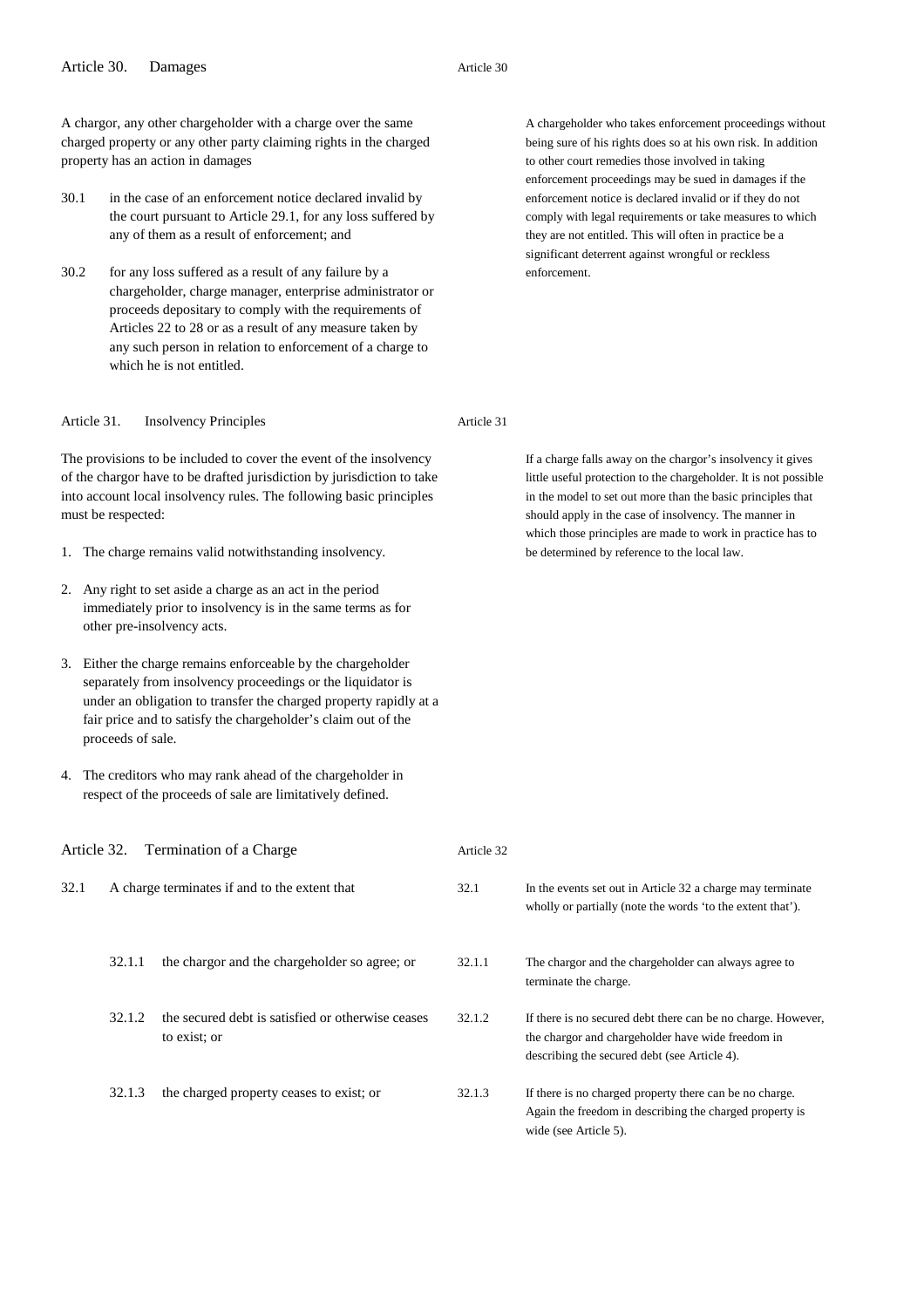|      | 32.1.4 | the charged property is changed or incorporated<br>with another thing or right in such a manner that<br>it ceases to exist in identifiable or separable<br>form; or                                                                                                                                                                                                                                                                           | 32.1.4 | A charge over raw materials will usually terminate when<br>they are used in a manufacturing process which the chargor<br>is entitled to do under Article 15.3.1. This does not<br>necessarily leave the chargeholder without any protection.<br>He may agree with the chargor to create a charge over the<br>work-in-progress and/or the finished product as well (see<br>commentary to Article 5.10). |
|------|--------|-----------------------------------------------------------------------------------------------------------------------------------------------------------------------------------------------------------------------------------------------------------------------------------------------------------------------------------------------------------------------------------------------------------------------------------------------|--------|--------------------------------------------------------------------------------------------------------------------------------------------------------------------------------------------------------------------------------------------------------------------------------------------------------------------------------------------------------------------------------------------------------|
|      | 32.1.5 | the charged property becomes part of another<br>thing or right in such manner that the charged<br>property and the other thing or right are<br>transferable as a single item; or                                                                                                                                                                                                                                                              | 32.1.5 | A charge over components of a machine will usually<br>terminate when they are put together to make the machine.                                                                                                                                                                                                                                                                                        |
|      | 32.1.6 | the charged property becomes owned by the<br>chargeholder; or                                                                                                                                                                                                                                                                                                                                                                                 | 32.1.6 | A person cannot hold a charge over property he owns.                                                                                                                                                                                                                                                                                                                                                   |
|      | 32.1.7 | in the case of an unpaid vendor's charge, as<br>provided in Article 9.4; or                                                                                                                                                                                                                                                                                                                                                                   | 32.1.7 | An unpaid vendor's charge is of a limited six month<br>duration unless converted into a registered charge.                                                                                                                                                                                                                                                                                             |
|      | 32.1.8 | in the case of a possessory charge pursuant to<br>Article 10, if possession of charged property<br>ceases; or                                                                                                                                                                                                                                                                                                                                 | 32.1.8 | See also commentary to Article 10.2.                                                                                                                                                                                                                                                                                                                                                                   |
|      | 32.1.9 | the secured debt is transferred and the transfer<br>does not extend to the charge; or                                                                                                                                                                                                                                                                                                                                                         | 32.1.9 | Although the chargor does not have to be the debtor (see<br>Article 4.3.1) the charge must always be held by the person<br>to whom the secured debt is owed.                                                                                                                                                                                                                                           |
|      |        | 32.1.10 a third party acquires title to charged property<br>free from the charge pursuant to Article 21.2; or                                                                                                                                                                                                                                                                                                                                 |        |                                                                                                                                                                                                                                                                                                                                                                                                        |
|      |        | 32.1.11 a person acquires title to charged property free<br>from any charge pursuant to Article 26.1.                                                                                                                                                                                                                                                                                                                                         |        |                                                                                                                                                                                                                                                                                                                                                                                                        |
| 32.2 |        | A charge also terminates if the chargor or another<br>chargeholder with a charge over the same charged property                                                                                                                                                                                                                                                                                                                               |        | There can be circumstances where a chargor or a<br>subsequent chargeholder wish to remove a charge given in<br>respect of a debt which is not yet payable. Article 32.2                                                                                                                                                                                                                                |
|      | 32.2.1 | deposits a sum equal to 130 per cent. of the<br>maximum amount of the secured debt referred to<br>in Article 4.5 or, in the case of an unpaid<br>vendor's charge, of the unpaid part of the<br>purchase price referred to in Article 9.2.1 and in<br>the same currency as the secured debt with a<br>prime bank on terms agreed with the<br>chargeholder or failing agreement on commercial<br>terms then prevailing for similar sums in that |        | gives a procedure for doing this. The chargeholder has his<br>charge replaced by a charge over a cash deposit which may<br>belong either to the chargor or to the other chargeholder.<br>The extra 30 per cent. is designed to cover additional<br>amounts pursuant to Article 4.6. The exact meaning of<br>'prime bank' has to be defined separately for each<br>jurisdiction.                        |

32.2.2 grants to the chargeholder whose charge is being terminated a registered charge over the sum deposited pursuant to Article 32.2.1 in order to secure the debt previously secured by the charge that is terminated.

currency; and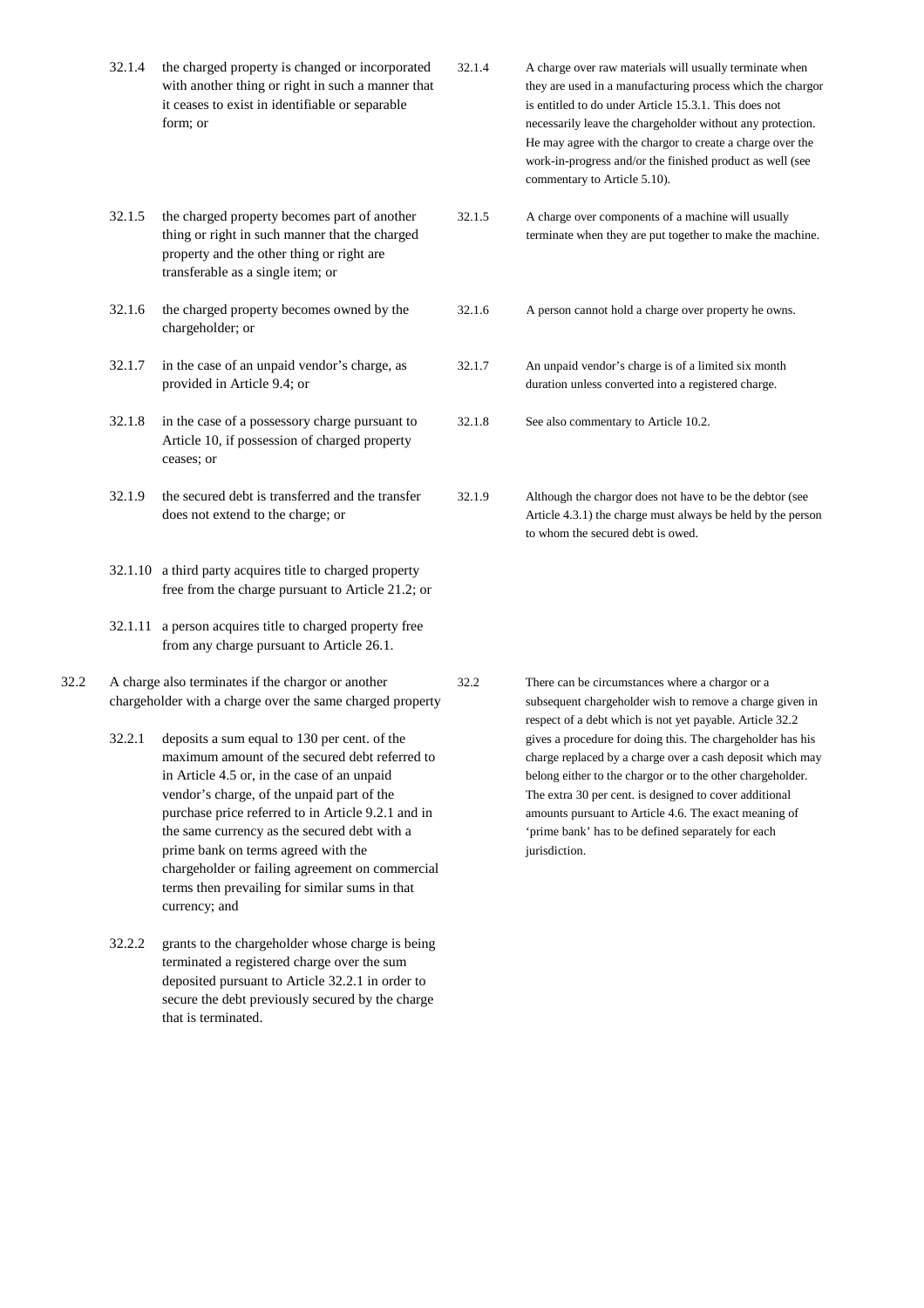32.3 Upon termination of a charge the chargeholder must

- 32.3 The obligation is on the chargeholder to register termination of the charge.
- 32.3.1 in the case of a registered charge, register the termination of the charge pursuant to Article 33.1.10; or
- 32.3.2 in the case of a possessory charge, return the charged property to the chargor unless otherwise agreed between chargor and chargeholder.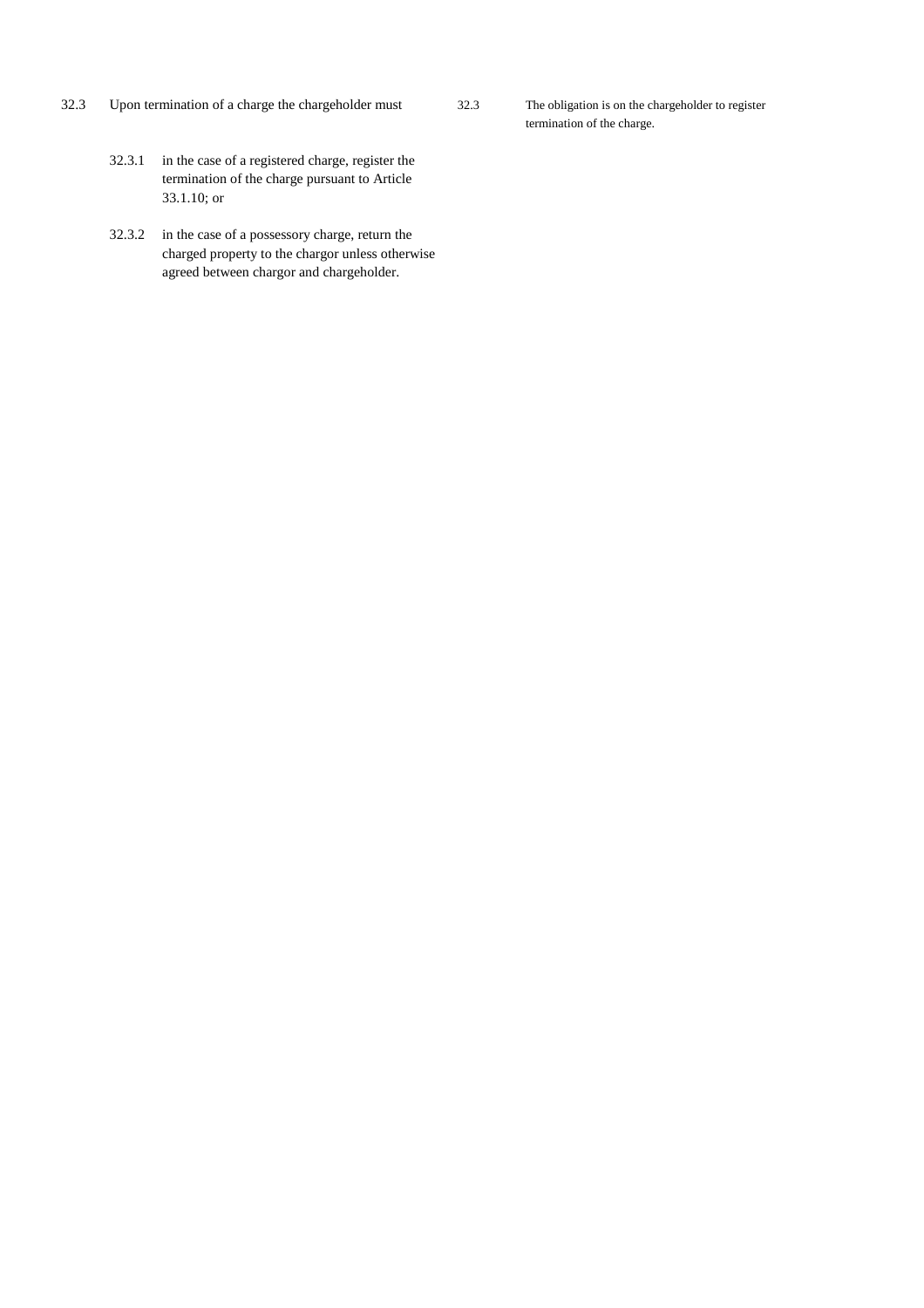## Part 5. Registration

| <b>Supplementary Registration Statement</b><br>Article 33. |                                                                                       | Article 33                                                                                                                                                   |      |                                                                                                                         |
|------------------------------------------------------------|---------------------------------------------------------------------------------------|--------------------------------------------------------------------------------------------------------------------------------------------------------------|------|-------------------------------------------------------------------------------------------------------------------------|
| 33.1                                                       | In order to obtain registration of                                                    |                                                                                                                                                              | 33.1 | This sets out a limitative list of all those matters which may<br>be the subject of supplementary registration.         |
|                                                            | 33.1.1                                                                                | an amendment to a charging instrument; or                                                                                                                    |      |                                                                                                                         |
|                                                            | 33.1.2                                                                                | the subsequent appointment of a charge manager;<br>or                                                                                                        |      |                                                                                                                         |
|                                                            | 33.1.3                                                                                | the termination of the appointment of a charge<br>manager; or                                                                                                |      |                                                                                                                         |
|                                                            | 33.1.4                                                                                | the transfer of a secured debt extending to a<br>charge; or                                                                                                  |      |                                                                                                                         |
|                                                            | 33.1.5                                                                                | a charge against the name of a person who has<br>acquired title to charged property; or                                                                      |      |                                                                                                                         |
|                                                            | 33.1.6                                                                                | an enforcement notice; or                                                                                                                                    |      |                                                                                                                         |
|                                                            | 33.1.7                                                                                | the termination of the appointment of an<br>enterprise administrator; or                                                                                     |      |                                                                                                                         |
|                                                            | 33.1.8                                                                                | the appointment of a new enterprise<br>administrator; or                                                                                                     |      |                                                                                                                         |
|                                                            | 33.1.9                                                                                | an interim order made under Article 29.3; or                                                                                                                 |      |                                                                                                                         |
|                                                            |                                                                                       | 33.1.10 the termination of a registered charge; or                                                                                                           |      |                                                                                                                         |
|                                                            | in order to obtain deregistration of                                                  |                                                                                                                                                              |      |                                                                                                                         |
|                                                            |                                                                                       | 33.1.11 an enforcement notice; or                                                                                                                            |      |                                                                                                                         |
|                                                            |                                                                                       | 33.1.12 an interim order made under Article 29.3;                                                                                                            |      |                                                                                                                         |
|                                                            | a supplementary registration statement must be presented<br>at the charges' registry. |                                                                                                                                                              |      |                                                                                                                         |
| 33.2                                                       | A supplementary registration statement presented pursuant<br>to Article 33.1 must     |                                                                                                                                                              | 33.2 | The first requirement in all cases is to identify the charge to<br>which the supplementary registration relates and the |
|                                                            | 33.2.1                                                                                | identify the charge by reference to the chargor,<br>the date of registration (in the case of a registered<br>charge) and other information as necessary; and |      | purpose of the supplementary registration.                                                                              |
|                                                            | 33.2.2                                                                                | state the purpose of the supplementary<br>registration statement; and                                                                                        |      |                                                                                                                         |
|                                                            | 33.2.3                                                                                | comply with the requirements of Article 33.3.                                                                                                                |      |                                                                                                                         |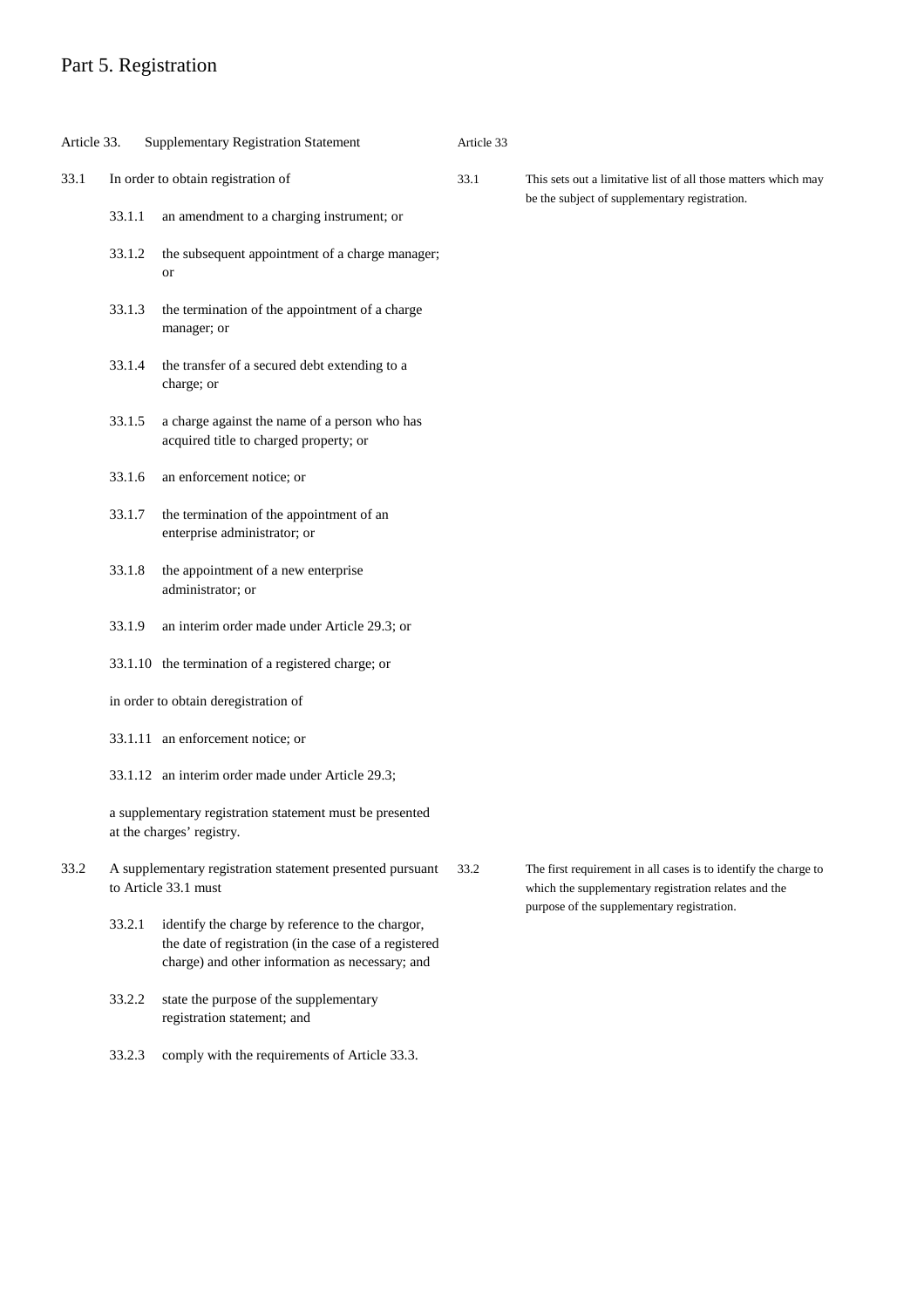- 33.3 A supplementary registration statement presented pursuant to Article 33.1 must also include
	- 33.3.1 in the case of an amendment to a charging instrument pursuant to Article 7.5
		- 33.3.1.1 the date of the charging instrument; and
	- 33.3.1.2 the date of the amendment; and
		- 33.3.1.3 signatures by or on behalf of the chargor and the chargeholder; or
	- 33.3.2 in the case of the subsequent appointment of a charge manager pursuant to Article 16
		- 33.3.2.1 identification of the charge manager; and
		- 33.3.2.2 signatures by or on behalf of the chargeholder and the charge manager; or
	- 33.3.3 in the case of the termination of the appointment of a charge manager pursuant to Article 16
		- 33.3.3.1 identification of the charge manager; and
		- 33.3.3.2 signature by or on behalf of the chargeholder or the charge manager; or
	- 33.3.4 in the case of the transfer of a secured debt extending to a charge pursuant to Article 18.1
		- 33.3.4.1 identification of the transferor and the new chargeholder; and
		- 33.3.4.2 signatures by or on behalf of the transferring chargeholder and the new chargeholder; or
	- 33.3.5 in the case of registration of a charge against the name of a person who has acquired title to charged property as referred to in Article 21.6
		- 33.3.5.1 identification of the person who has acquired title; and
		- 33.3.5.2 signature by or on behalf of the chargeholder; or
	- 33.3.6 in the case of an enforcement notice delivered pursuant to Article 22.2
		- 33.3.6.1 the date of delivery of the enforcement notice; and

33.3.2 The appointment of the charge manager at the time of the creation of the charge is registered pursuant to Article 8.4.1.

33.3.5 This is another example of a case where a charge can be registered against a person without his having to sign the registration statement (see also Article 8.4.6.2).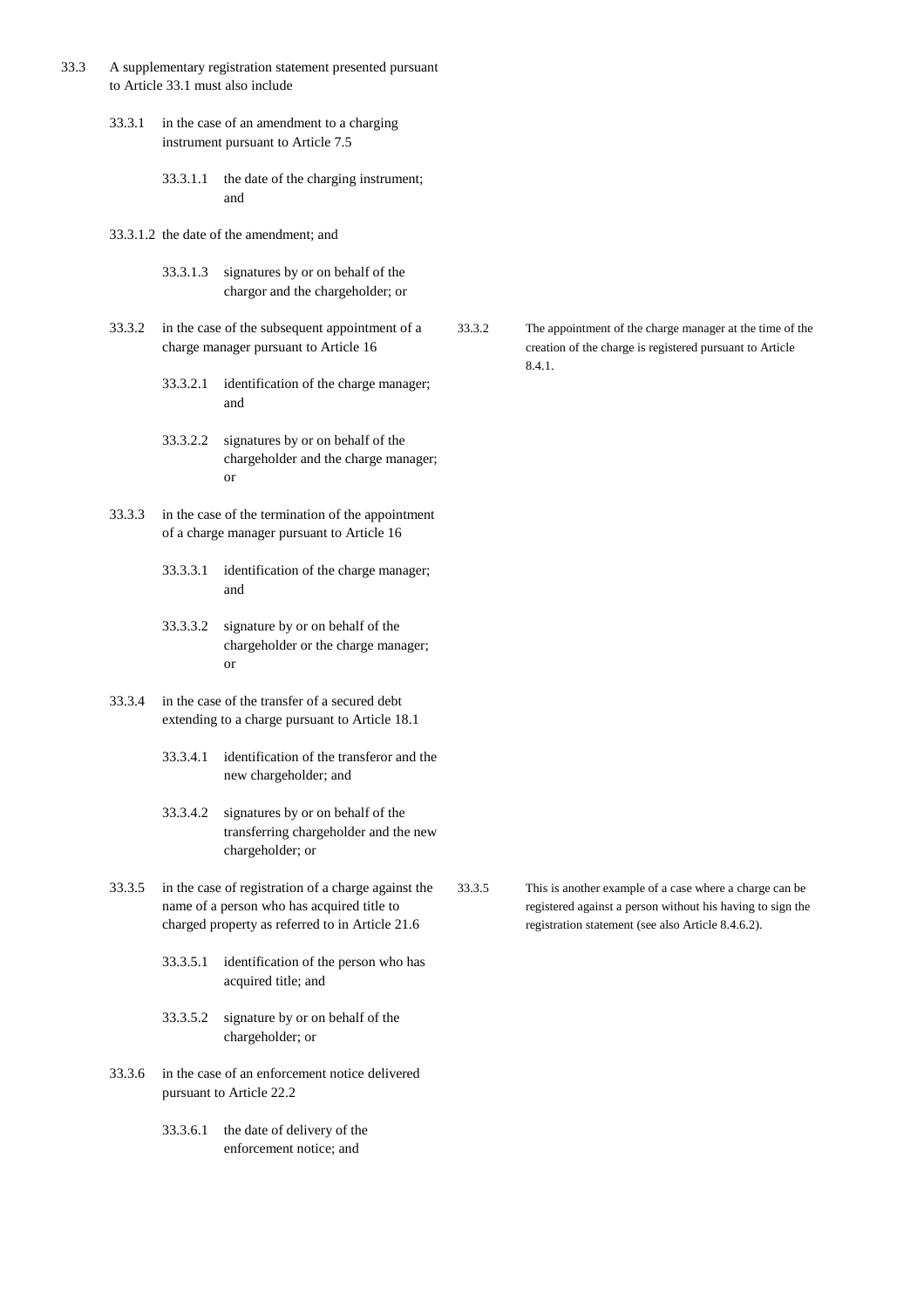|        | 33.3.6.2                                                                                                                                      | where the enforcement notice relates<br>to an unpaid vendor's charge or a<br>possessory charge the information<br>required to register such a charge<br>pursuant to Articles 8.4 to 8.6; and | 33.3.6.2   | See commentary to Article 22.7.1.2.                                                                                                                 |
|--------|-----------------------------------------------------------------------------------------------------------------------------------------------|----------------------------------------------------------------------------------------------------------------------------------------------------------------------------------------------|------------|-----------------------------------------------------------------------------------------------------------------------------------------------------|
|        | 33.3.6.3                                                                                                                                      | where an election has been made<br>pursuant to Article 25.3, a statement<br>that this is the case; and                                                                                       | 33.3.6.3   | If the election is not registered it is not effective.                                                                                              |
|        | 33.3.6.4                                                                                                                                      | signature by or on behalf of the<br>chargeholder; or                                                                                                                                         |            |                                                                                                                                                     |
| 33.3.7 | 25.11                                                                                                                                         | in the case of termination of the appointment of<br>an enterprise administrator pursuant to Article                                                                                          | 33.3.7/8   | The chargeholder is under an obligation to register the<br>termination or new appointment (see Article 25.15).                                      |
|        | 33.3.7.1                                                                                                                                      | identification of the enterprise<br>administrator; and                                                                                                                                       |            |                                                                                                                                                     |
|        | 33.3.7.2                                                                                                                                      | signature by or on behalf of the<br>chargeholder; or                                                                                                                                         |            |                                                                                                                                                     |
| 33.3.8 |                                                                                                                                               | in the case of appointment of a new enterprise<br>administrator pursuant to Article 25.12                                                                                                    |            |                                                                                                                                                     |
|        | 33.3.8.1                                                                                                                                      | identification of the enterprise<br>administrator; and                                                                                                                                       |            |                                                                                                                                                     |
|        | 33.3.8.2                                                                                                                                      | signatures by or on behalf of the<br>chargeholder and the enterprise<br>administrator; or                                                                                                    | 33.3.8.2   | The enterprise administrator has to sign the registration<br>statement for his appointment but not for its termination<br>(see Article 33.3.7.2).   |
| 33.3.9 | Article 29.3                                                                                                                                  | in the case of an interim order made under                                                                                                                                                   |            |                                                                                                                                                     |
|        | 33.3.9.1                                                                                                                                      | a description of the interim order; and                                                                                                                                                      |            |                                                                                                                                                     |
|        | 33.3.9.2                                                                                                                                      | identification of the person who<br>applied for the order; and                                                                                                                               |            |                                                                                                                                                     |
|        | 33.3.9.3                                                                                                                                      | signature by or on behalf of the person<br>who applied for the order; or                                                                                                                     |            |                                                                                                                                                     |
|        | 33.3.10 in the case of the termination of a registered<br>charge pursuant to Article 32, signature by or on<br>behalf of the chargeholder; or |                                                                                                                                                                                              | 33.3.10    | The termination is registered but the record that the charge<br>existed remains on the register.                                                    |
|        |                                                                                                                                               | 33.3.11 in the case of deregistration of an enforcement<br>notice pursuant to Article 22.6                                                                                                   | 33.3.11/12 | In the case of an enforcement notice or an interim order it is<br>deregistered so that no record of its prior existence remains<br>on the register. |
|        |                                                                                                                                               | 33.3.11.1 the date of delivery of the<br>enforcement notice; and                                                                                                                             |            |                                                                                                                                                     |
|        |                                                                                                                                               | 33.3.11.2 signature by or on behalf of the<br>chargeholder; or                                                                                                                               |            |                                                                                                                                                     |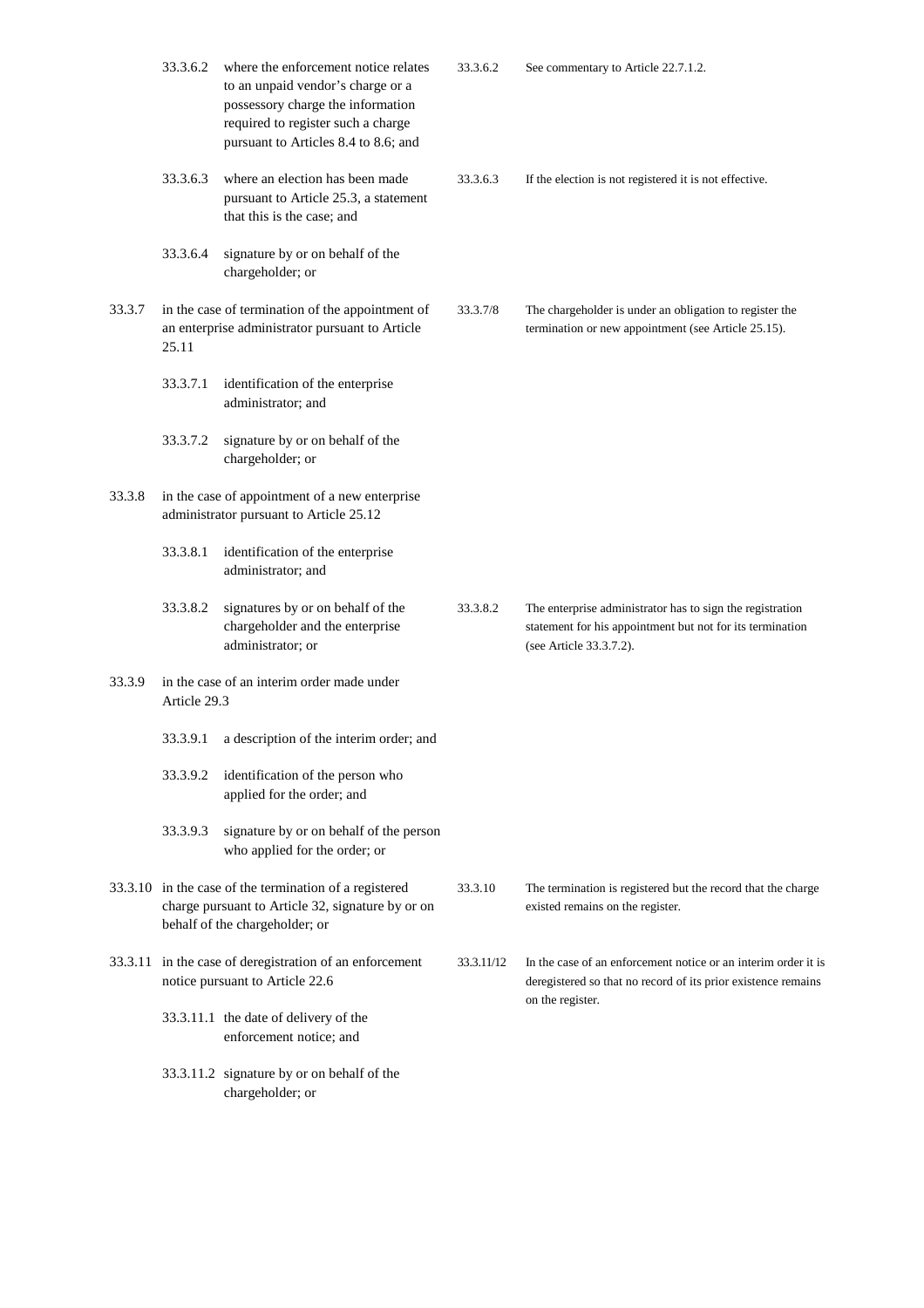|                                              |                                                                                                                                                                                                                                                                                                                                                            | 33.3.12 in the case of deregistration of an interim order<br>made under Article 29.3                                                                                                            |        |                                                                                                                                                                                                                                                                                            |
|----------------------------------------------|------------------------------------------------------------------------------------------------------------------------------------------------------------------------------------------------------------------------------------------------------------------------------------------------------------------------------------------------------------|-------------------------------------------------------------------------------------------------------------------------------------------------------------------------------------------------|--------|--------------------------------------------------------------------------------------------------------------------------------------------------------------------------------------------------------------------------------------------------------------------------------------------|
|                                              |                                                                                                                                                                                                                                                                                                                                                            | 33.3.12.1 a description of the interim order; and                                                                                                                                               |        |                                                                                                                                                                                                                                                                                            |
|                                              |                                                                                                                                                                                                                                                                                                                                                            | 33.3.12.2 signature by or on behalf of the person<br>who applied for the order.                                                                                                                 |        |                                                                                                                                                                                                                                                                                            |
| 33.4                                         | each chargor.                                                                                                                                                                                                                                                                                                                                              | Where there is more than one chargor a separate<br>supplementary registration statement must be presented for                                                                                   | 33.4   | See commentary to Article 8.7.                                                                                                                                                                                                                                                             |
| <b>Registration Procedure</b><br>Article 34. |                                                                                                                                                                                                                                                                                                                                                            | Article 34                                                                                                                                                                                      |        |                                                                                                                                                                                                                                                                                            |
|                                              |                                                                                                                                                                                                                                                                                                                                                            |                                                                                                                                                                                                 |        | Article 34 contains minimum registration procedures which<br>will need to be supplemented according to the system of<br>registration that is used.                                                                                                                                         |
| 34.1                                         | The registrar may accept a registration statement pursuant<br>to Article 8 or a supplementary registration statement<br>pursuant to Article 33 in such form as he deems fit and can<br>only refuse to register                                                                                                                                             |                                                                                                                                                                                                 | 34.1   | The registration system must be rapid. The practical value<br>of a charge will be reduced if the registrar can delay while<br>considering whether or not to register. The registrar<br>therefore has to check only that the matters provided under<br>Articles 8 or 33 have been included. |
|                                              | 34.1.1                                                                                                                                                                                                                                                                                                                                                     | if the registration statement or supplementary<br>registration statement does not comply with the<br>requirements of Article 8 or 33; or                                                        |        |                                                                                                                                                                                                                                                                                            |
|                                              | 34.1.2                                                                                                                                                                                                                                                                                                                                                     | if the required registration fee is not paid.                                                                                                                                                   | 34.1.2 | The level of fee payable must not be so high as to<br>discourage the granting of charges.                                                                                                                                                                                                  |
| 34.2                                         | Upon acceptance of a registration statement or a<br>supplementary registration statement the registrar must<br>immediately                                                                                                                                                                                                                                 |                                                                                                                                                                                                 | 34.2   | When a statement is accepted registration must be<br>immediate. The copy may be used by the chargeholder as<br>proof that the statement was accepted for registration.<br>Where, as is likely, the register is in computerised form                                                        |
|                                              | 34.2.1                                                                                                                                                                                                                                                                                                                                                     | mark the time and date of presentation and the<br>stamp of the registration office on the registration<br>statement or supplementary registration statement<br>and, if supplied, on a copy; and |        | appropriate adaptation of procedures should be made.                                                                                                                                                                                                                                       |
|                                              | 34.2.2                                                                                                                                                                                                                                                                                                                                                     | place the registration statement or supplementary<br>registration statement on the register against the<br>name of the chargor and hand the copy, if<br>supplied, to the presenter.             |        |                                                                                                                                                                                                                                                                                            |
| 34.3                                         | If the registrar refuses to accept a registration statement or<br>a supplementary registration statement for one of the<br>reasons in Article 34.1 he must at the same time notify the<br>person presenting the registration statement or<br>supplementary registration statement in writing of the<br>reasons for his refusal and that person may present |                                                                                                                                                                                                 | 34.3   | If the registrar refuses to accept a statement he has to give<br>the person presenting the opportunity to present a revised<br>statement. He can only refuse for the reasons set out in<br>Article 34.1.                                                                                   |
|                                              | 34.3.1                                                                                                                                                                                                                                                                                                                                                     | a new registration statement within the 30 day<br>period pursuant to Article 8.1 or, if later, within<br>15 days of such notification; or                                                       |        |                                                                                                                                                                                                                                                                                            |
|                                              | 34.3.2                                                                                                                                                                                                                                                                                                                                                     | a new supplementary registration statement<br>within seven days in the cases referred to in<br>Articles 33.1.6 to 33.1.9 or at any time in any<br>other case.                                   |        |                                                                                                                                                                                                                                                                                            |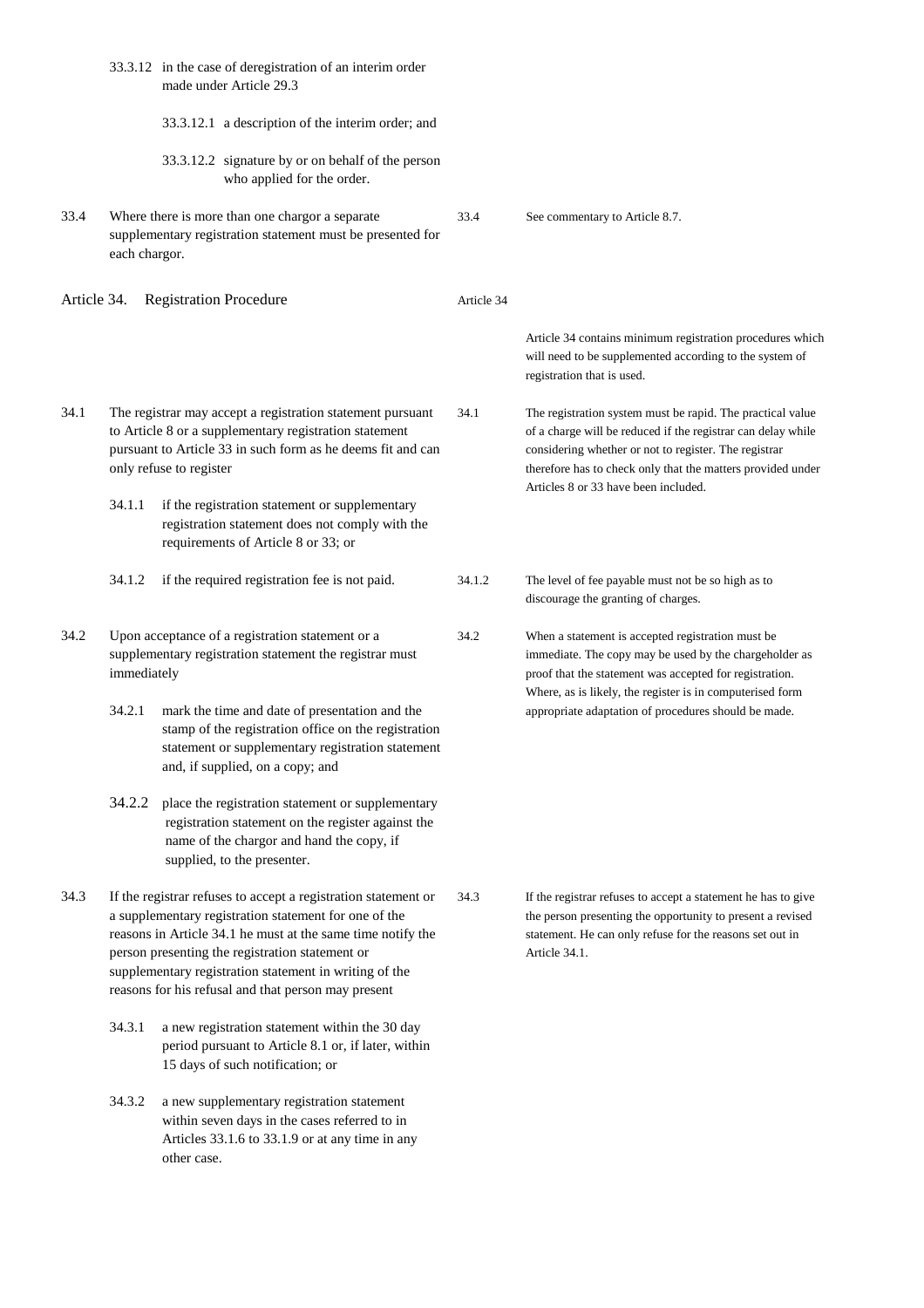34.4 The time of registration is the time when the registration statement or supplementary registration statement is presented at the charges' registry or, where Article 34.3 applies, the time when the new registration statement or new supplementary registration statement is presented at the charges' registry.

34.4 The time marked pursuant to Article 34.2.1 will in practice serve as evidence of the time of registration.

Article 35

#### Article 35. Access to the Register

Any person may against payment of the required fee have access to the register and receive a copy of any entry on it.

More detailed provisions regarding access may be required but the fundamental principle is that it is open to all.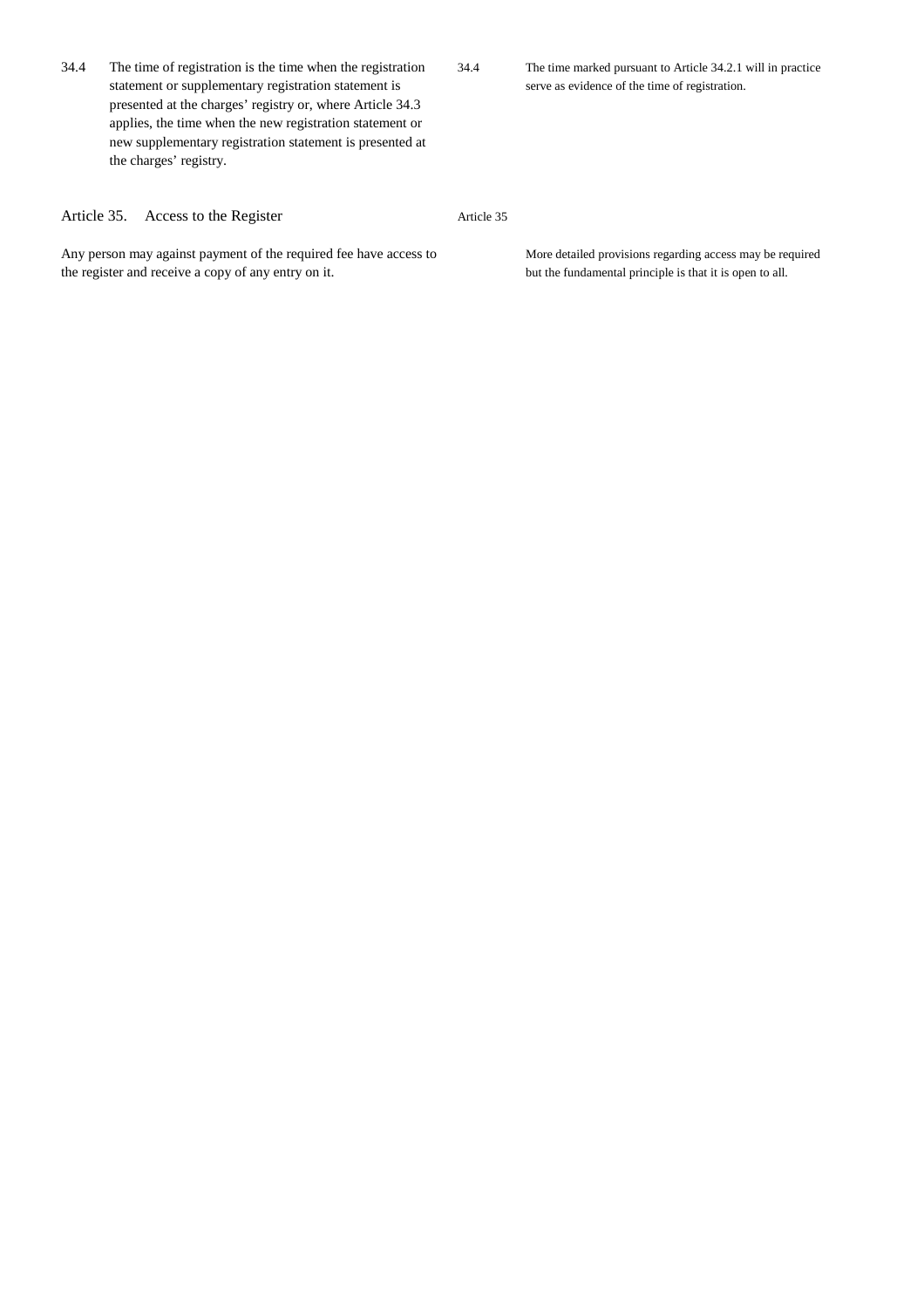## Schedule 1. Charging Instrument (Article 7.2 MLST)

#### Charging Instrument

1. [Name of chargor]

[Address of chargor]

[Other identification of chargor as necessary]

agrees to grant to

[Name of chargeholder]

[Address of chargeholder]

[Other identification of chargeholder as necessary]

a charge of the things and rights described below to secure the debt described below.

- 2. The debt secured by the charge is [describe secured debt].
- 3. [Include identification of person owing the secured debt if not chargor. For a possessory charge state maximum amount of secured debt]
- 4. The things and rights charged are [describe charged property].
- 5. [Other matters pursuant to Article 7.5]

Signature of chargor and date of signature

Signature of chargeholder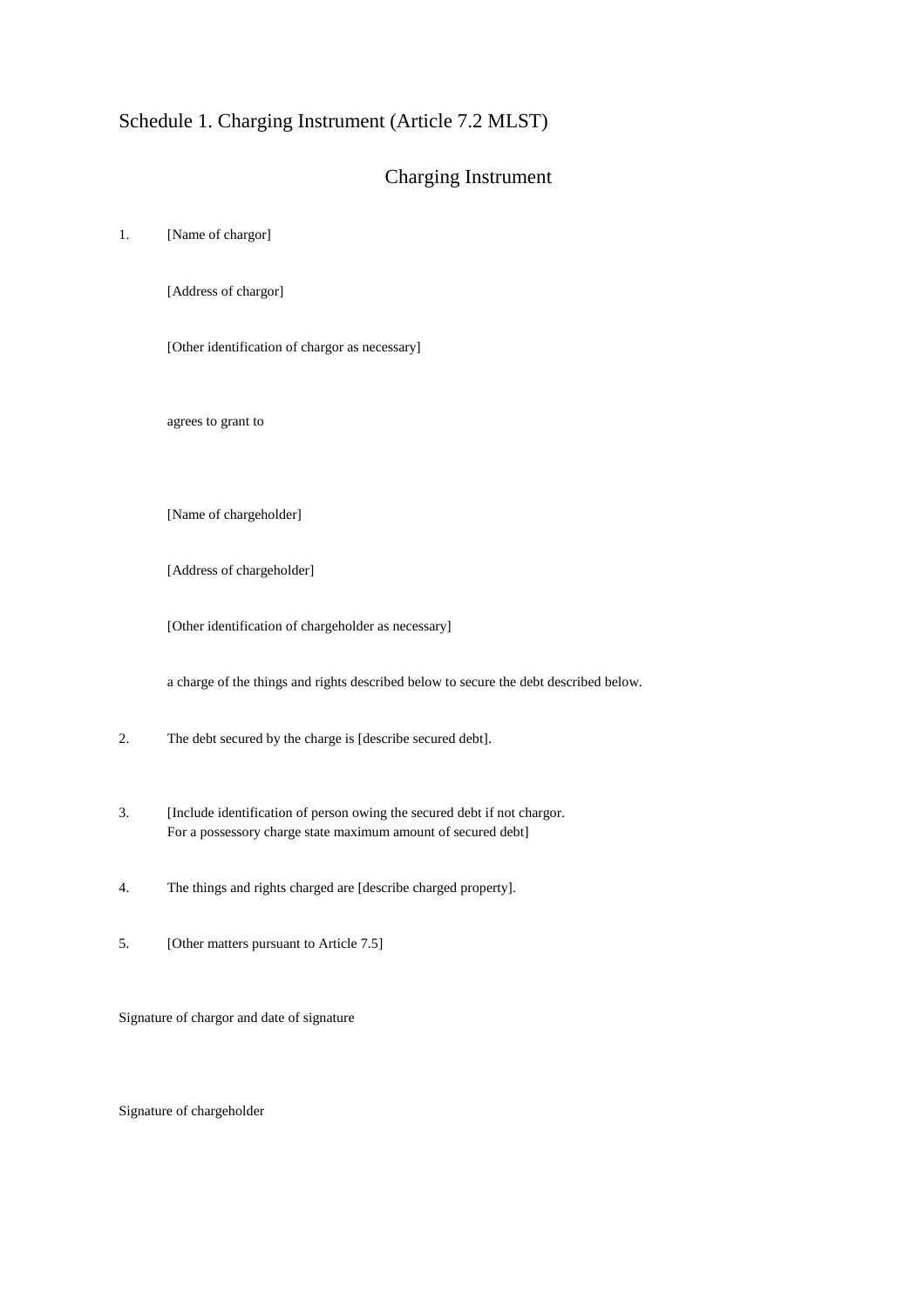#### Schedule 2. Registration Statement (Article 8.3 MLST)

#### Registration Statement

- 1. [Name, address and other identification as necessary of chargor]
- 2. [Name, address and other identification as necessary of person owing the secured debt (if not the chargor)]
- 3. [Name, address and other identification as necessary of chargeholder]
- 4. [Name address and other identification as necessary of charge manager (if appointed)]
- 5. [Identification of the secured debt]
- 6. [Maximum amount of the secured debt]
- 7. [Identification of the charged property]
- 8. [If appropriate] The charge is an enterprise charge.
- 9. [Date of the charging instrument] [Except where an unpaid vendor's charge is being converted into a registered charge]
- 10. [Where an unpaid vendor's charge is being converted into a registered charge]
	- 10.1 This registration statement is for the conversion of an unpaid vendor's charge into a registered charge.
	- 10.2 [Date on which charged property was transferred to the chargeholder]
	- 10.3 [Date and identification of the written agreement giving rise to the unpaid vendor's charge]
- 11. [Where a possessory charge is being converted into a registered charge]
	- 11.1 This registration statement is for the conversion of a possessory charge into a registered charge.

11.2 [Date on which possession of the charged property was given] [If later than the date of the charging instrument]

appointed)

Signature of chargor Signature of chargor Signature of chargor Signature of chargor Signature of chargor Signature of chargor  $\frac{1}{2}$ 

[Or where an unpaid vendor's charge or a possessory charge is being converted into a registered charge

Signature of chargeholder]